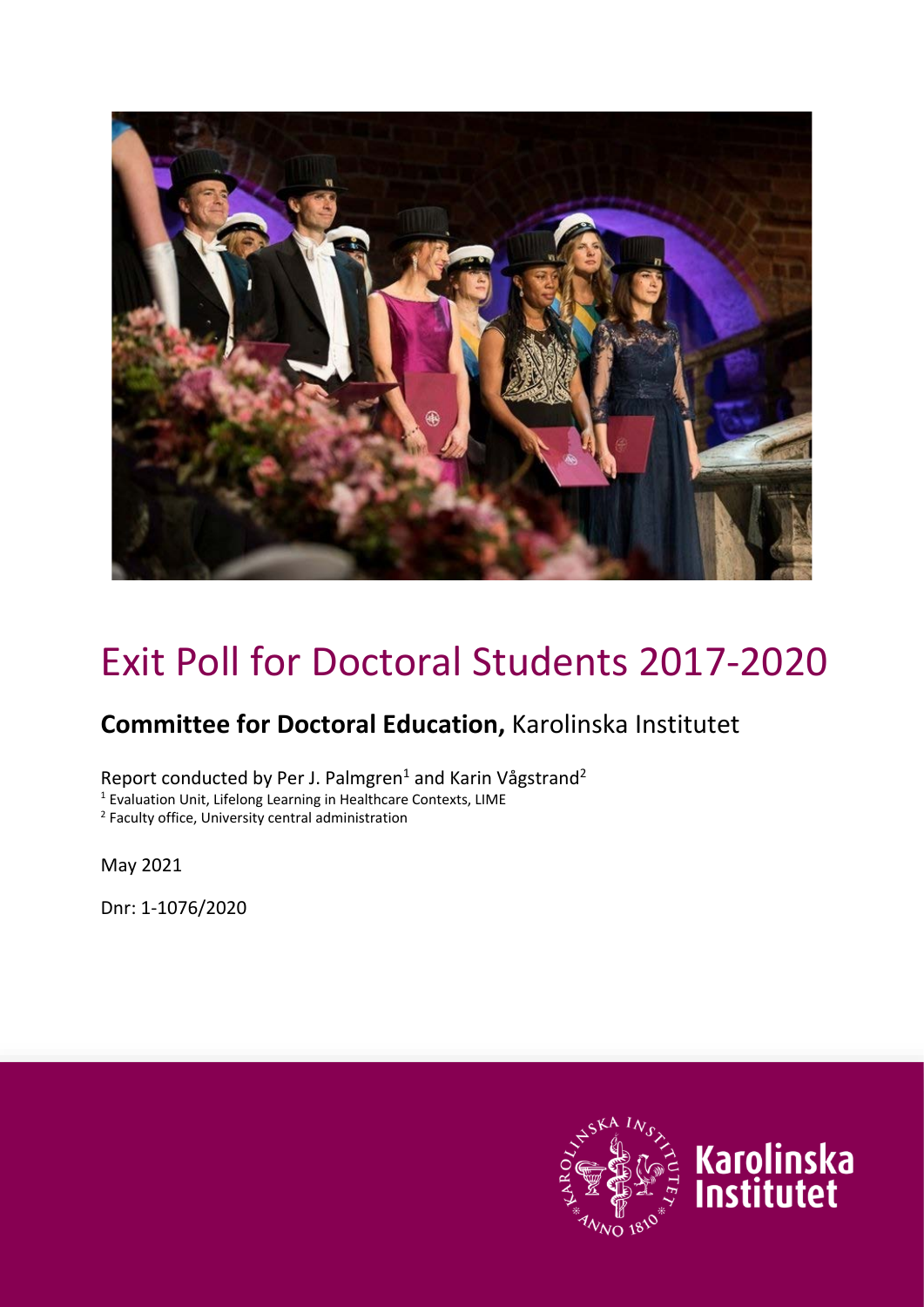Report: Exit Poll for Doctoral Students 2017-2020 Published by: Evaluation Unit, Lifelong Learning in Healthcare Contexts, LIME, KI Authors: Per J. Palmgren & Karin Vågstrand

Evaluation Unit, Department of Learning, Informatics, Management and Ethics (LIME), Karolinska Institutet, 171 77 Stockholm | Widerströmska huset, Tomtebodavägen 18a

For further information: 08-524 85 294 | evaluation@ki.se| [ki.se](http://ki.se/ki/jsp/polopoly.jsp%3bjsessionid=aMdk8ad4iRL6OYOdFn?l=en&d=130)

\_\_\_\_\_\_\_\_\_\_\_\_\_\_\_\_\_\_\_\_\_\_\_\_\_\_\_\_\_\_\_\_\_\_\_\_\_\_

Karolinska Institutet is one of the world's leading medical universities. Its vision is to significantly contribute to the improvement of human health. Karolinska Institutet accounts for the single largest share of all academic medical research conducted in Sweden and offers the country's broadest range of education in medicine and health sciences. The Nobel Assembly at Karolinska Institutet selects the Nobel laureates in Physiology or Medicine.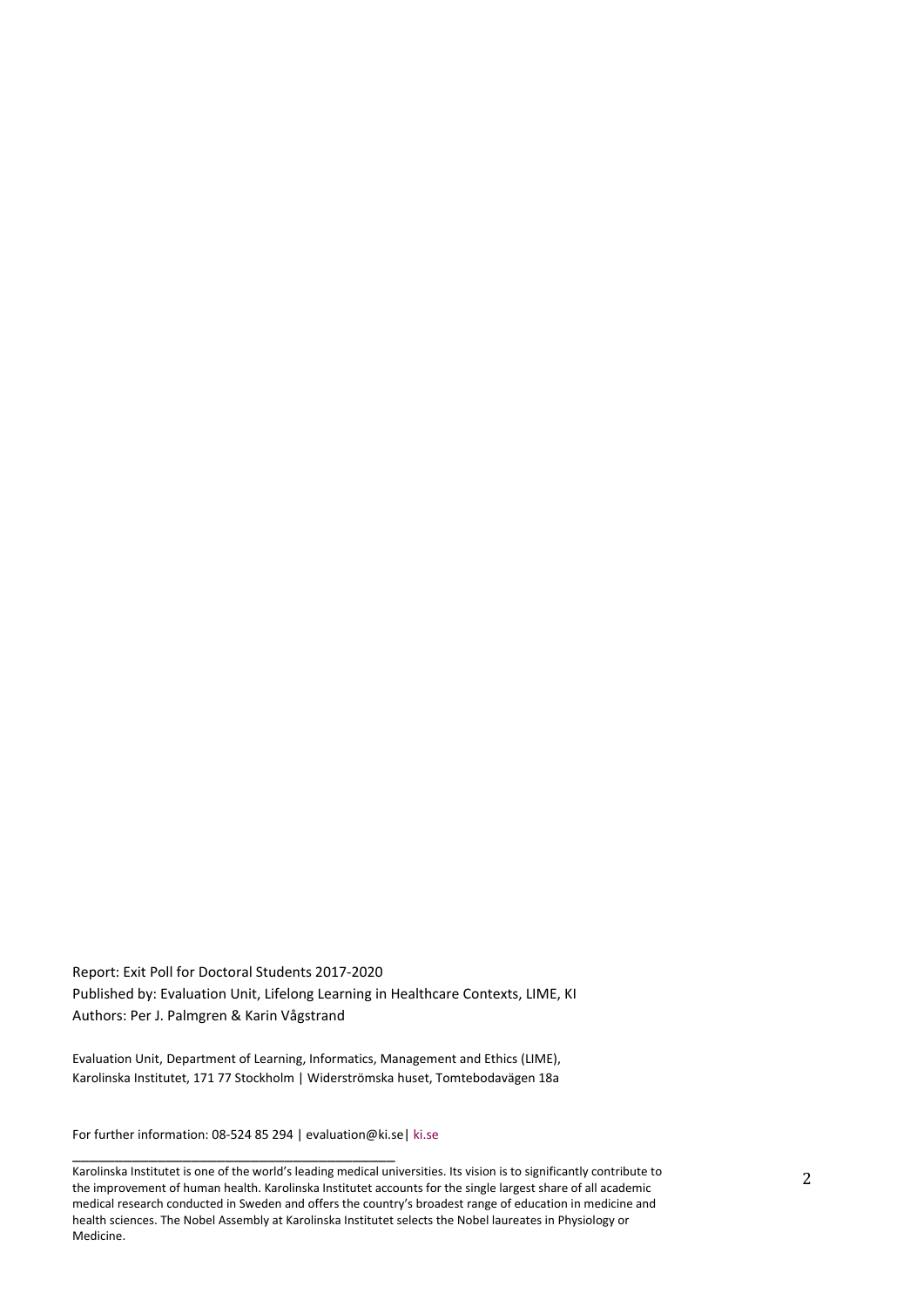# **Content**

| Courses, Programmes, Research schools and Teaching25 |
|------------------------------------------------------|
|                                                      |
|                                                      |
|                                                      |
|                                                      |
|                                                      |
|                                                      |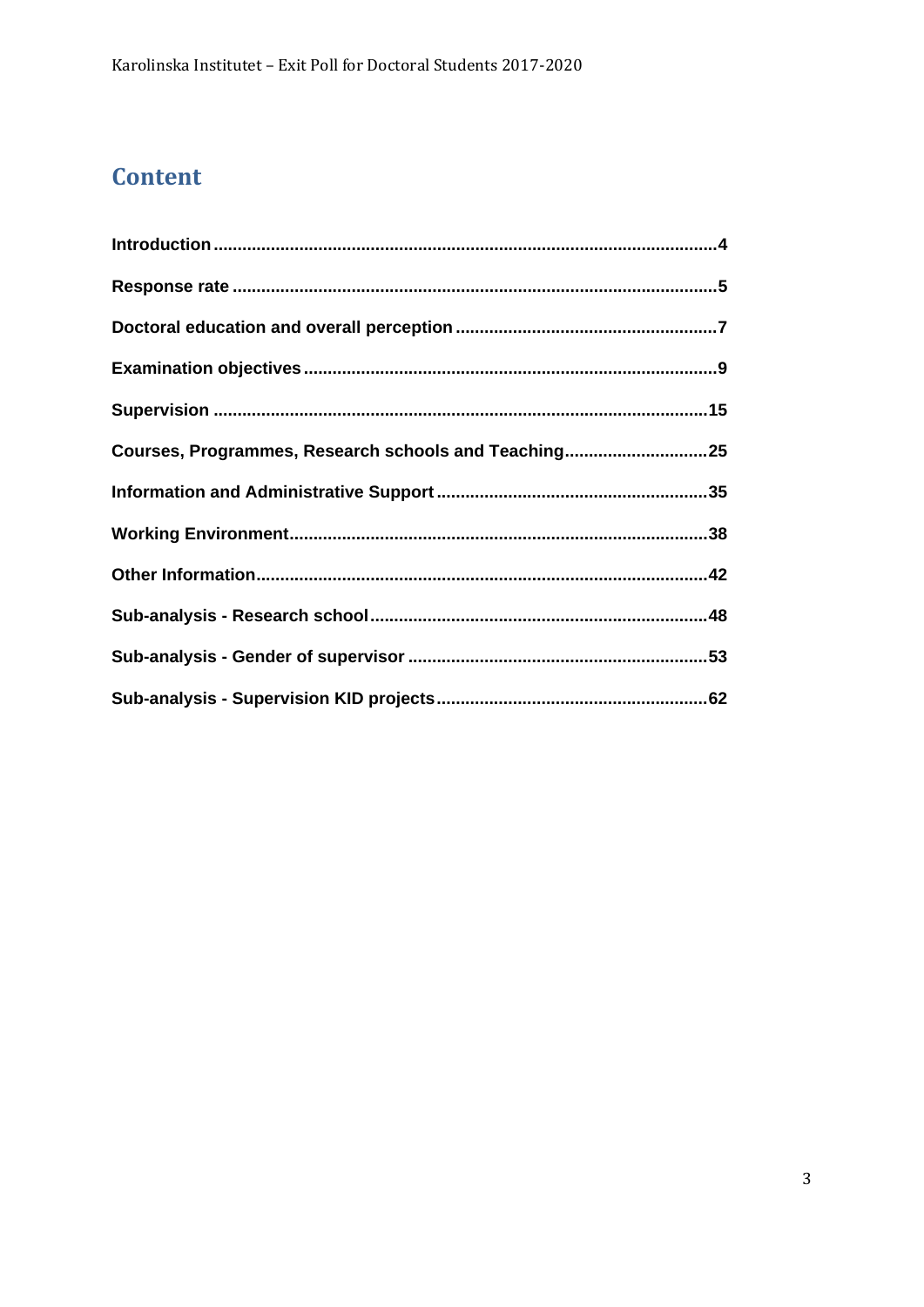## <span id="page-3-0"></span>**Introduction**

Exit Poll is a survey of newly graduated doctors at Karolinska Institutet (KI). The purpose of the survey is to gather information about how KI's doctoral students experience their education. The congregated information then forms the foundation for measures to improve doctoral education and the situation of doctoral students. The questions posed in the questionnaire concern several aspects of the education, such as supervision, courses, administrative support from the department, doctoral students' learning and work environment, and future plans after graduation.

Exit polls have been sent since 2008 to all graduate doctoral students in conjunction with, or shortly after, their public defense.

In this report, results from four years (2017-2020) have been compiled. A similar summary was made in 2017 (dnr: 1-449/2017) and results from this is included for the sake of comparison. There have also been reports at departmental level, which have been produced and disseminated to the heads of department.

The number of questions in the survey has varied over the years. In the 2020 questionnaire (which this report is based on) there were 43 questions, containing both closed and open-ended response options (questionnaire is attached as appendix).

Respondents have been guaranteed anonymity, which we take the most seriously. Questions which are of sensitive nature have therefore been dealt with separately. For questions regarding discrimination or harassment (page 39) the data are displayed in a restricted format.

The following questions have been omitted from this report: 1. Open questions with free text answers for reasons of integrity and feasibility. 2. Questions intended being evaluated in special order but having a low public interest. 3. Questions that have been altered/changed during the period.

It should be emphasized that responses mediated in this aggregated exit poll report describes the situation at KI retrospectively, as the survey has been launched only upon completion of doctoral studies.

#### **Who responded to the survey?**

All doctoral students at KI will have access to the questionnaire through a personal link via an e-mail sent soon after the public defense of the dissertation. Since 2015 the questionnaire is only being distributed to students obtaining a doctoral degree, previously it was also sent to students pursuing a licentiate degree.

The doctoral students answer the questionnaire anonymously.

During the period covered by this report, 2017-2020, 1413 doctoral students were asked to answer the questionnaire, which generated a total response rate of 77 percent, for the 2013-2016 periods the aggregated response rate was 83 percent.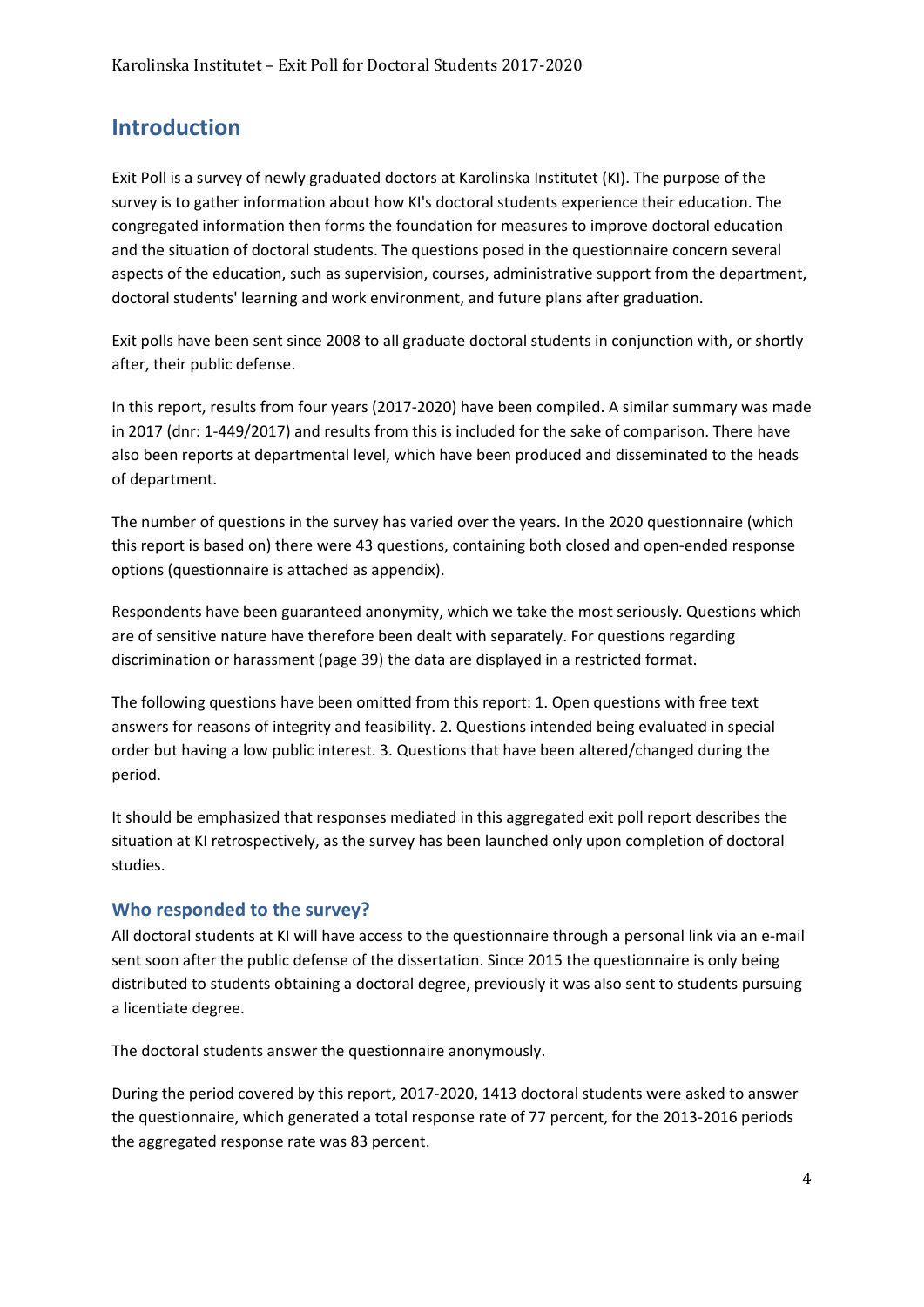<span id="page-4-0"></span>

# **Response rate**

| Year      | <b>Number of graduates</b> | <b>Number of survey responses</b> | Response rate (%) |
|-----------|----------------------------|-----------------------------------|-------------------|
| 2013      | 367                        | 309                               | 84.2              |
| 2014      | 354                        | 303                               | 85.6              |
| 2015      | 360                        | 295                               | 81.9              |
| 2016      | 340                        | 274                               | 80.6              |
| 2013-2016 | 1421                       | 1181                              | 83.1              |
| 2017      | 361                        | 287                               | 79.5              |
| 2018      | 366                        | 278                               | 76.0              |
| 2019      | 332                        | 245                               | 73.8              |
| 2020      | 354                        | 275                               | 77.7              |
| 2017-2020 | 1413                       | 1085                              | 76.8              |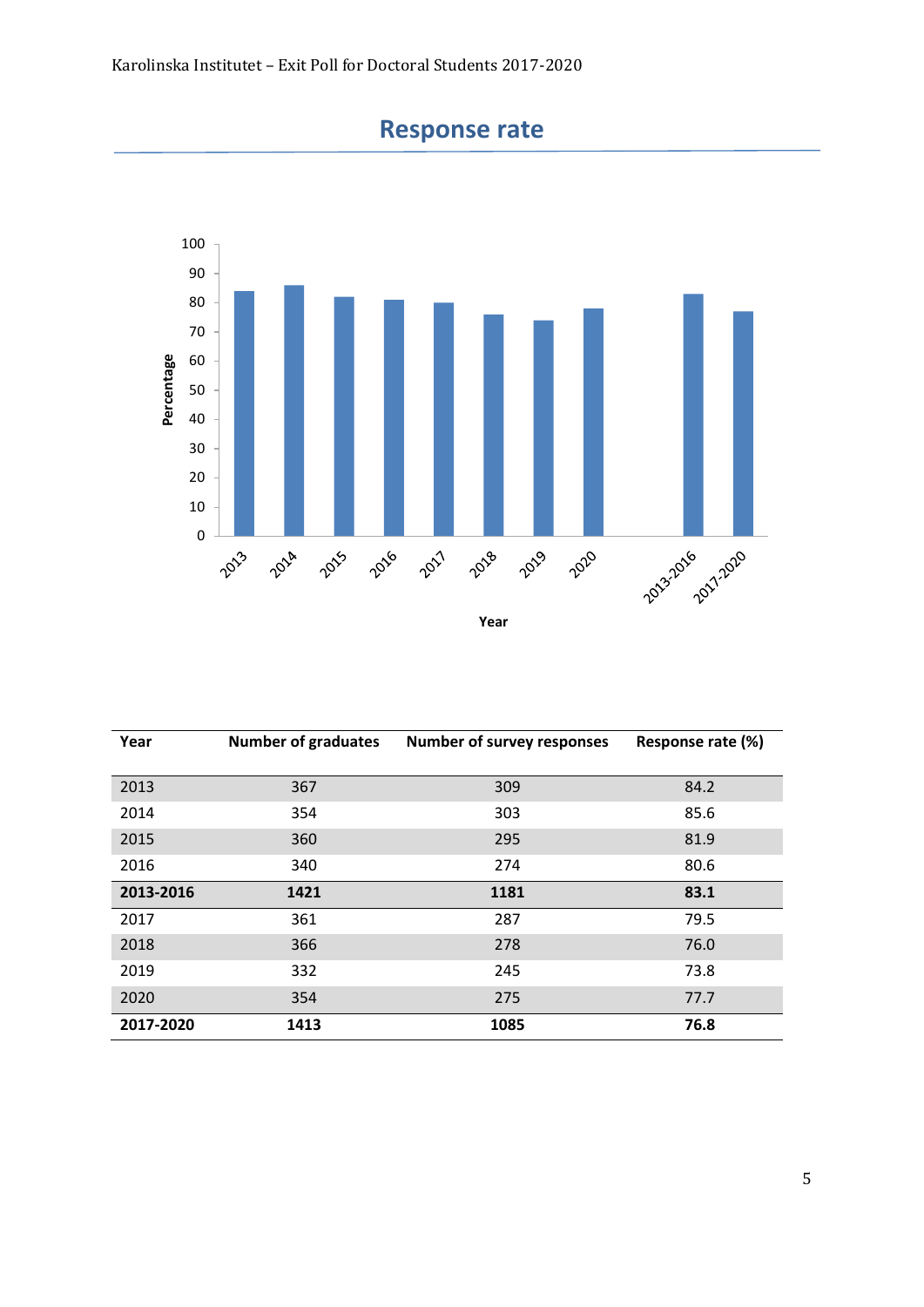#### Karolinska Institutet – Exit Poll for Doctoral Students 2017-2020

|                                                                       | <b>Graduates</b> | <b>Respondents</b> | Response rate |
|-----------------------------------------------------------------------|------------------|--------------------|---------------|
|                                                                       | (n)              | (n)                | (%)           |
| Department of Biosciences and Nutrition (BioNut)                      | 26               | 23                 | 88.5          |
| Department of Cell and Molecular Biology (CMB)                        | 33               | 25                 | 75.8          |
| Department of Clinical Neuroscience (CNS)                             | 126              | 97                 | 77.0          |
| Department of Clinical Science and Education, Södersjukhuset (SöS)    | 44               | 36                 | 81.8          |
| Department of Clinical Science, Intervention and Technology (CLINTEC) | 97               | 70                 | 72.2          |
| Department of Clinical Sciences, Danderyd Hospital (DS)               | 38               | 24                 | 63.2          |
| Department of Dental Medicine (DentMed)                               | 22               | 16                 | 72.7          |
| Department of Global Public Health (GPH)                              | 43               | 36                 | 83.7          |
| Department of Laboratory Medicine (LabMed)                            | 74               | 57                 | 77.0          |
| Department of Learning, Informatics, Management and Ethics (LIME)     | 48               | 38                 | 79.2          |
| Department of Medical Biochemistry and Biophysics (MBB)               | 44               | 36                 | 81.8          |
| Department of Medical Epidemiology and Biostatistics (MEB)            | 52               | 43                 | 82.7          |
| Department of Medicine, Huddinge (MedH)                               | 64               | 55                 | 85.9          |
| Department of Medicine, Solna (MedS)                                  | 153              | 113                | 73.9          |
| Department of Microbiology, Tumor and Cell Biology (MTC)              | 55               | 44                 | 80.0          |
| Department of Molecular Medicine and Surgery (MMK)                    | 85               | 58                 | 68,2          |
| Department of Neurobiology, Care Sciences and Society (NVS)           | 92               | 70                 | 76.1          |
| Department of Neuroscience (Neuro)                                    | 54               | 45                 | 83.3          |
| Department of Oncology-Pathology (OnkPat)                             | 73               | 54                 | 74.0          |
| Department of Physiology and Pharmacology (FyFa)                      | 56               | 41                 | 73.2          |
| Department of Women's and Children's Health (KBH)                     | 84               | 64                 | 76.2          |
| Institute of Environmental Medicine (IMM)                             | 50               | 40                 | 80.0          |
| <b>Overall</b>                                                        | 1413             | 1085               | 76.8          |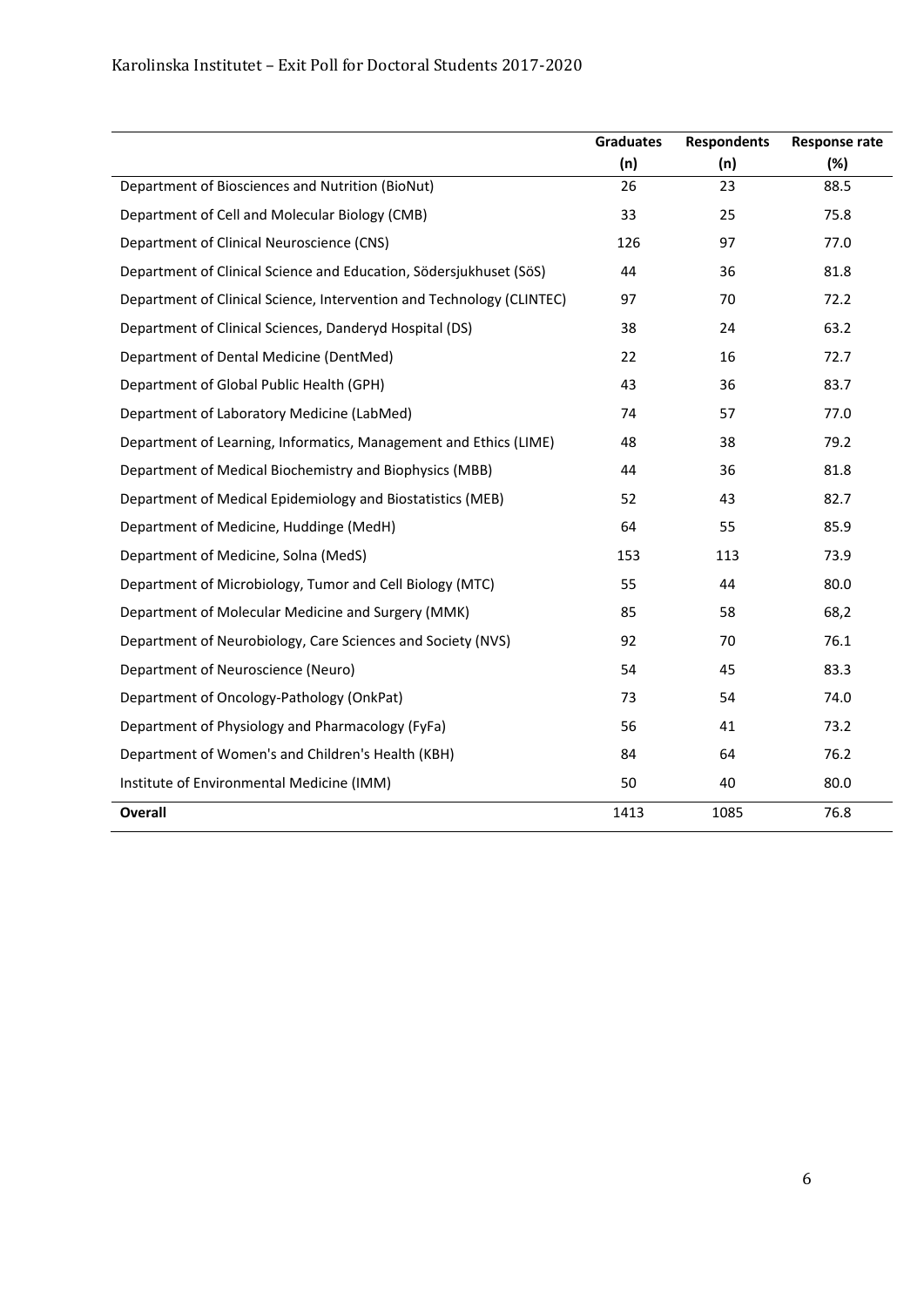# **Doctoral education and overall perception**



## <span id="page-6-0"></span>**Overall, I am satisfied with my doctoral education at KI.**

|                          | Frequency (%) |            |            |            |            |            |  |  |
|--------------------------|---------------|------------|------------|------------|------------|------------|--|--|
| Response                 | 2017          | 2018       | 2019       | 2020       | 2013-2016  | 2017-2020  |  |  |
| <b>Disagree</b>          | 6(2.1)        | 13(4.7)    | 7(2.9)     | 10(3.6)    | 31(2.6)    | 36(3.3)    |  |  |
| Somewhat disagree        | 24 (8.4)      | 31(11.2)   | 17(6.9)    | 15(5.5)    | 71 (6.0)   | 87(8.0)    |  |  |
| Somewhat agree           | 68 (23.7)     | 72 (25.9)  | 73 (29.8)  | 83 (30.2)  | 369(31.3)  | 296 (27.3) |  |  |
| Agree                    | 189 (65.9)    | 162 (58.3) | 148 (60.4) | 167 (60.7) | 709 (60.1) | 666 (61.4) |  |  |
| <b>Number of answers</b> | 287           | 278        | 245        | 275        | 1180       | 1085       |  |  |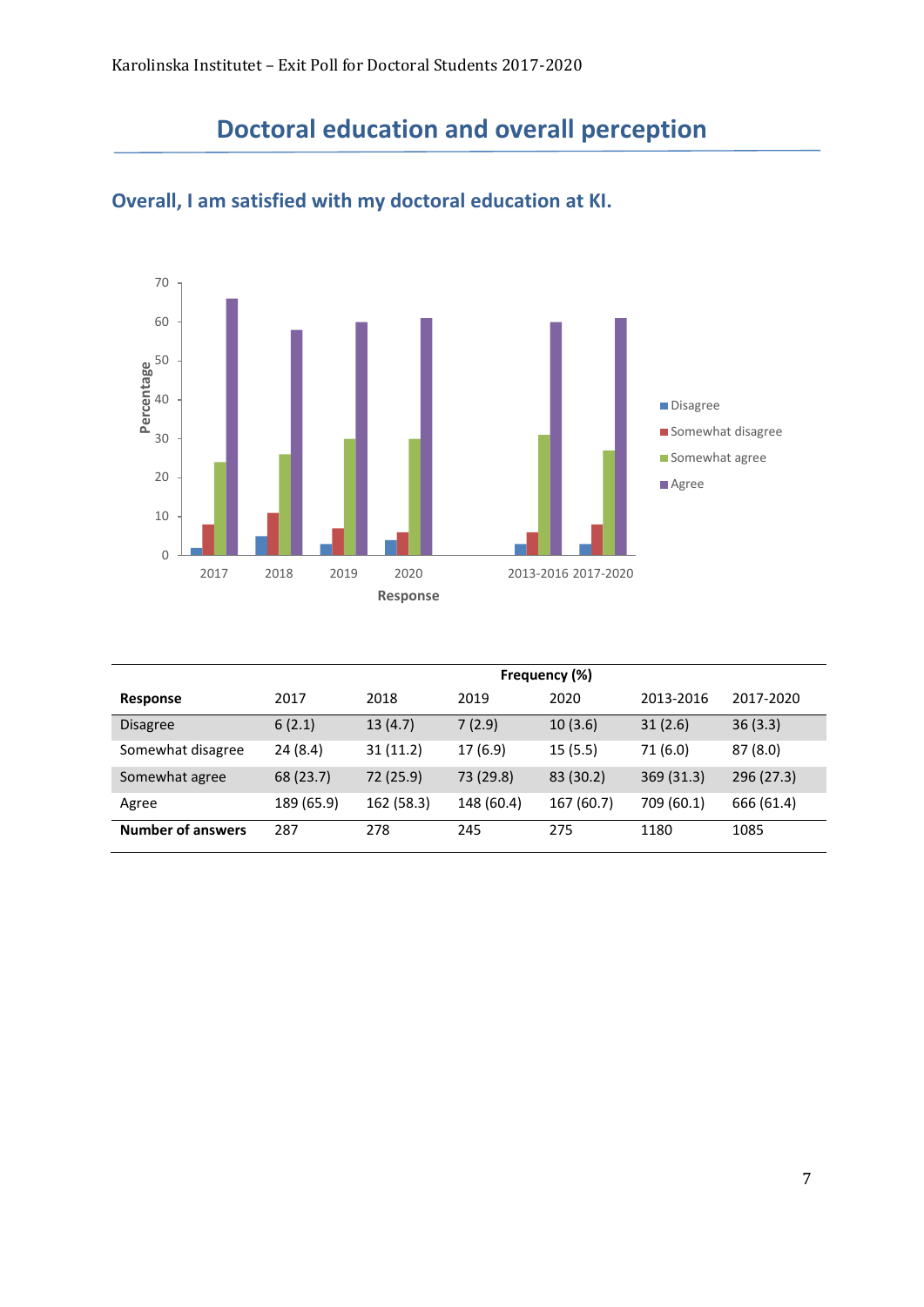

# **I would recommend KI to prospective doctoral students.**

|                          | Frequency (%) |            |            |            |            |            |
|--------------------------|---------------|------------|------------|------------|------------|------------|
| Response                 | 2017          | 2018       | 2019       | 2020       | 2013-2016  | 2017-2020  |
| <b>Disagree</b>          | 6(2.1)        | 10(3.6)    | 6(2.4)     | 5(1.8)     | 27(2.3)    | 27(2.5)    |
| Somewhat disagree        | 21(7.3)       | 21(7.6)    | 19(7.8)    | 19 (6.9)   | 58 (4.9)   | 80(7.4)    |
| Somewhat agree           | 69 (24.0)     | 82 (29.5)  | 60 (24.5)  | 61(22.2)   | 307 (26.0) | 272(25.1)  |
| Agree                    | 191 (66.6)    | 165 (59.4) | 160 (65.3) | 190 (69.1) | 788 (66.8) | 706 (65.1) |
| <b>Number of answers</b> | 287           | 278        | 245        | 275        | 1180       | 1085       |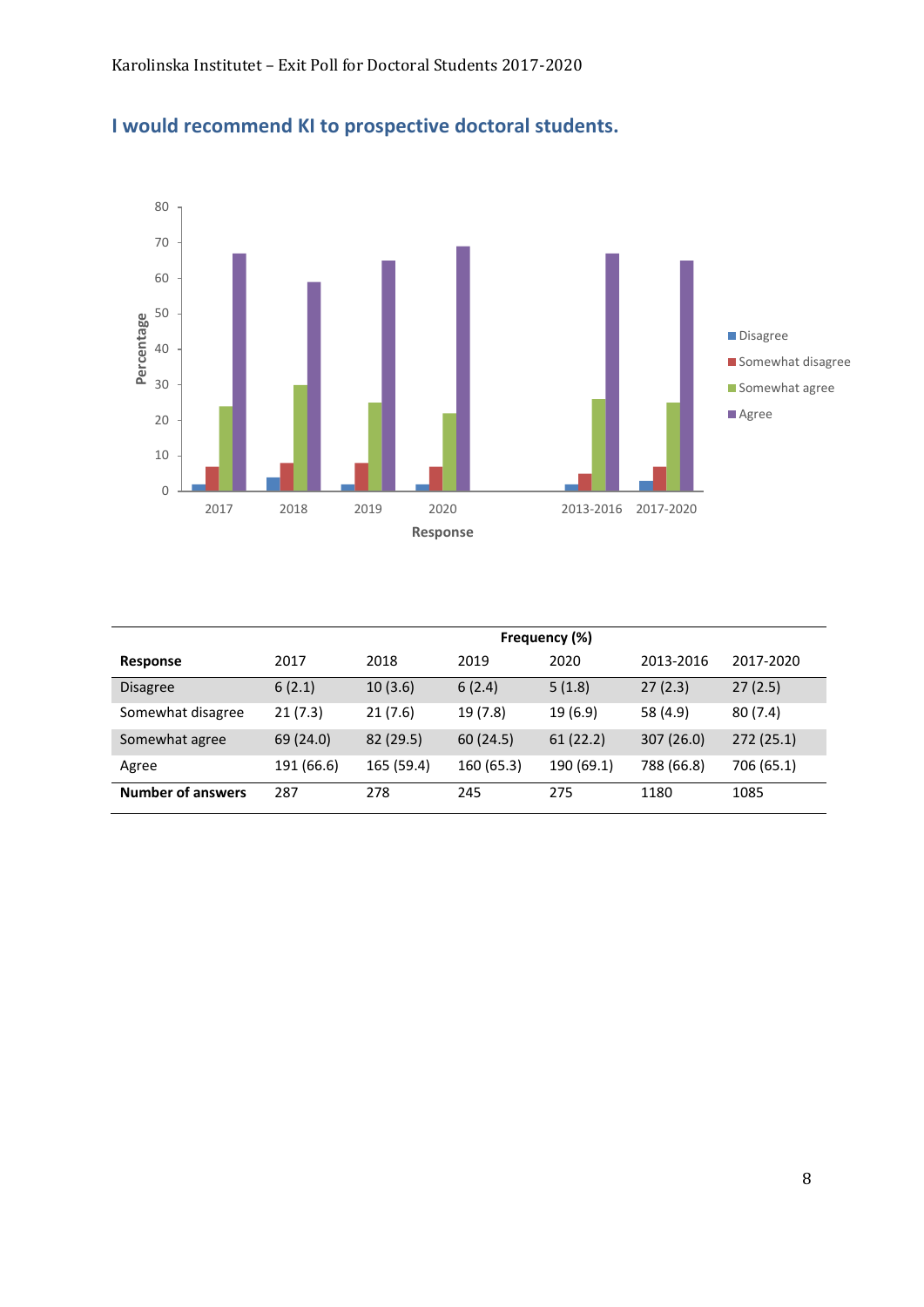# **Examination objectives**

<span id="page-8-0"></span>**For each of the examination objectives for doctoral degree, please indicate to what extent the objective has been achieved:[1](#page-8-1)**

#### **Knowledge and understanding**

**Broad knowledge and systematic understanding of the research field as well as advanced and up-to-date specialised knowledge in a limited area of this field. [2](#page-8-2)**



#### **Familiarity with research methodology in general and the methods of the specific field of research in particular.[3](#page-8-3)**



<span id="page-8-1"></span><sup>1</sup> This question has in previous aggregation reports not been reported. Due to heavily reformatting of the posed question 2020, only partial comparisons can be made. Caveat! Because of changes in phrasing, number and order of question, and size of samples care should be taken when contrasting.<br> $2 n = 275$ 

```
3 n = 275 (2020) and n = 810 (2017 - 2019)
```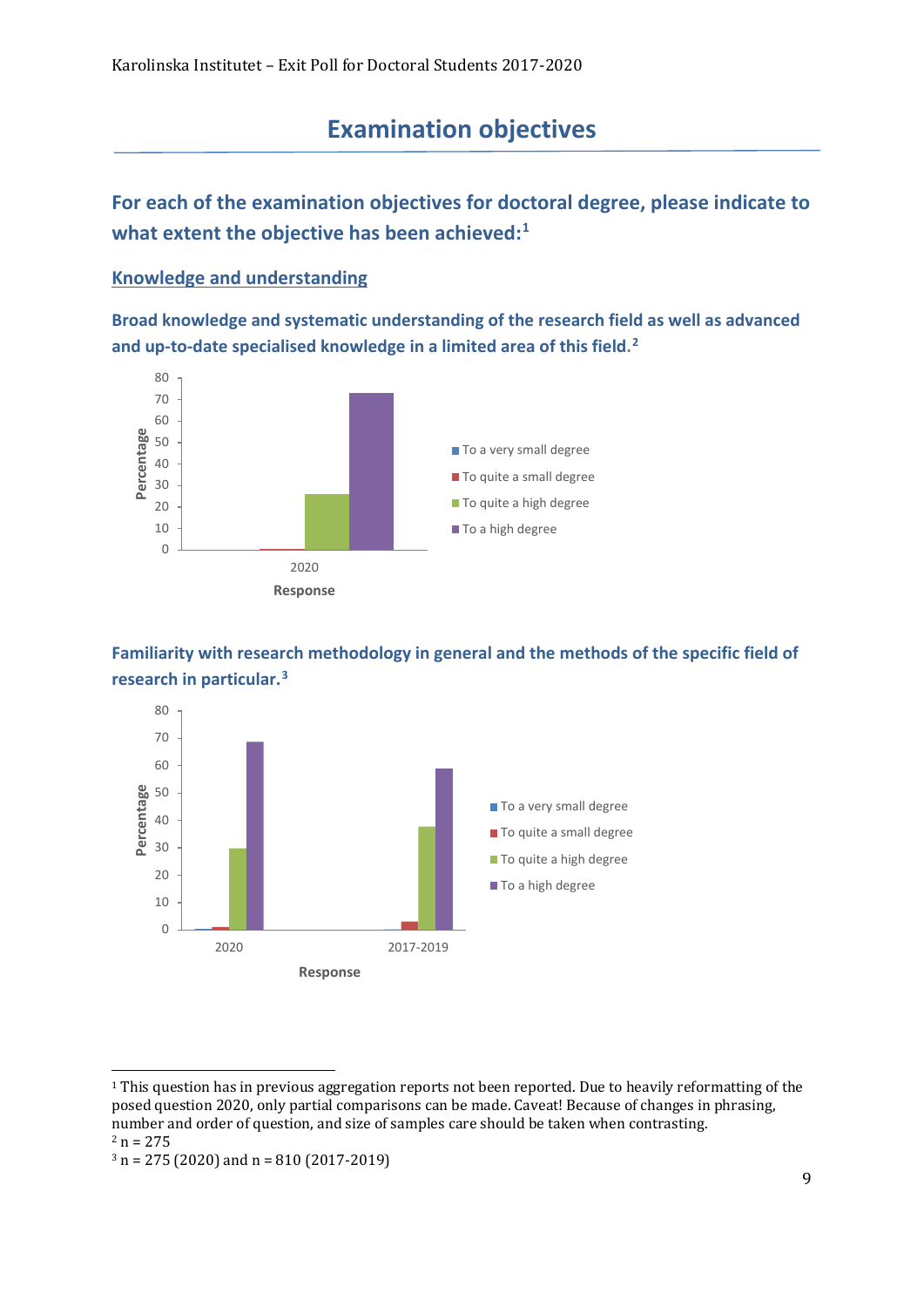#### **Competence and skills**

**Capacity for scholarly analysis and synthesis as well as to review and assess new and complex phenomena, issues and situations autonomously and critically.[1](#page-9-0)**



**Ability to critically, autonomously, creatively and with scientific precision identify and formulate issues (frågeställningar), and ability to plan, and through the use of appropriate methods, undertake research and other qualified tasks within predetermined time frames, and to review and evaluate such work.[2](#page-9-1)**



<span id="page-9-1"></span><span id="page-9-0"></span> $1 n = 275 (2020)$  and  $n = 810 (2017 - 2019)$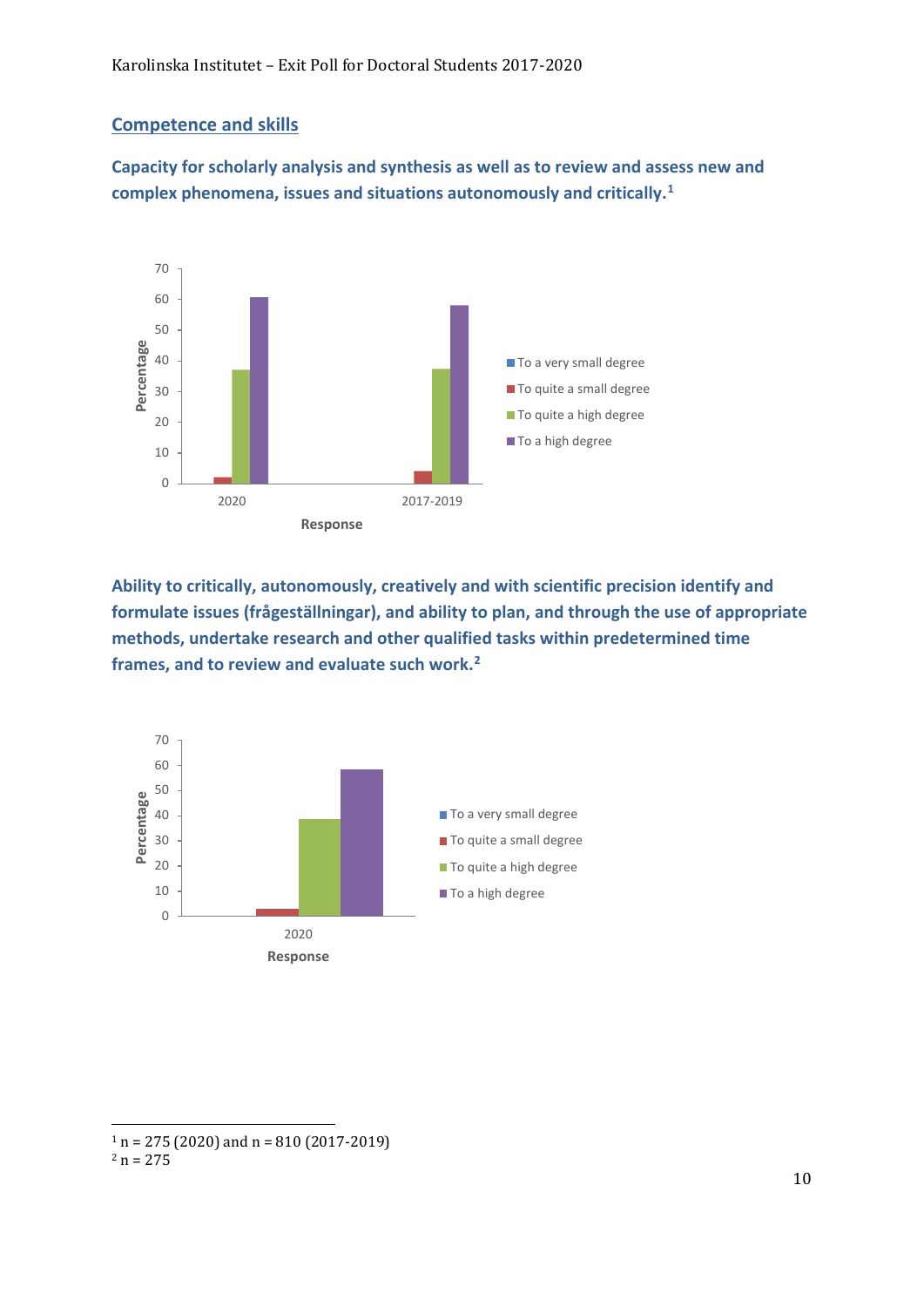



**Ability in both national and international contexts to present and discuss research and research findings authoritatively in speech and writing and in dialogue with the academic community and society in general.[2](#page-10-1)**



<span id="page-10-1"></span><span id="page-10-0"></span> $1 n = 275 (2020)$  and  $n = 810 (2017 - 2019)$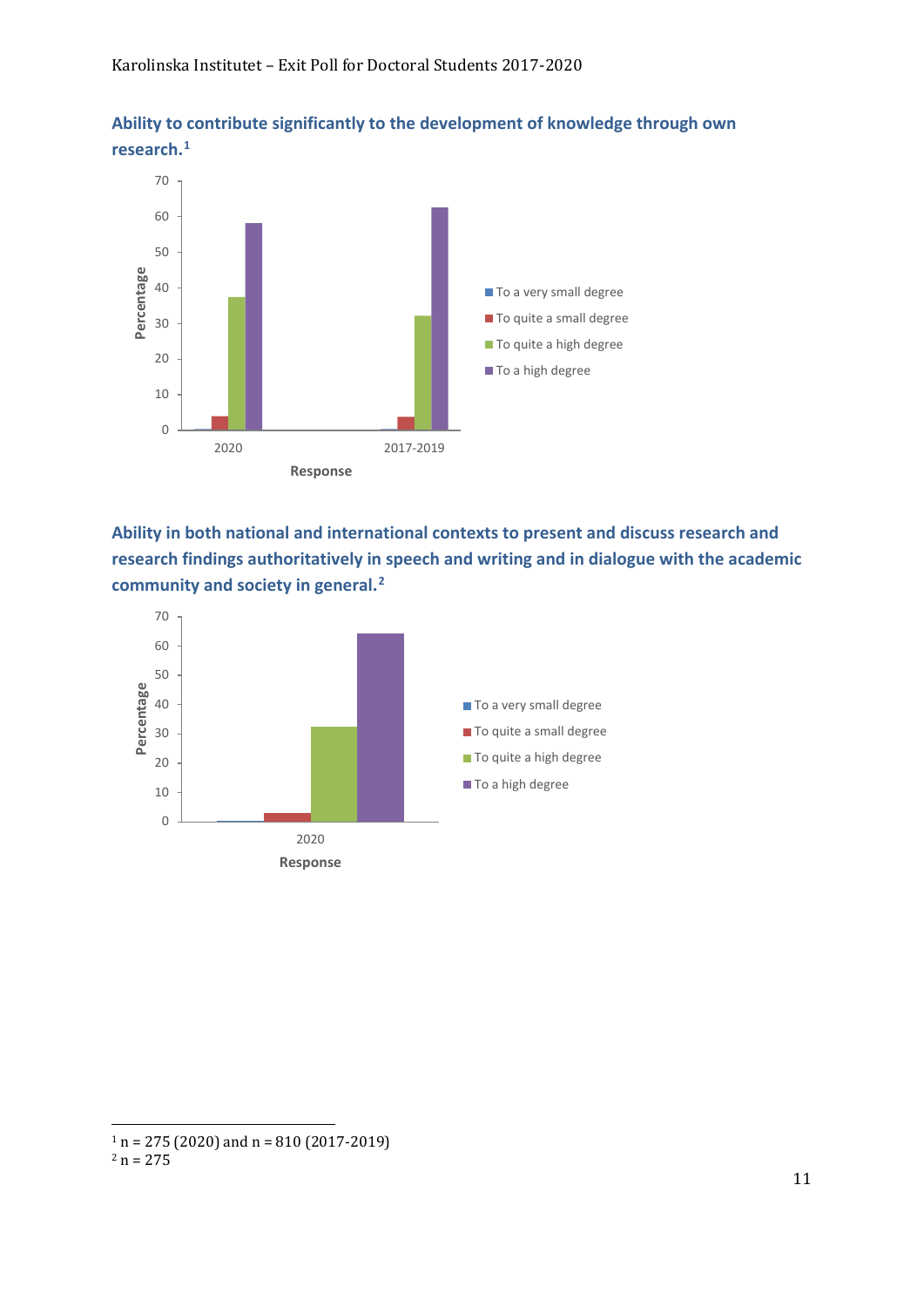

#### **Ability to identify the need for further knowledge.[1](#page-11-0)**

**Capacity to contribute to social development and support the learning of others through both research and education and in other qualified professional context. 1**

<span id="page-11-0"></span>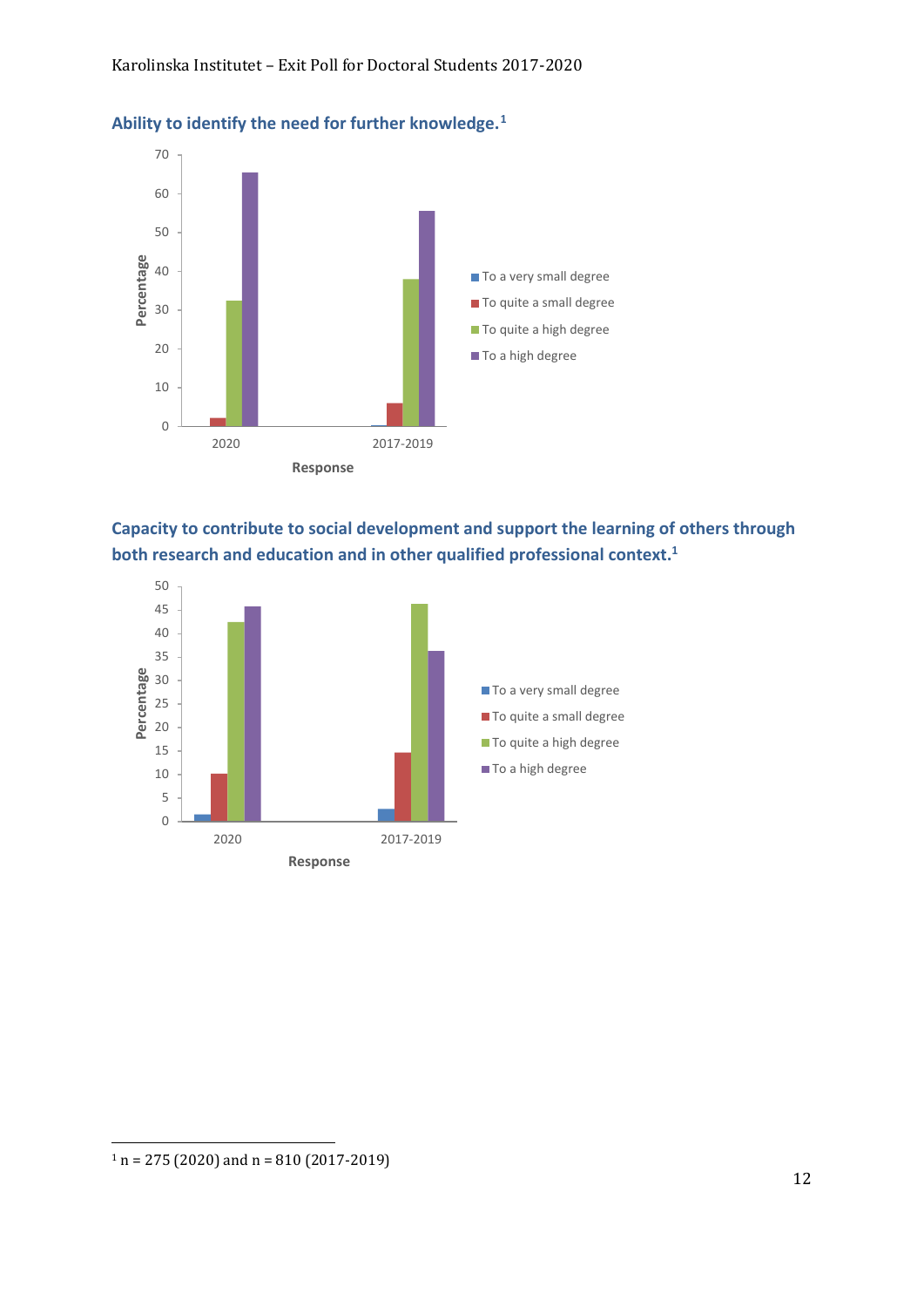#### **Judgement and approach**

**Intellectual autonomy and disciplinary rectitude (vetenskaplig redlighet) as well as the ability to make assessments of research ethics.[1](#page-12-0)**



**Specialised insight into the possibilities and limitations of research, its role in society and the responsibility of the individual for how it is used. 1**

<span id="page-12-0"></span>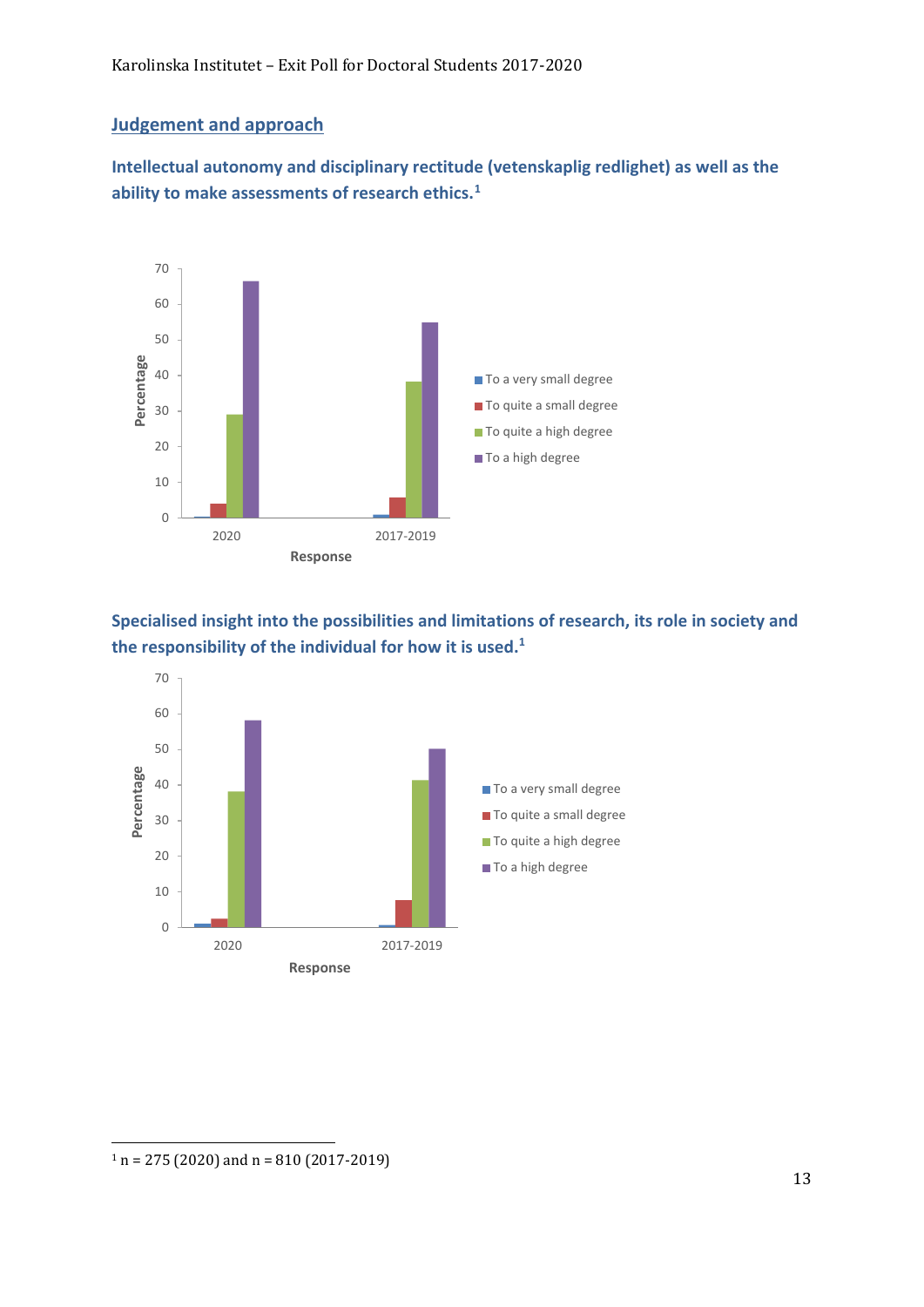

#### *Aggregated mean scores for 2020 data*

Q1. Broad knowledge and systematic understanding of the research field as well as advanced and upto-date specialised knowledge in a limited area of this field.

Q2. Familiarity with research methodology in general and the methods of the specific field of research in particular.

Q3. Capacity for scholarly analysis and synthesis as well as to review and assess new and complex phenomena, issues and situations autonomously and critically.

Q4. Ability to critically, autonomously, creatively and with scientific precision identify and formulate issues, and ability to plan, and through the use of appropriate methods, undertake research and other qualified tasks within predetermined time frames, and to review and evaluate such work.

Q5. Ability to contribute significantly to the development of knowledge through own research.

Q6. Ability in both national and international contexts to present and discuss research and research findings authoritatively in speech and writing and in dialogue with the academic community and society in general.

Q7. Ability to identify the need for further knowledge.

Q8. Capacity to contribute to social development and support the learning of others through both research and education and in other qualified professional context.

Q9. Intellectual autonomy and disciplinary rectitude (vetenskaplig redlighet) as well as the ability to make assessments of research ethics.

Q10. Specialised insight into the possibilities and limitations of research, its role in society and the responsibility of the individual for how it is used.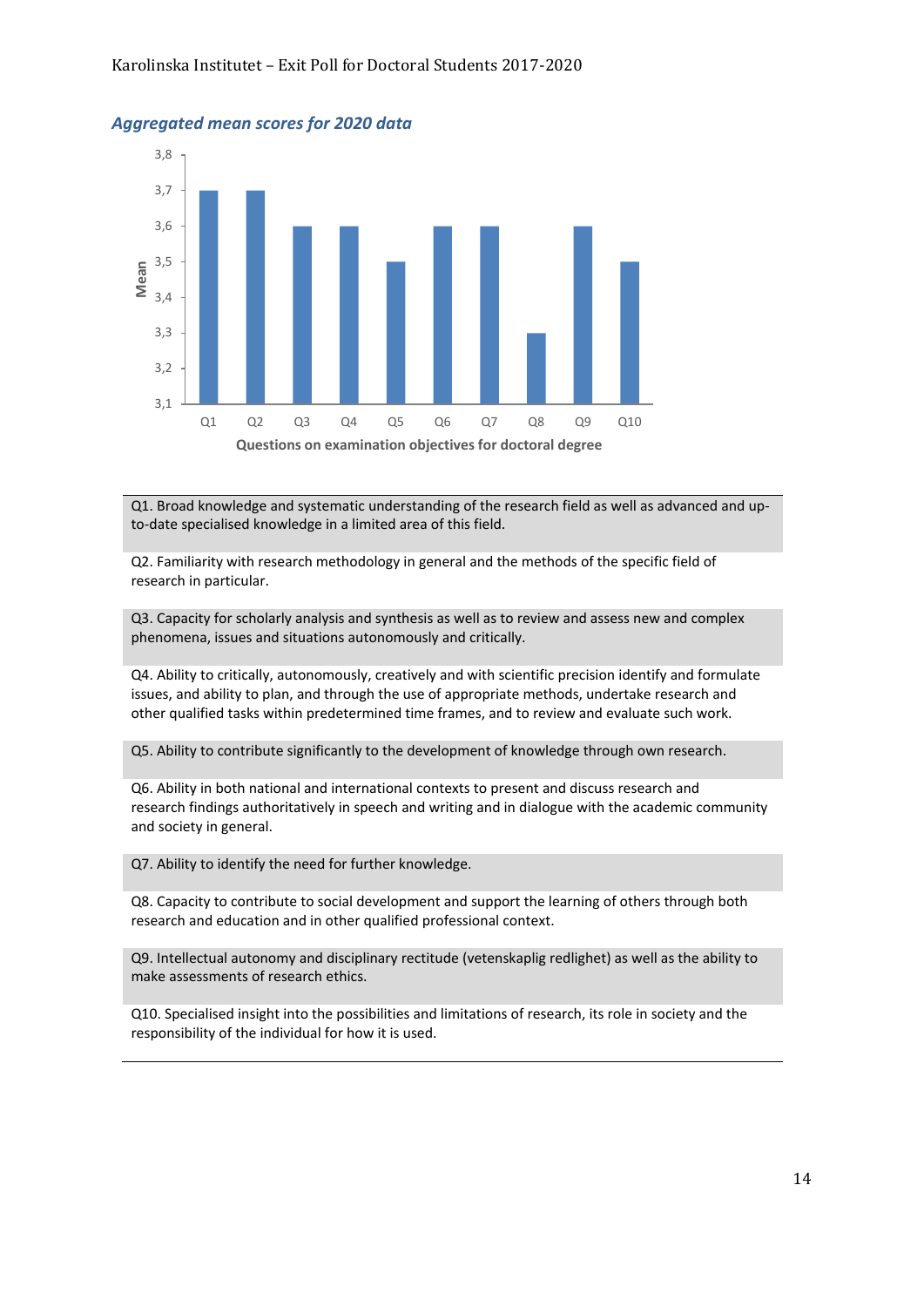

# <span id="page-14-0"></span>**I would recommend my principal supervisor to prospective doctoral students.**



|                          | Frequency (%) |            |            |            |            |            |  |
|--------------------------|---------------|------------|------------|------------|------------|------------|--|
| Response                 | 2017          | 2018       | 2019       | 2020       | 2013-2016  | 2017-2020  |  |
| <b>Disagree</b>          | 20(7.0)       | 35(12.6)   | 26(10.6)   | 18(6.5)    | 121(10.2)  | 99(9.1)    |  |
| Somewhat disagree        | 28(9.8)       | 29(10.4)   | 21(8.6)    | 35(12.7)   | 115(9.7)   | 113 (10.4) |  |
| Somewhat agree           | 59 (20.6)     | 62(22.3)   | 52(21.2)   | 50(18.2)   | 284 (24.0) | 223 (20.6) |  |
| Agree                    | 180 (62.7)    | 152 (54.7) | 146 (59.6) | 172 (62.5) | 661 (56.0) | 650 (59,9) |  |
| <b>Number of answers</b> | 287           | 278        | 245        | 275        | 1181       | 1085       |  |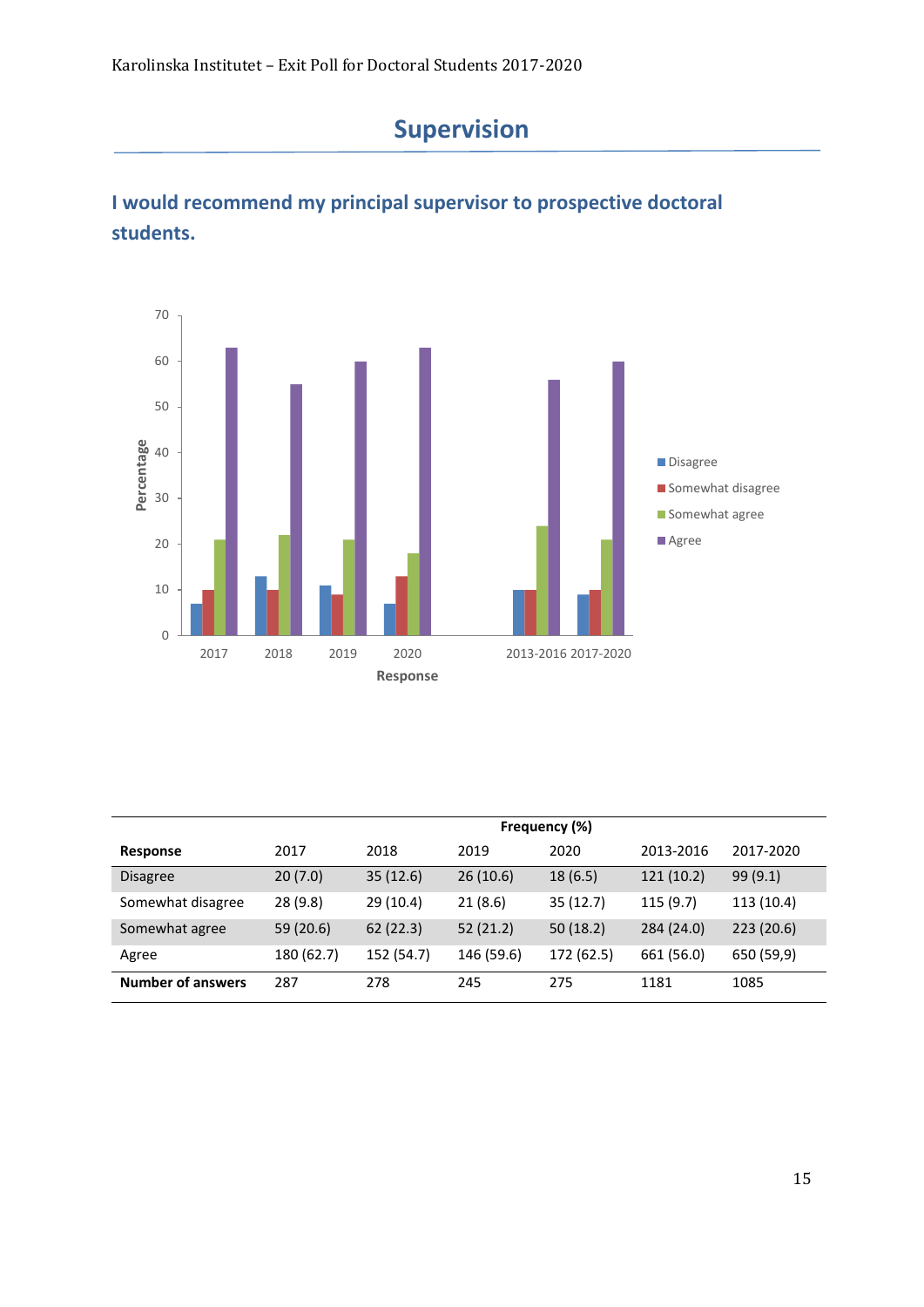

#### **Gender of my principal supervisor: [1](#page-15-0)**

|                                                     | Frequency (%) |            |  |  |
|-----------------------------------------------------|---------------|------------|--|--|
| <b>Response</b>                                     | 2020          | 2013-2016  |  |  |
| Female                                              | 114 (41.5)    | 472 (40.0) |  |  |
| Male                                                | 147 (53.5)    | 709 (60.0) |  |  |
| I don't want to share this information <sup>1</sup> | 14(5.1)       |            |  |  |
| <b>Number of answers</b>                            | 275           | 1181       |  |  |

<sup>1</sup> Response option added in 2020

<span id="page-15-0"></span><sup>&</sup>lt;sup>1</sup> The question existed in the survey before 2017 but was missing in 2017-2019, however, it was reintroduced in 2020. Therefore, results from 2020 are presented in comparisons with the aggregated results from 2013-2016.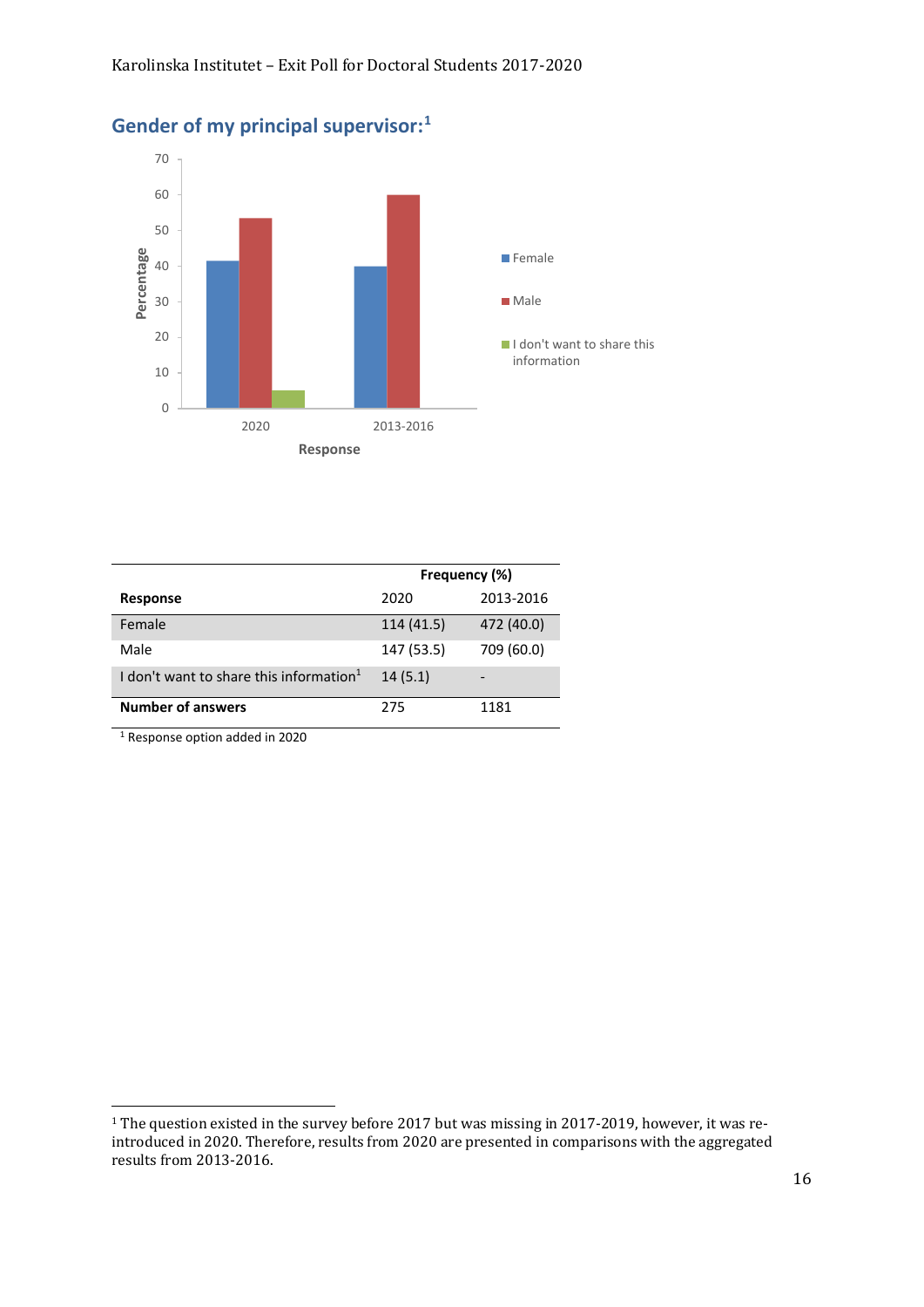

## **From whom have you in practice received the most supervision?**

|                                         | Frequency (%) |            |            |            |            |            |
|-----------------------------------------|---------------|------------|------------|------------|------------|------------|
| Response                                | 2017          | 2018       | 2019       | 2020       | 2013-2016  | 2017-2020  |
| Principal supervisor                    | 210 (73.2)    | 191 (68.7) | 173 (70.6) | 203 (73.8) | 805 (68.2) | 777 (71.6) |
| Co-supervisor                           | 46 (16.0)     | 51(18.3)   | 46 (18.8)  | 47(17.1)   | 264 (22.4) | 190 (17.5) |
| Someone else within the research group  | 22(7.7)       | 18(6.5)    | 15(6.1)    | 17(6.2)    | 42(3.6)    | 72 (6.6)   |
| Someone else outside the research group | 9(3.1)        | 18(6.5)    | 11(4.5)    | 8(2.9)     | 30(2.5)    | 46 (4.2)   |
| <b>Number of answers</b>                | 287           | 278        | 245        | 275        | $1181^a$   | 1085       |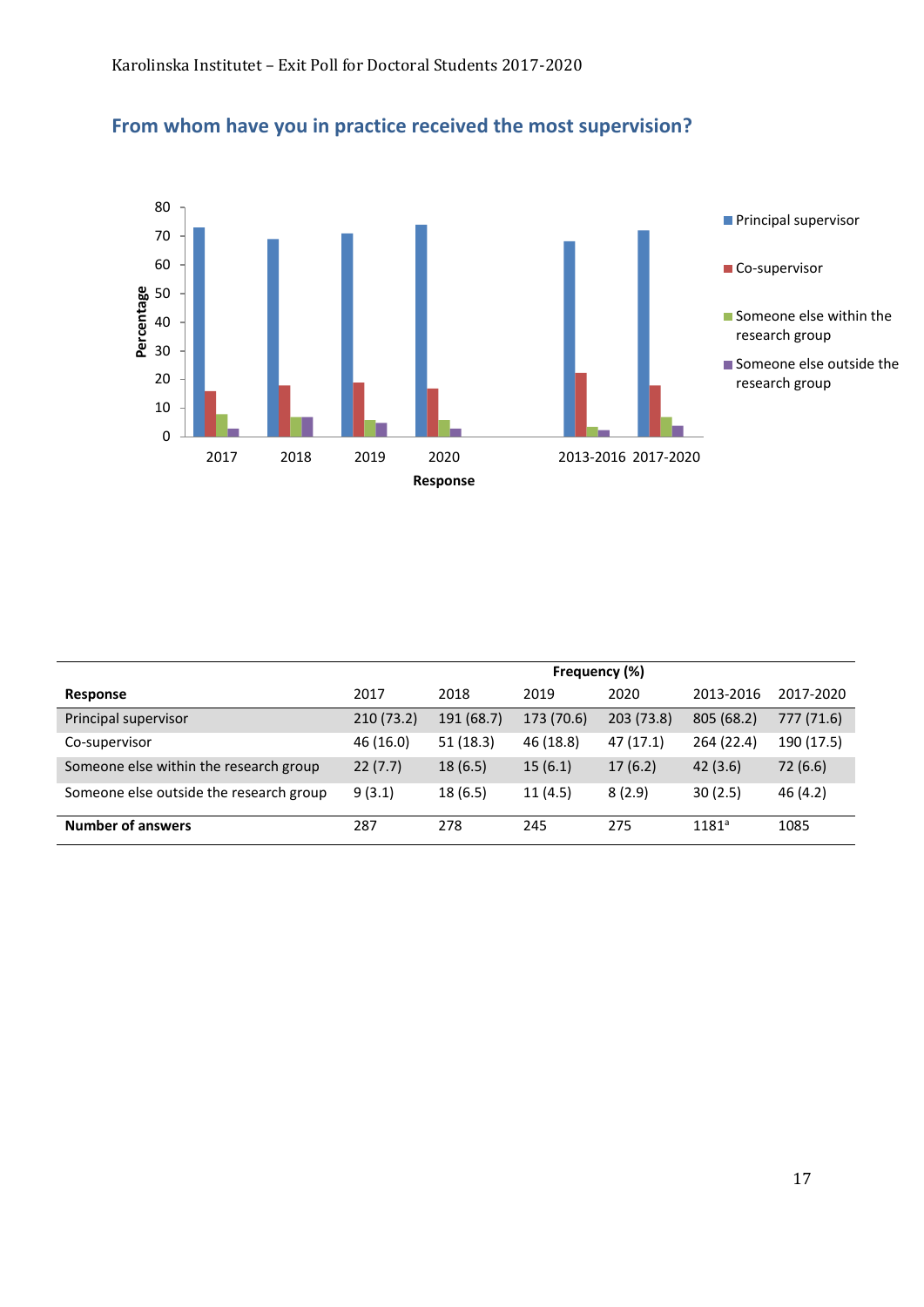

# **I have received adequate supervision.**

|                          | Frequency (%) |            |            |            |            |            |  |
|--------------------------|---------------|------------|------------|------------|------------|------------|--|
| Response                 | 2017          | 2018       | 2019       | 2020       | 2013-2016  | 2017-2020  |  |
| <b>Disagree</b>          | 18(6.3)       | 29(10.4)   | 19(7.8)    | 15(5.5)    | 84(7.1)    | 81(7.5)    |  |
| Somewhat disagree        | 32(11.1)      | 35(12.6)   | 24(9.8)    | 32(11.6)   | 131 (11.1) | 123 (11.3) |  |
| Somewhat agree           | 66 (23.0)     | 55 (19.8)  | 70 (28.6)  | 58(21.1)   | 327(27.7)  | 249 (22.9) |  |
| Agree                    | 171 (59.6)    | 159 (57.2) | 132 (53.9) | 170 (61.8) | 639 (54.1) | 632 (58.2) |  |
| <b>Number of answers</b> | 287           | 278        | 245        | 275        | 1181       | 1085       |  |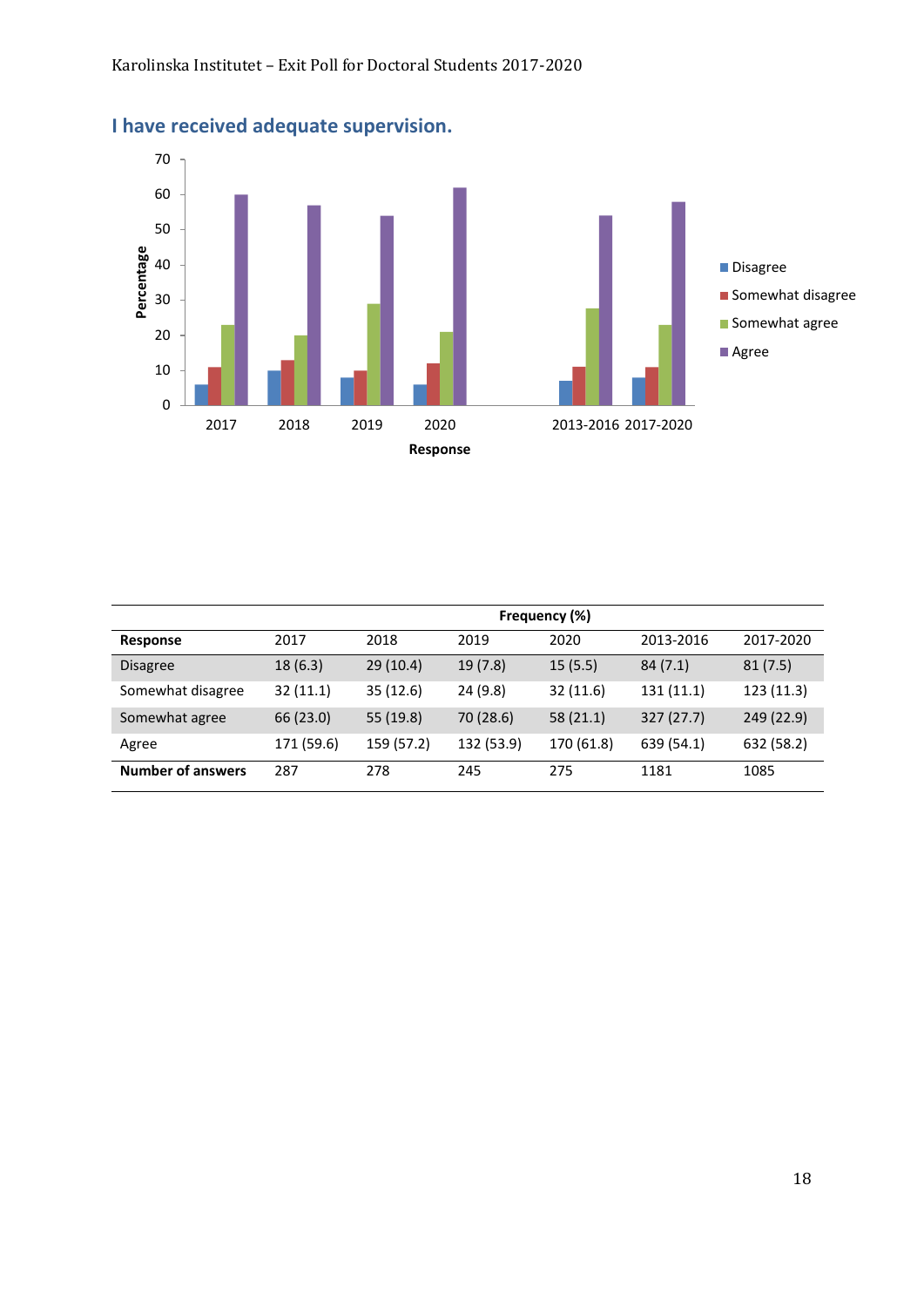

## **To what extent have your supervisors displayed interest in your doctoral education?**

|                                   | Frequency (%) |            |            |            |            |            |
|-----------------------------------|---------------|------------|------------|------------|------------|------------|
| <b>Response</b>                   | 2017          | 2018       | 2019       | 2020       | 2013-2016  | 2017-2020  |
| Not at all/To a very small extent | 8(2.8)        | 12(4.3)    | 7(2.9)     | 5(1.8)     | 37(3.1)    | 32(2.9)    |
| To a small extent                 | 22(7.7)       | 24(8.6)    | 16(6.5)    | 20(7.3)    | 82(6.9)    | 829 (7.6)  |
| To some extent                    | 61(21.3)      | 63(22.7)   | 69 (28.2)  | 57(20.7)   | 338 (28.6) | 250 (23.0) |
| To a great extent/Completely      | 196 (68.3)    | 179 (64.4) | 153 (62.4) | 193 (70.2) | 724 (61.3) | 721 (66.5) |
| <b>Number of answers</b>          | 287           | 278        | 245        | 275        | 1181       | 1085       |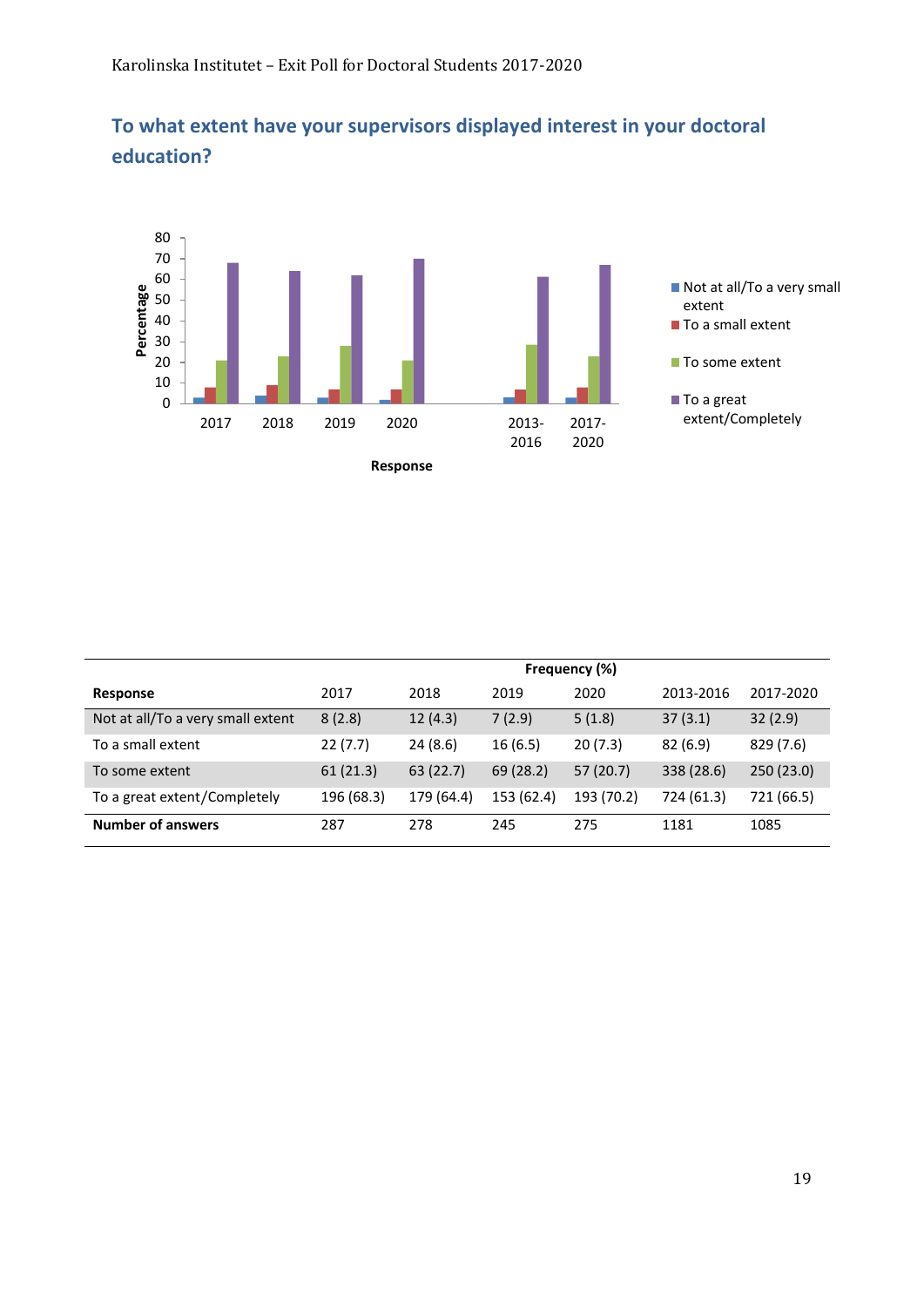



|                                   | Frequency (%) |            |            |            |            |            |
|-----------------------------------|---------------|------------|------------|------------|------------|------------|
| Response                          | 2017          | 2018       | 2019       | 2020       | 2013-2016  | 2017-2020  |
| Not at all/To a very small extent | 9(3.1)        | 11(4.0)    | 6(2.4)     | 7(2.5)     | 47(4.0)    | 33(2.0)    |
| To a small extent                 | 35(12.2)      | 40 (14.4)  | 33(13.5)   | 18(6.5)    | 130 (11.0) | 126 (11.6) |
| To some extent                    | 83 (28.9)     | 74 (26.6)  | 57(23.3)   | 84 (30.5)  | 383 (32.4) | 298 (27.5) |
| To a great extent/Completely      | 160 (55.7)    | 153 (55.0) | 149 (60.8) | 166 (60.4) | 621 (52.6) | 628 (57.9) |
| <b>Number of answers</b>          | 287           | 278        | 245        | 275        | 1181       | 1085       |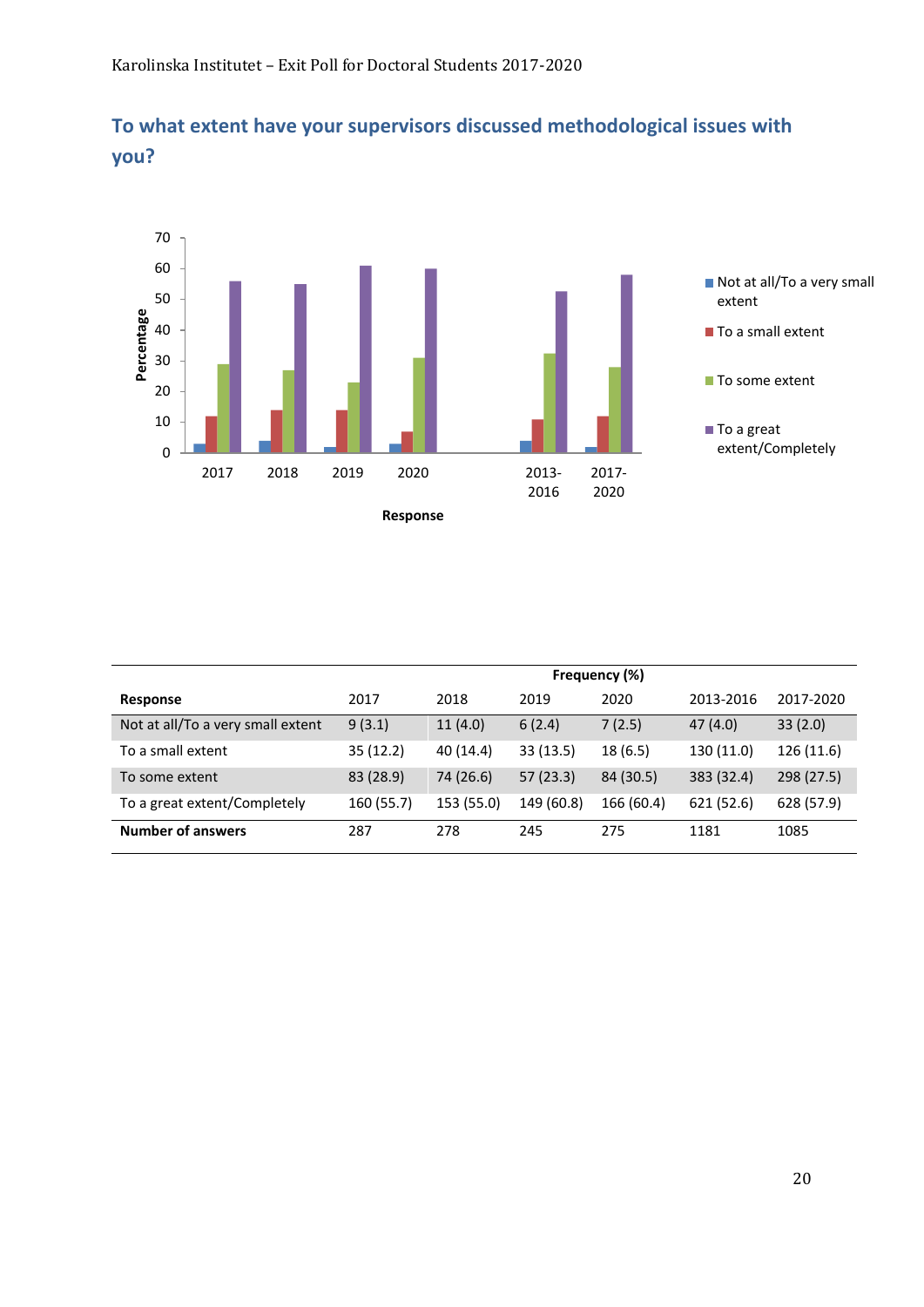

|                                   | Frequency (%) |            |            |            |                  |            |  |
|-----------------------------------|---------------|------------|------------|------------|------------------|------------|--|
| Response                          | 2017          | 2018       | 2019       | 2020       | 2013-2016        | 2017-2020  |  |
| Not at all/To a very small extent | 9(3.1)        | 18(6.5)    | 11(4.5)    | 12(4.4)    | 38(4.8)          | 50(4.6)    |  |
| To a small extent                 | 50 (17.4)     | 51 (18.3)  | 46 (18.8)  | 43 (15.6)  | 136 (17.1)       | 190 (17.5) |  |
| To some extent                    | 102(35.5)     | 94 (33.8)  | 71 (29.0)  | 79 (28.7)  | 295 (37.0)       | 346 (31.9) |  |
| To a great extent/Completely      | 126 (43.9)    | 115 (41.4) | 117 (47.8) | 141 (51.3) | 328 (41.2)       | 499 (46.0) |  |
| <b>Number of answers</b>          | 287           | 278        | 245        | 275        | 797 <sup>a</sup> | 1085       |  |

**To what extent have your supervisors discussed theory with you?** 

a Hence smaller number due to missing data for 2016. This question was by mistake left out in conjunction with the implementation of a new survey tool in September 2015 and was not corrected until after 2016.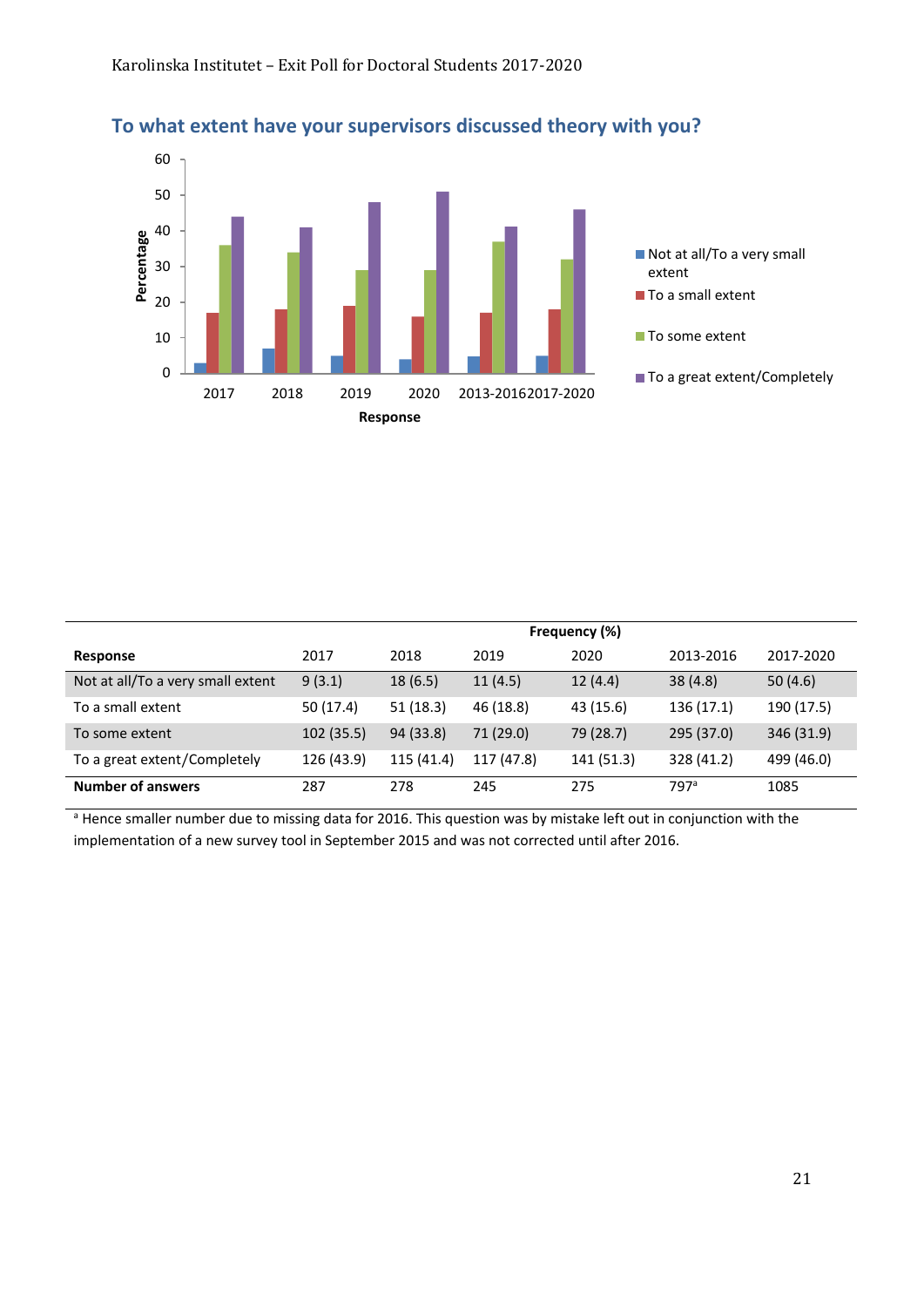

# **To what extent have your supervisors provided constructive criticism of your**

|                                   | Frequency (%) |            |            |            |            |            |  |
|-----------------------------------|---------------|------------|------------|------------|------------|------------|--|
| Response                          | 2017          | 2018       | 2019       | 2020       | 2013-2016  | 2017-2020  |  |
| Not at all/To a very small extent | 7(2.4)        | 12(4.3)    | 8(3.3)     | 6(2.2)     | 69(5.3)    | 33(3.0)    |  |
| To a small extent                 | 26(9.1)       | 35(12.6)   | 27(11.0)   | 30(10.9)   | 130 (11.0) | 118 (10.9) |  |
| To some extent                    | 91(31.7)      | 78 (28.1)  | 67(27.3)   | 70 (25.5)  | 333 (28.2) | 306(28.2)  |  |
| To a great extent/Completely      | 163 (56.8)    | 153 (55.0) | 143 (58.4) | 169 (61.5) | 655 (55.5) | 628 (57.9) |  |
| <b>Number of answers</b>          | 287           | 278        | 245        | 275        | 1181       | 1085       |  |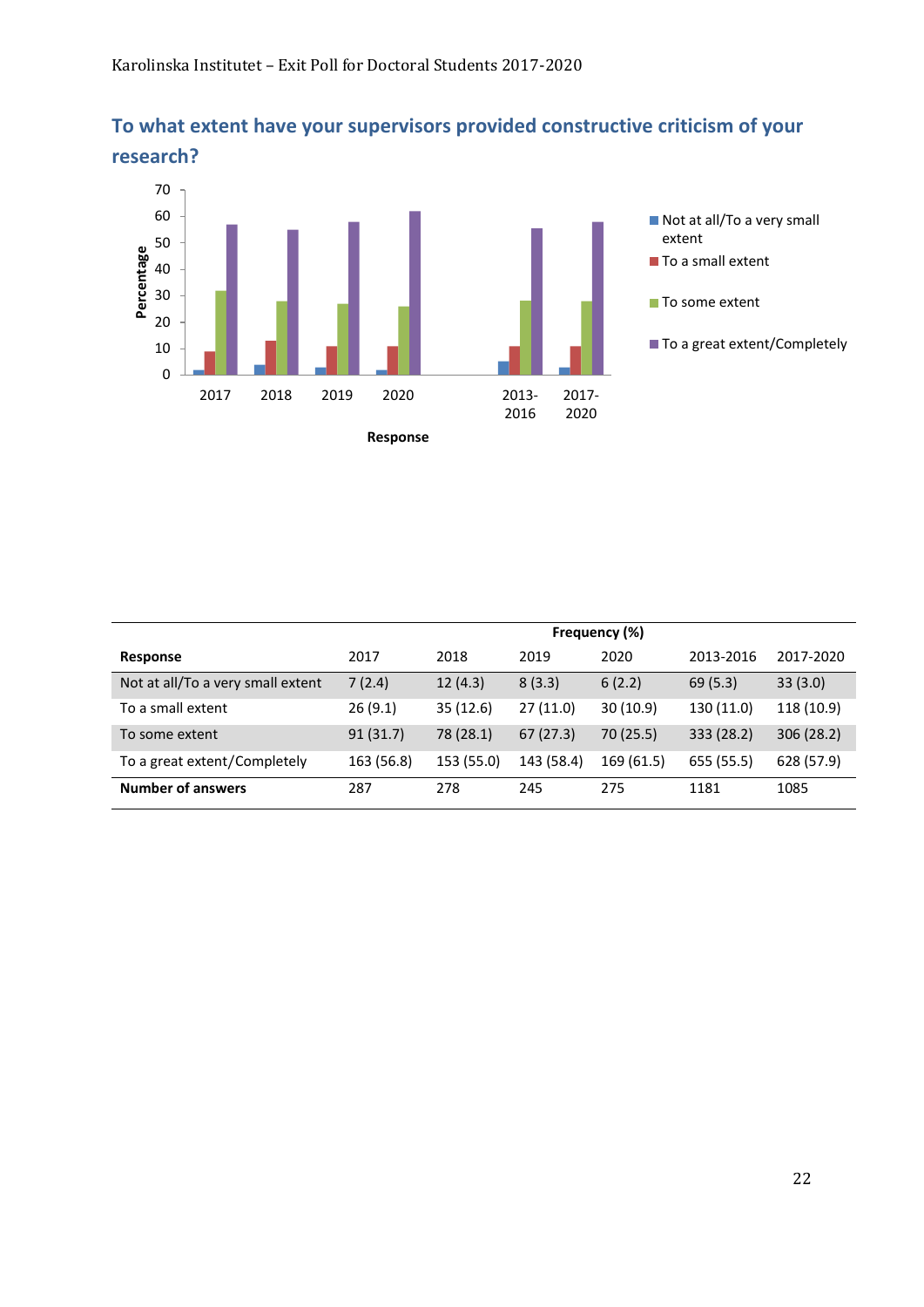

# **To what extent have your supervisors discussed your plans for the future with you?**

|                                   | Frequency (%) |            |           |           |            |            |  |
|-----------------------------------|---------------|------------|-----------|-----------|------------|------------|--|
| Response                          | 2017          | 2018       | 2019      | 2020      | 2013-2016  | 2017-2020  |  |
| Not at all/To a very small extent | 42 (14.6)     | 44 (15.8)  | 31(12.7)  | 32(11.6)  | 176 (14.9) | 149 (13.7) |  |
| To a small extent                 | 53 (18.5)     | 40 (14.4)  | 43 (17.6) | 53 (19.3) | 212 (18.0) | 189 (17.4) |  |
| To some extent                    | 87 (30.3)     | 93 (33.5)  | 80(32.7)  | 77 (28.0) | 399 (33.8) | 337(31.1)  |  |
| To a great extent/Completely      | 105 (36.6)    | 101 (36.3) | 91(37.1)  | 113(41.1) | 394 (33.4) | 410 (37.8) |  |
| <b>Number of answers</b>          | 287           | 278        | 245       | 275       | 1181       | 1085       |  |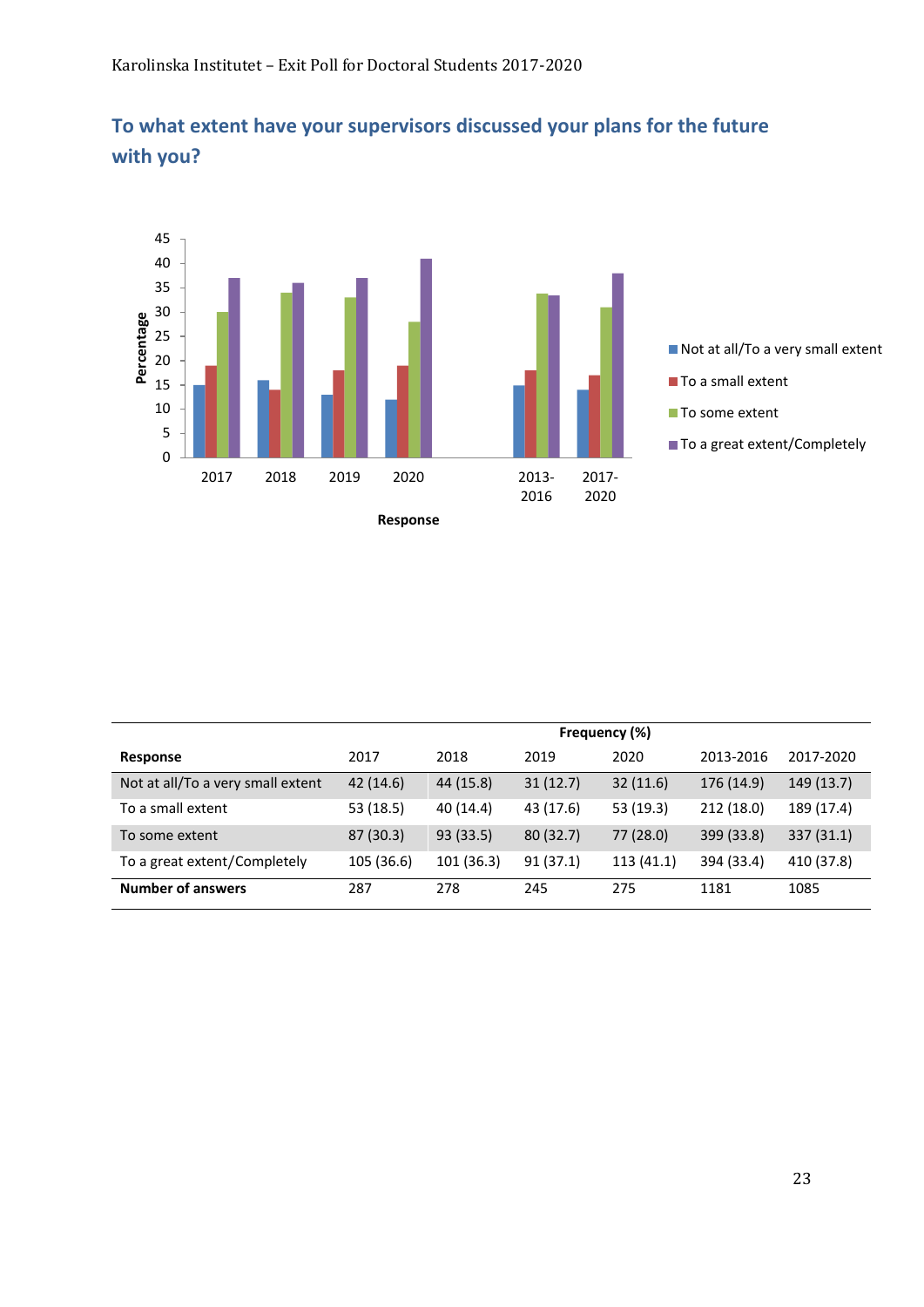

# **Has there been any follow-up of your individual study plan during your doctoral education ('årlig uppföljning')?**

|                                                   | Frequency (%) |           |            |                          |            |            |  |
|---------------------------------------------------|---------------|-----------|------------|--------------------------|------------|------------|--|
| Response                                          | 2017          | 2018      | 2019       | 2020                     | 2013-2016  | 2017-2020  |  |
| Yes, and I am satisfied with the follow-<br>up    | 218 (76.0)    | 201(72.3) | 179 (73.1) | 211(76.7)                | 848 (71.8) | 809 (74.6) |  |
| Yes, but I am not satisfied with the<br>follow-up | 47 (16.4)     | 51 (18.3) | 42 (17.1)  | 43 (15.6)                | 209(17.7)  | 183 (16.9) |  |
| <b>No</b>                                         | 17(5.9)       | 24(8.6)   | 21(8.6)    | 21(7.6)                  | 103(8.7)   | 83(7.6)    |  |
| Not applicable $1$                                | 5(1.7)        | 2(0.7)    | 3(1.2)     | $\overline{\phantom{a}}$ | 18(1.5)    | 10(0.9)    |  |
| <b>Number of answers</b>                          | 287           | 278       | 245        | 275                      | 1178       | 1085       |  |

<sup>1</sup> Response option was removed in 2020 but is reported in the aggregated score.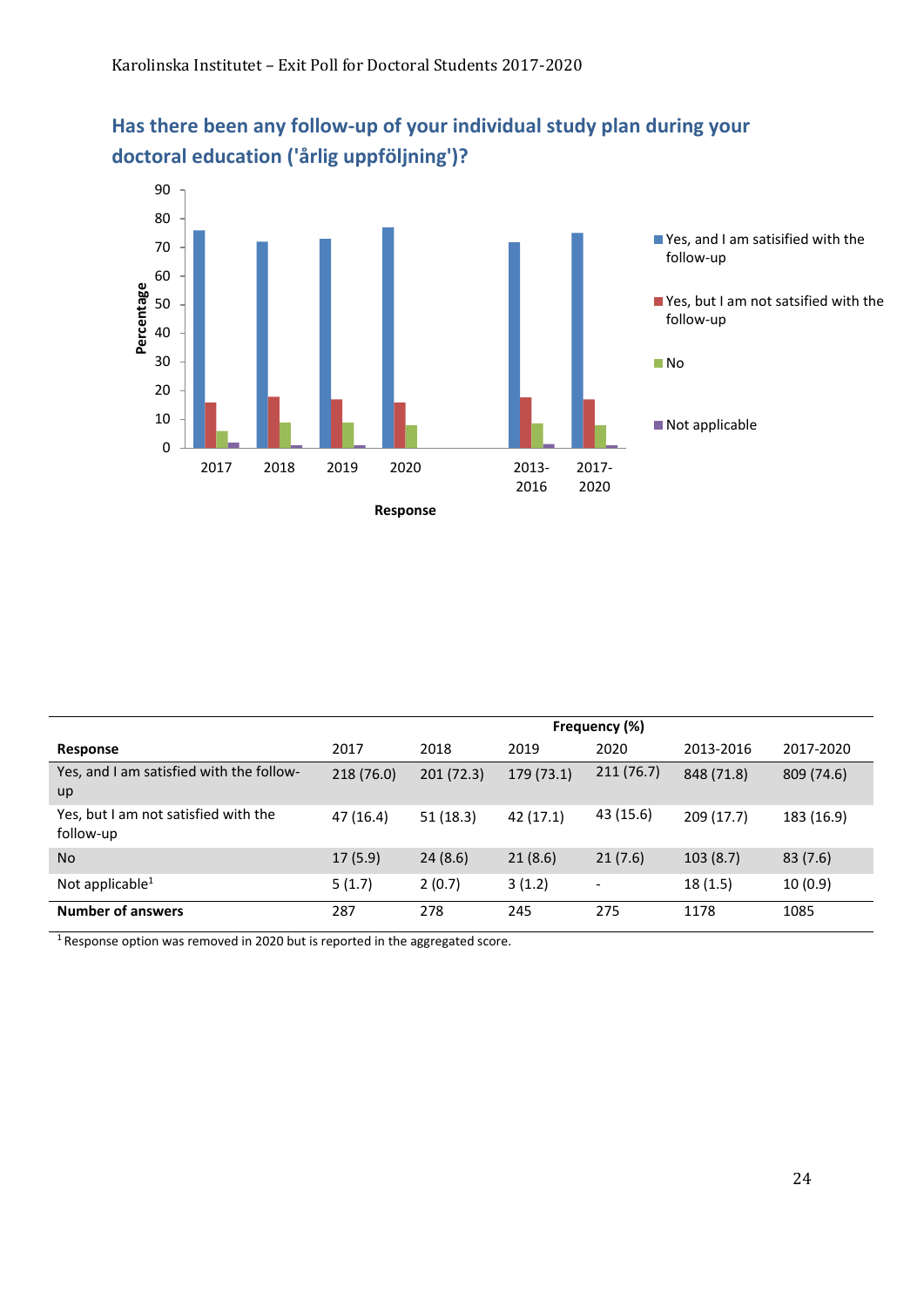# <span id="page-24-0"></span>**Courses, Programmes, Research schools and Teaching**

## **Regarding general science courses: How well do the following statements describe the courses?[1](#page-24-1)**

#### **a. The quality of the general science courses was consistently high**



|                          | Frequency (%) |            |            |            |            |            |  |  |
|--------------------------|---------------|------------|------------|------------|------------|------------|--|--|
| <b>Response</b>          | 2017          | 2018       | 2019       | 2020       | 2013-2016  | 2017-2020  |  |  |
| Not at all               | 14(4.9)       | 10(3.6)    | 14(5.7)    | 12(4.4)    | 69(5.8)    | 50(4.6)    |  |  |
| Slightly                 | 54 (18.8)     | 40 (14.4)  | 44 (18.0)  | 36(13.1)   | 175 (14.8) | 174 (16.0) |  |  |
| Quite well               | 144 (50.2)    | 138 (49.6) | 115 (46.9) | 146 (53.1) | 602 (51.0) | 543 (50.0) |  |  |
| Very well                | 75 (26.1)     | 90 (32.4)  | 72 (29.4)  | 81 (29.5)  | 334 (28.3) | 318 (29.3) |  |  |
| <b>Number of answers</b> | 287           | 278        | 245        | 275        | 1180       | 1085       |  |  |

<span id="page-24-1"></span><sup>1</sup> General science courses ("allmänvetenskapliga kurser"); e.g. statistics, research ethics, scientific writing etc.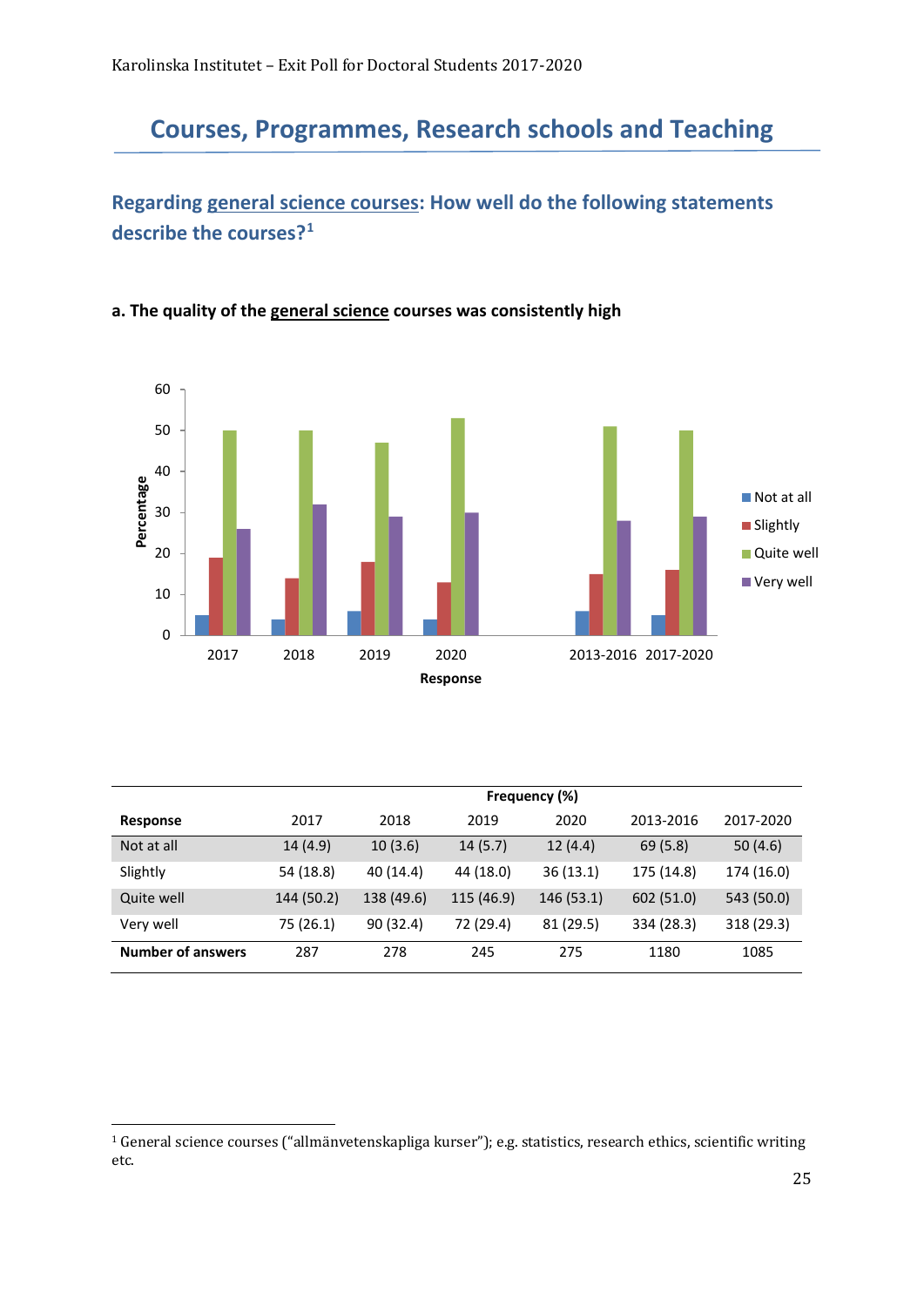

#### **b. The general science courses were relevant to my thesis work**

|                          | Frequency (%) |            |            |            |            |            |  |  |
|--------------------------|---------------|------------|------------|------------|------------|------------|--|--|
| Response                 | 2017          | 2018       | 2019       | 2020       | 2013-2016  | 2017-2020  |  |  |
| Not at all               | 10(3.5)       | 5(1.8)     | 3(1.2)     | 9(3.3)     | 38(3.2)    | 27(2.5)    |  |  |
| Slightly                 | 65 (22.6)     | 47 (16.9)  | 52(21.2)   | 43 (15.6)  | 205 (17.4) | 207 (19.1) |  |  |
| Quite well               | 136 (47.4)    | 141 (50.7) | 111 (45.3) | 130 (47.3) | 538 (45.6) | 518 (47.7) |  |  |
| Very well                | 76 (26.5)     | 85 (30.6)  | 79 (32.2)  | 93 (33.8)  | 399 (33.8) | 333 (30.7) |  |  |
| <b>Number of answers</b> | 287           | 278        | 245        | 275        | 1180       | 1085       |  |  |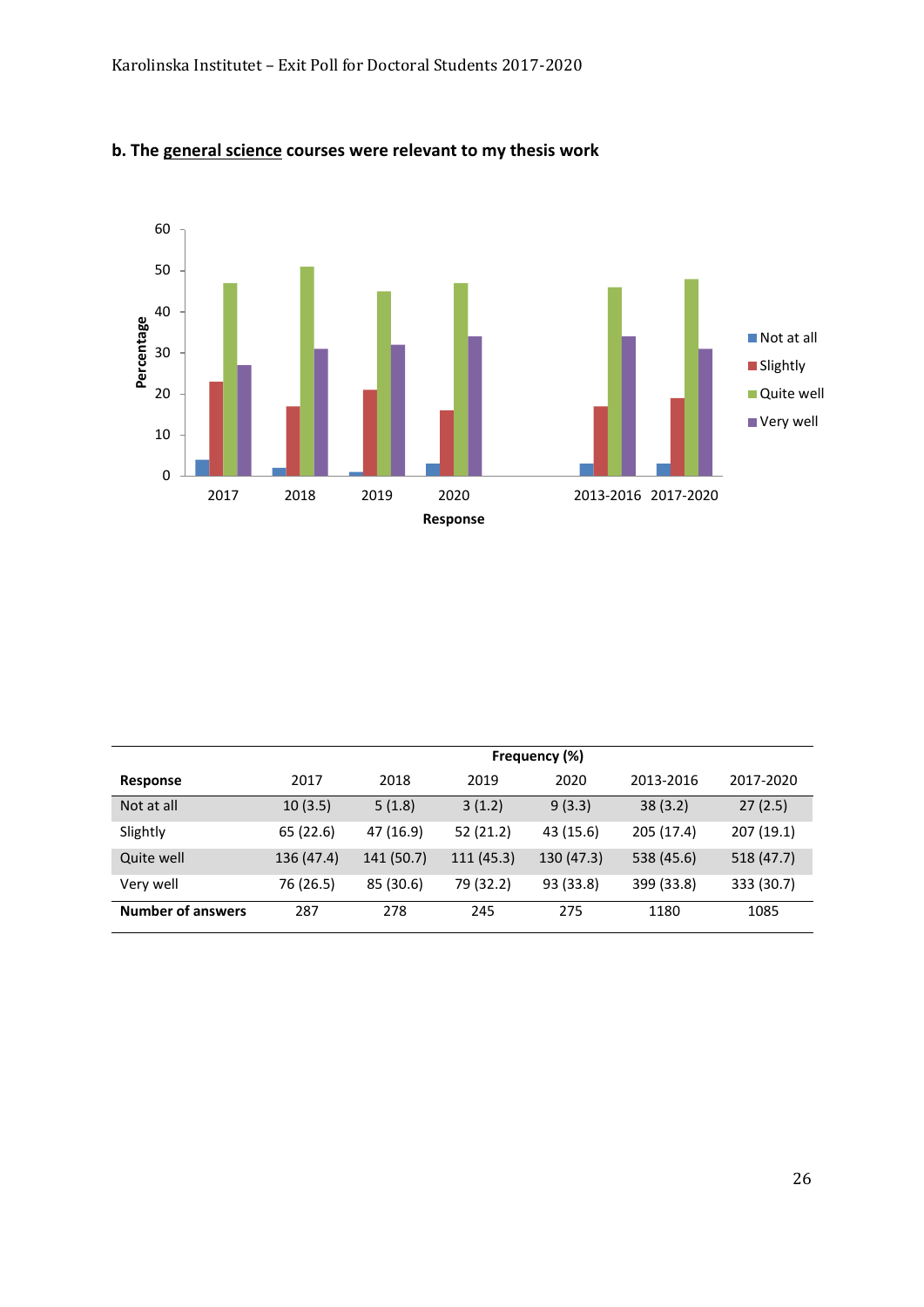

#### **c. The general science courses offered fitted in with my wishes and needs**

|                          | Frequency (%) |            |            |           |            |            |  |
|--------------------------|---------------|------------|------------|-----------|------------|------------|--|
| <b>Response</b>          | 2017          | 2018       | 2019       | 2020      | 2013-2016  | 2017-2020  |  |
| Not at all               | 15(5.2)       | 13(4.7)    | 11(4.5)    | 12(4.4)   | 65(5.5)    | 51(4.7)    |  |
| Slightly                 | 67(23.3)      | 55 (19.8)  | 70 (28.6)  | 60 (21.8) | 277 (23.5) | 252 (23.2) |  |
| Quite well               | 142 (49.5)    | 136 (48.9) | 100 (40.8) | 125(45.5) | 527 (44.7) | 503 (46.4) |  |
| Very well                | 63 (22.0)     | 74 (26.6)  | 64(26.1)   | 78 (28.4) | 311 (26.4) | 279 (25.7) |  |
| <b>Number of answers</b> | 287           | 278        | 245        | 275       | 1180       | 1085       |  |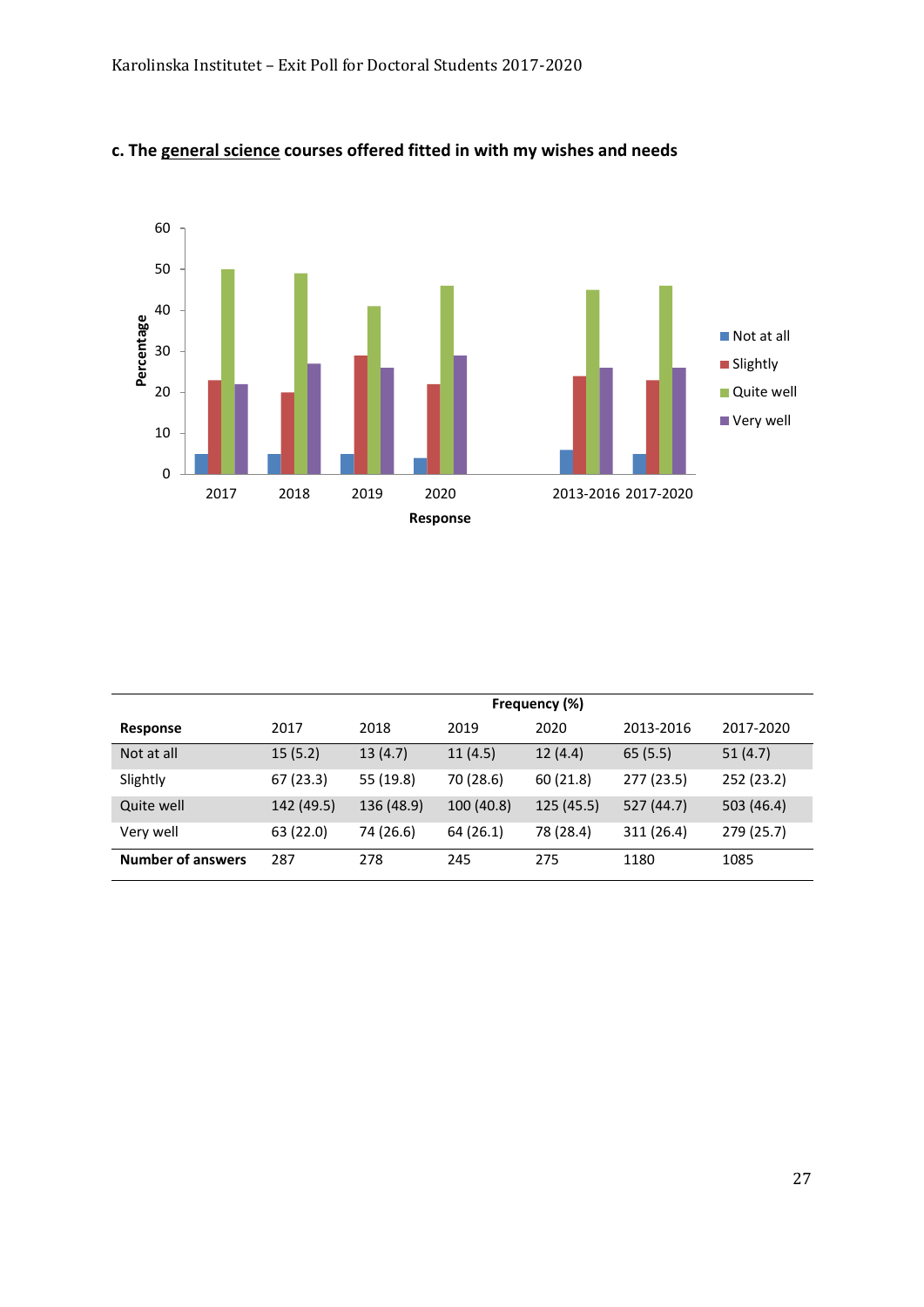## **Regarding project-specific courses: How well do the following statements describe the courses?,[1](#page-27-0)**



#### **a. The quality of the project-specific courses was consistently high**

|                          | Frequency (%) |            |            |            |                        |            |  |  |
|--------------------------|---------------|------------|------------|------------|------------------------|------------|--|--|
| Response                 | 2017          | 2018       | 2019       | 2020       | 2014-2016 <sup>1</sup> | 2017-2020  |  |  |
| Not at all               | 10(3.5)       | 9(3.2)     | 4(1.6)     | 8(2.9)     | 24(2.8)                | 31(2.9)    |  |  |
| Slightly                 | 34 (11.8)     | 25(9.0)    | 37(15.1)   | 24 (8.7)   | 105 (12.1)             | 120(11.1)  |  |  |
| Quite well               | 152 (53.0)    | 141 (50.7) | 119 (48.6) | 141 (51.3) | 450 (51.7)             | 553 (51.0) |  |  |
| Very well                | 91 (31.7)     | 103 (37.1) | 85 (34.7)  | 102 (37.1) | 292 (33.5)             | 381 (35.1) |  |  |
| <b>Number of answers</b> | 287           | 278        | 245        | 275        | 871                    | 1085       |  |  |

 $1$  No data available from 2013.

<span id="page-27-0"></span><sup>1</sup> Project-specific courses; all courses other than general science courses.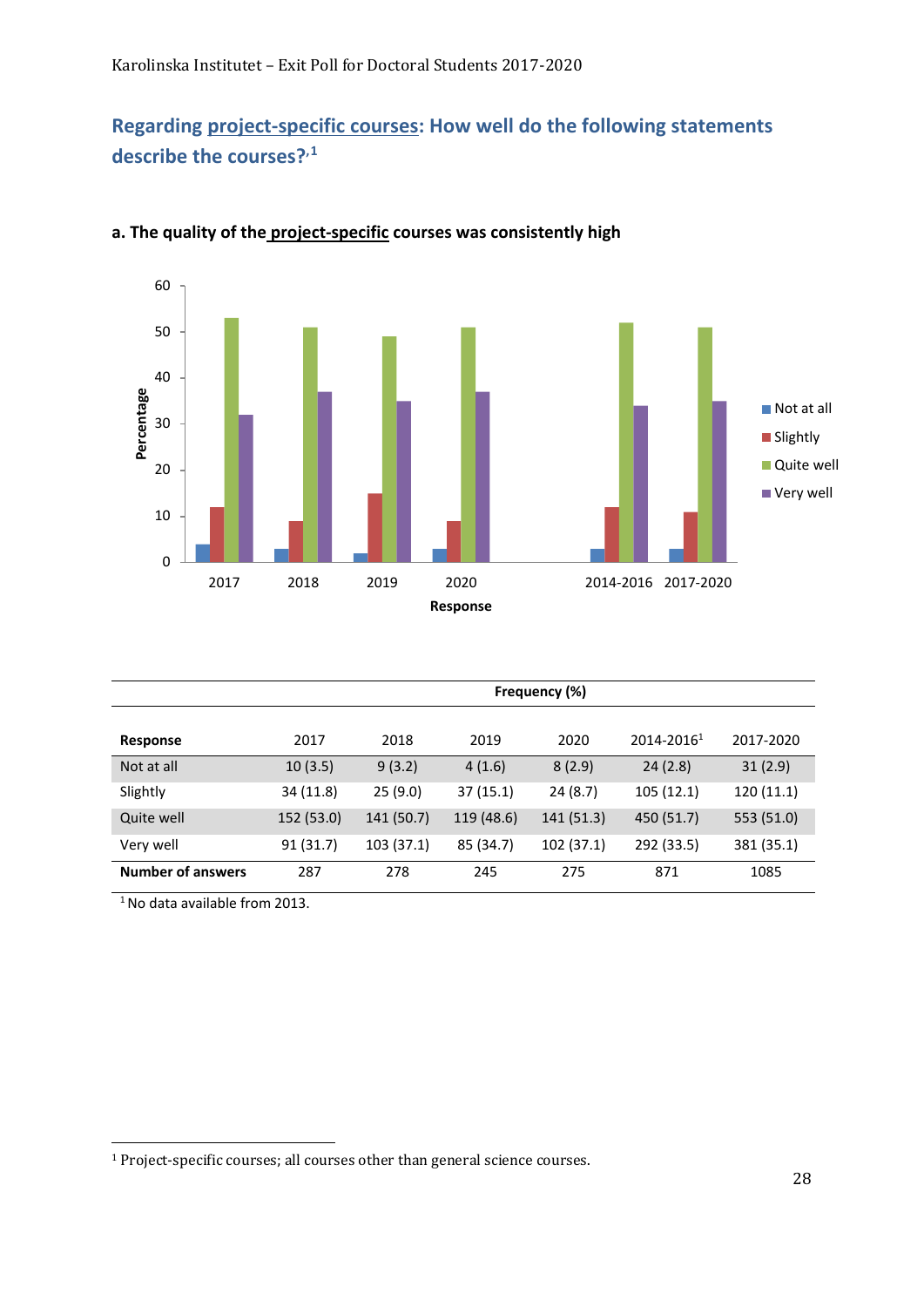

#### **b. The project-specific courses were relevant to my thesis work**

|                          | Frequency (%) |            |            |            |                 |            |  |
|--------------------------|---------------|------------|------------|------------|-----------------|------------|--|
| <b>Response</b>          | 2017          | 2018       | 2019       | 2020       | $2014 - 2016^1$ | 2017-2020  |  |
| Not at all               | 8(2.8)        | 4(1.4)     | 5(2.0)     | 5(1.8)     | 12(1.4)         | 22(2.0)    |  |
| Slightly                 | 46 (16.0)     | 36 (12.9)  | 37(15.1)   | 44 (16.0)  | 130 (14.9)      | 163 (15.0) |  |
| Quite well               | 142 (49.5)    | 144 (51.8) | 111 (45.3) | 127 (46.2) | 432 (49.6)      | 524 (48.3) |  |
| Very well                | 91(31.7)      | 94 (33.8)  | 92 (37.6)  | 99 (36.0)  | 297 (34.1)      | 376 (34.7) |  |
| <b>Number of answers</b> | 287           | 278        | 245        | 275        | 871             | 1085       |  |

<sup>1</sup> No data available from 2013.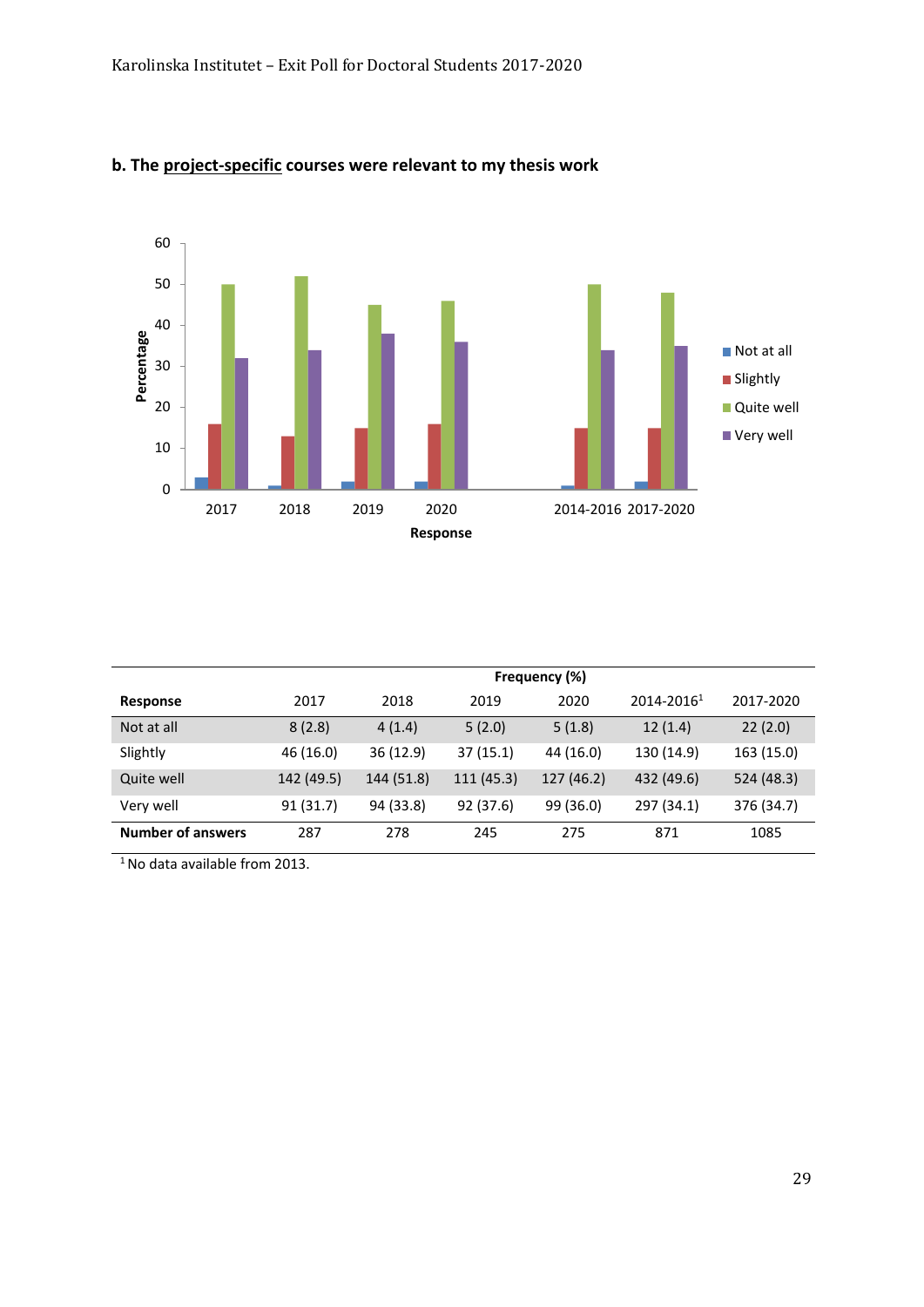

#### **c. The project-specific courses offered fitted in with my wishes and needs**

|                          | Frequency (%) |           |           |            |                        |            |  |
|--------------------------|---------------|-----------|-----------|------------|------------------------|------------|--|
| <b>Response</b>          | 2017          | 2018      | 2019      | 2020       | 2014-2016 <sup>1</sup> | 2017-2020  |  |
| Not at all               | 11(3.8)       | 7(2.5)    | 7(2.9)    | 9(3.3)     | 23(2.6)                | 34(3.1)    |  |
| Slightly                 | 55 (19.2)     | 46 (16.5) | 50(20.4)  | 40 (14.5)  | 160 (18.4)             | 191 (17.6) |  |
| Quite well               | 146 (50.9)    | 142(51.1) | 107(43.7) | 145 (52.7) | 435 (49.9)             | 540 (49.8) |  |
| Very well                | 75 (26.1)     | 83 (29.9) | 81 (33.1) | 81 (29.5)  | 253 (29.0)             | 320 (29.5) |  |
| <b>Number of answers</b> | 287           | 278       | 245       | 275        | 871                    | 1085       |  |

<sup>1</sup> No data available from 2013.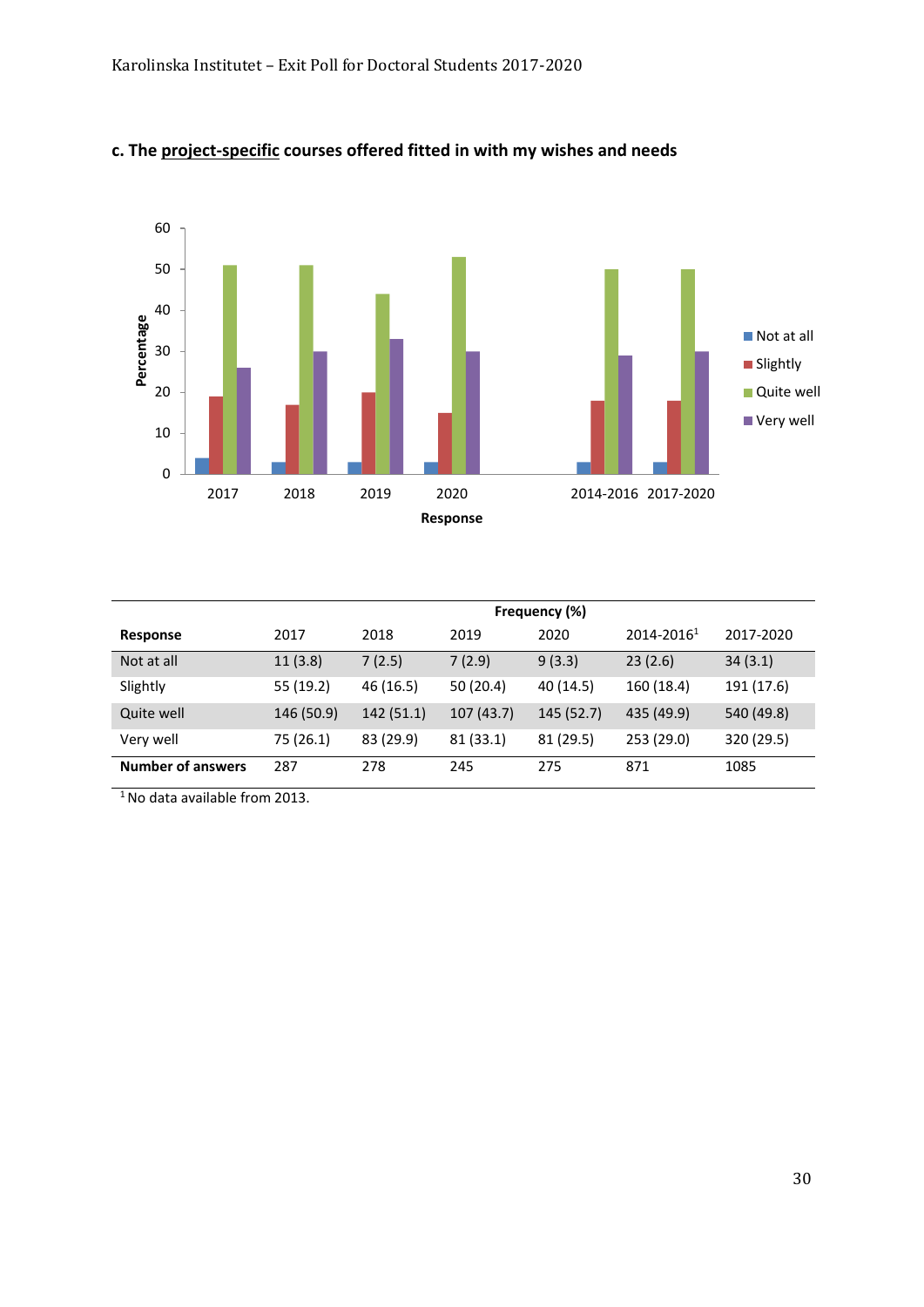# **Within which programme(s) have you taken part in of courses and/or other activities?**

*The respondents could choose more than one response option.*

|                                                                                                                          |           | Frequency (%) |          |           | Frequency (%)  | % if<br>"None"<br>omitted | <b>Frequency</b><br>(%) | $%$ if<br>"None"<br>omitted |
|--------------------------------------------------------------------------------------------------------------------------|-----------|---------------|----------|-----------|----------------|---------------------------|-------------------------|-----------------------------|
| <b>Response</b>                                                                                                          | 2017      | 2018          | 2019     | 2020      | $20131 - 2016$ |                           | 2017-2020               |                             |
| Allergy, immunology and inflammation                                                                                     | 50(11.2)  | 45 (10.0)     | 47(11.7) | 41(9.5)   | 156(9.3)       | 12.2                      | 183 (10.6)              | 12.8                        |
| Biology of infections and global health (or "World<br>health" or "Infection biology")                                    | 17(3.8)   | 17 (3.8)      | 12(3.0)  | 16(3.7)   | 79 (4.7)       | 6.2                       | 62(3.6)                 | 4.3                         |
| Cardiovascular research                                                                                                  | 10(2.2)   | 20(4.4)       | 20(5.0)  | 20(4.6)   | 72(4.3)        | 5.6                       | 70(4.0)                 | 4.9                         |
| Cell biology and genetics                                                                                                | 40 (8.9)  | 34 (7.6)      | 37(9.2)  | 39 (9.0)  | 149 (8.9)      | 11.6                      | 150 (8.7)               | 10.5                        |
| Development and regeneration (or "Development"<br>biology and cellular signalling (DECS)" or<br>"Regenerative medicine") | 20(4.5)   | 28(6.2)       | 16(4.0)  | 18 (4.2)  | 53(3.2)        | 4.1                       | 82(4.7)                 | (5.7)                       |
| Environmental factors and health                                                                                         | 4(0.9)    | 12(2.7)       | 9(2.2)   | 4(0.9)    | 36(2.1)        | 2.8                       | 29(1.7)                 | (2.0)                       |
| Epidemiology                                                                                                             | 76 (17.0) | 78 (17.3)     | 71(17.7) | 70(16.2)  | 273 (16.3)     | 21.3                      | 295 (17.0)              | (20.6)                      |
| Health care sciences                                                                                                     | 26(5.8)   | 27(6.0)       | 27(6.7)  | 31(7.2)   | 88 (5.2)       | 6.9                       | 111(6.5)                | (7.8)                       |
| Metabolism and endocrinology                                                                                             | 24(5.4)   | 18(4.0)       | 16(4.0)  | 19(4.4)   | 49 (2.9)       | 3.8                       | 77 (4.4)                | (5.4)                       |
| Neuroscience (or "Hearing, otolaryngology,<br>language and speech (HÖST)")                                               | 42 (9.4)  | 22(4.9)       | 25(6.2)  | 29(6.7)   | 110 (6.6)      | 8.6                       | 118 (6.8)               | (8.2)                       |
| Public health science                                                                                                    | 23(5.1)   | 31(6.9)       | 22(5.5)  | 23(5.3)   | 69 (4.1)       | 5.4                       | 99 (5.7)                | (6.9)                       |
| Tumor biology and oncology                                                                                               | 35(7.8)   | 41(9.1)       | 38(9.5)  | 41 (9.5)  | 146 (8.7)      | 11.4                      | 155 (8.9)               | (10.8)                      |
| None                                                                                                                     | 81(18.1)  | 77(17.1)      | 62(15.4) | 81 (18.8) | 397 (23.6)     | $\overline{\phantom{a}}$  | 301 (17.4)              |                             |
| <b>Number of answers</b>                                                                                                 | 448       | 450           | 402      | 432       | 1679           | 1282                      | 1732                    | 1431                        |

<sup>1</sup> In 2013 respondents could only choose one response option.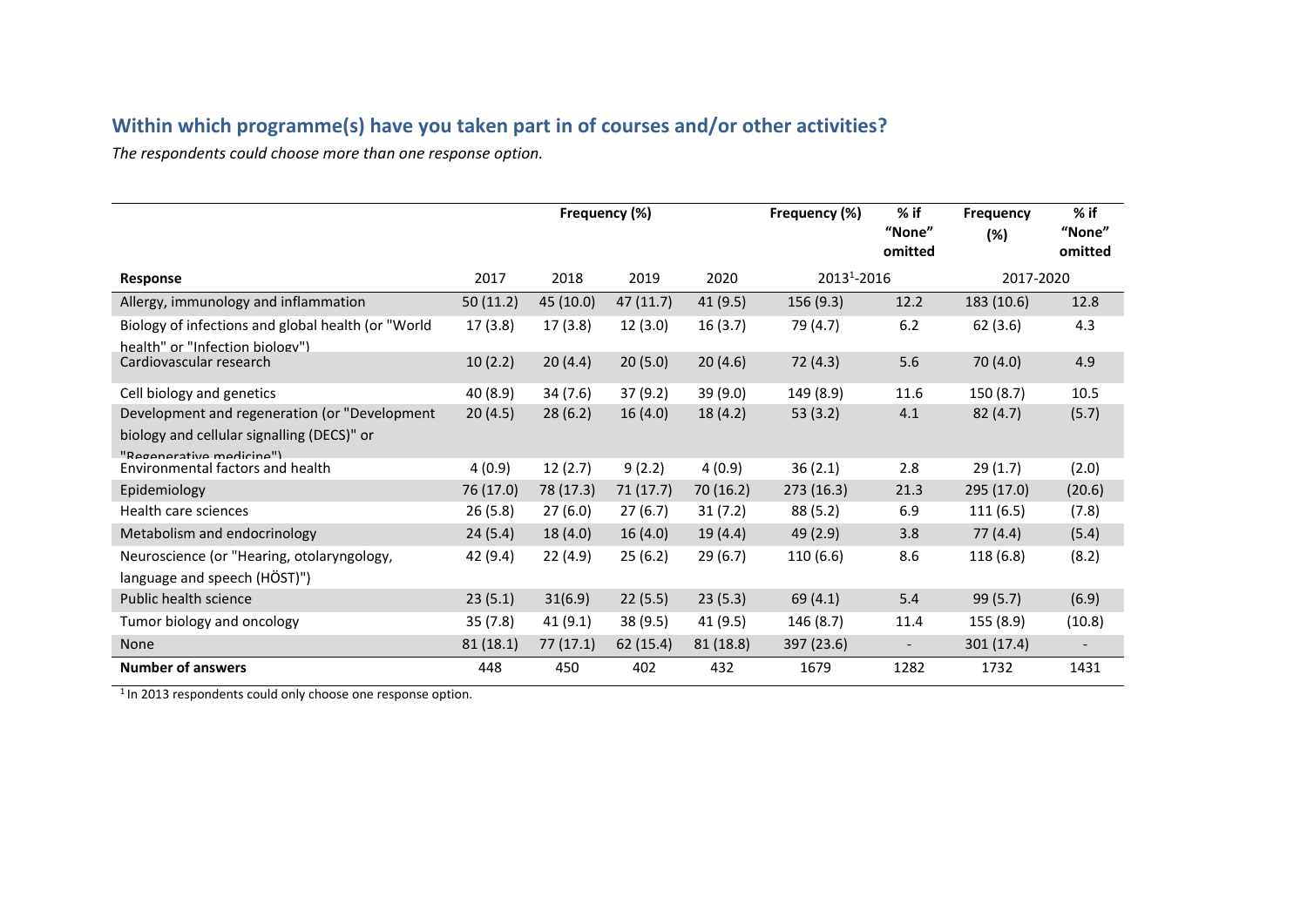

# **Have you taken part in courses and/or activities within a research school ('forskarskola')?**

|                          | Frequency (%) |            |            |            |            |            |  |  |
|--------------------------|---------------|------------|------------|------------|------------|------------|--|--|
| Response                 | 2017          | 2018       | 2019       | 2020       | 2013-2016  | 2017-2020  |  |  |
| Yes                      | 74 (25.8)     | 70(25.2)   | 74 (30.2)  | 78 (28.4)  | 253(21.4)  | 296 (27.3) |  |  |
| No                       | 213 (74.2)    | 208 (74.8) | 171 (69.8) | 197 (71.6) | 927 (78.6) | 789 (72.7) |  |  |
| <b>Number of answers</b> | 287           | 278        | 245        | 275        | 1180       | 1085       |  |  |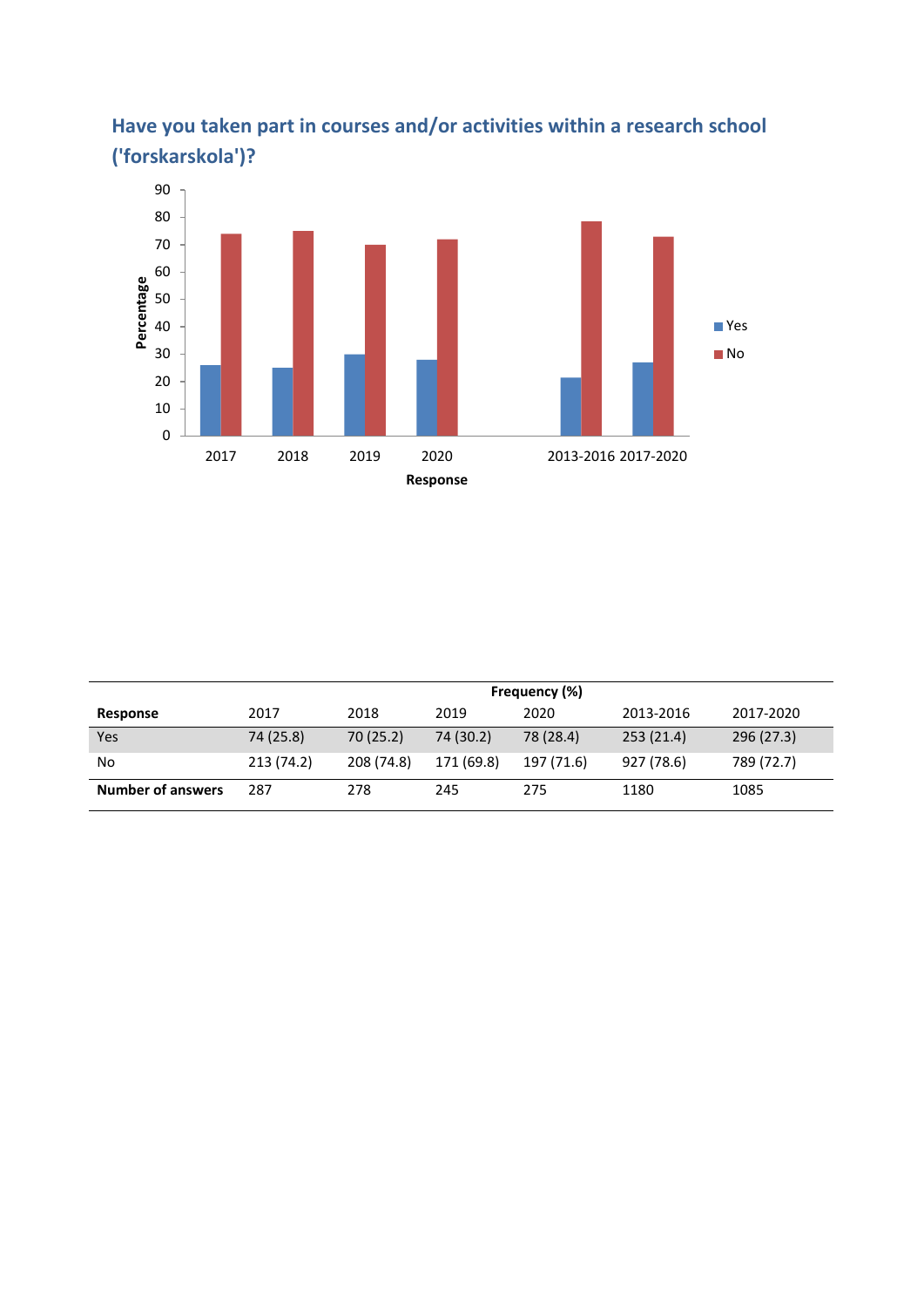

# **Have you taken part in any teacher training?**

|                          | Frequency (%) |            |            |           |            |            |  |
|--------------------------|---------------|------------|------------|-----------|------------|------------|--|
| Response                 | 2017          | 2018       | 2019       | 2020      | 2013-2016  | 2017-2020  |  |
| Yes                      | 84 (29.3)     | 80(28.8)   | 64(26.1)   | 74 (26.9) | 420 (35.6) | 302(27.8)  |  |
| No                       | 203 (70.7)    | 198 (71.2) | 181 (73.9) | 201(73.1) | 760 (64.4) | 783 (72.2) |  |
| <b>Number of answers</b> | 287           | 278        | 245        | 275       | 1180       | 1085       |  |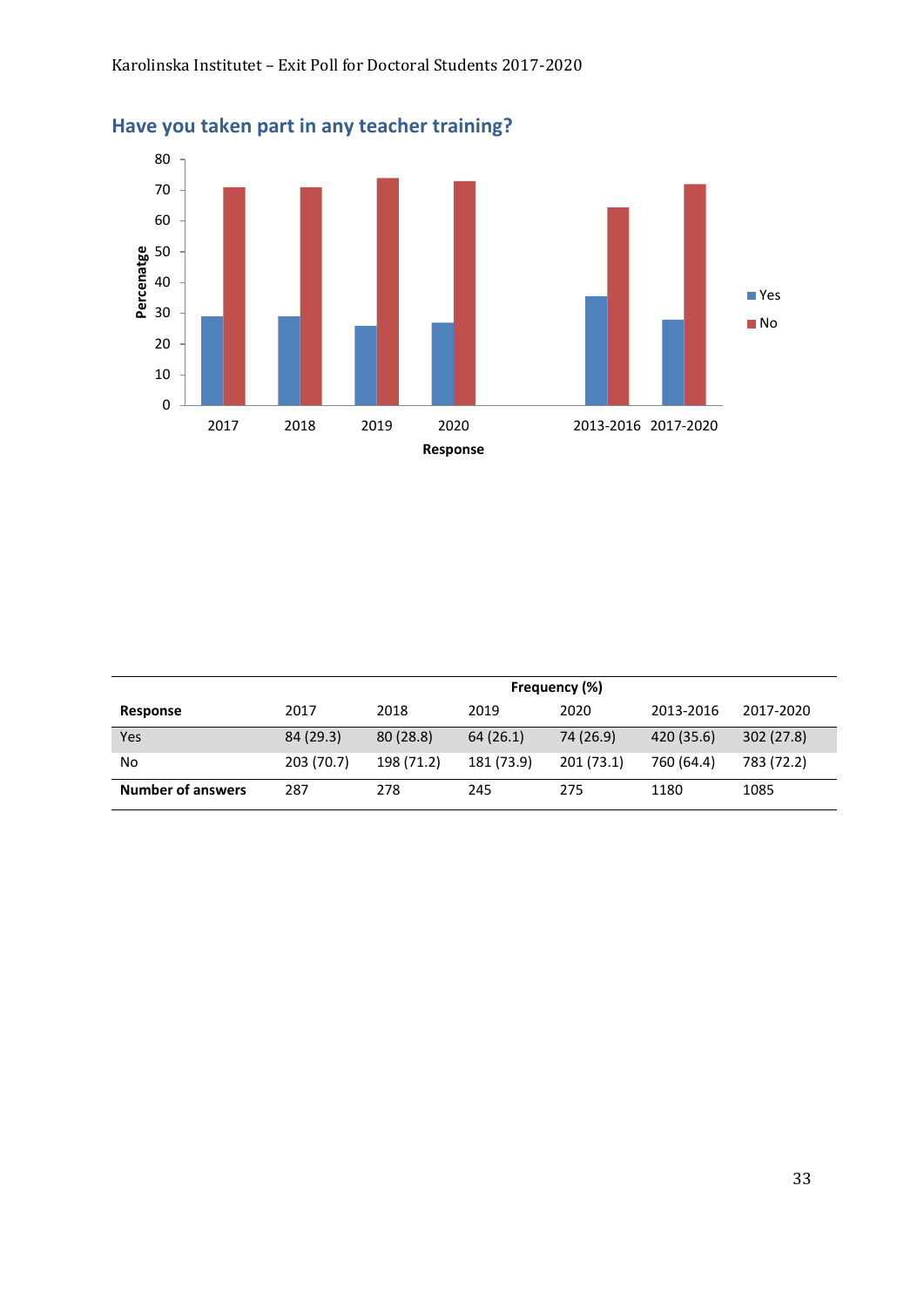## **Estimate how much teaching (%) you did during your entire doctoral education 0-100(%) of full-time.**



*The students stated their estimation, and which were aggregated into categories.*

|                          | Frequency (%) |            |            |            |            |  |  |
|--------------------------|---------------|------------|------------|------------|------------|--|--|
| Response                 | 2017          | 2018       | 2019       | 2020       | 2017-2020a |  |  |
| 0%                       | 21(7.3)       | 24(8.6)    | 24(9.8)    | 18(6.5)    | 87(8.0)    |  |  |
| 1-10%                    | 136 (47.4)    | 140 (50.4) | 115 (46.9) | 135 (49.1) | 526 (48.5) |  |  |
| 11-20%                   | 68 (23.7)     | 55 (19.8)  | 61 (24.9)  | 60(21.8)   | 244 (22.5) |  |  |
| $>21\%$                  | 62(21.6)      | 59 (21.2)  | 45 (18.4)  | 62(22.5)   | 228 (21.0) |  |  |
| <b>Number of answers</b> | 287           | 278        | 245        | 275        | 1085       |  |  |

a Aggregated data only displayed from 2017-2020 as data from previous years were collected differently.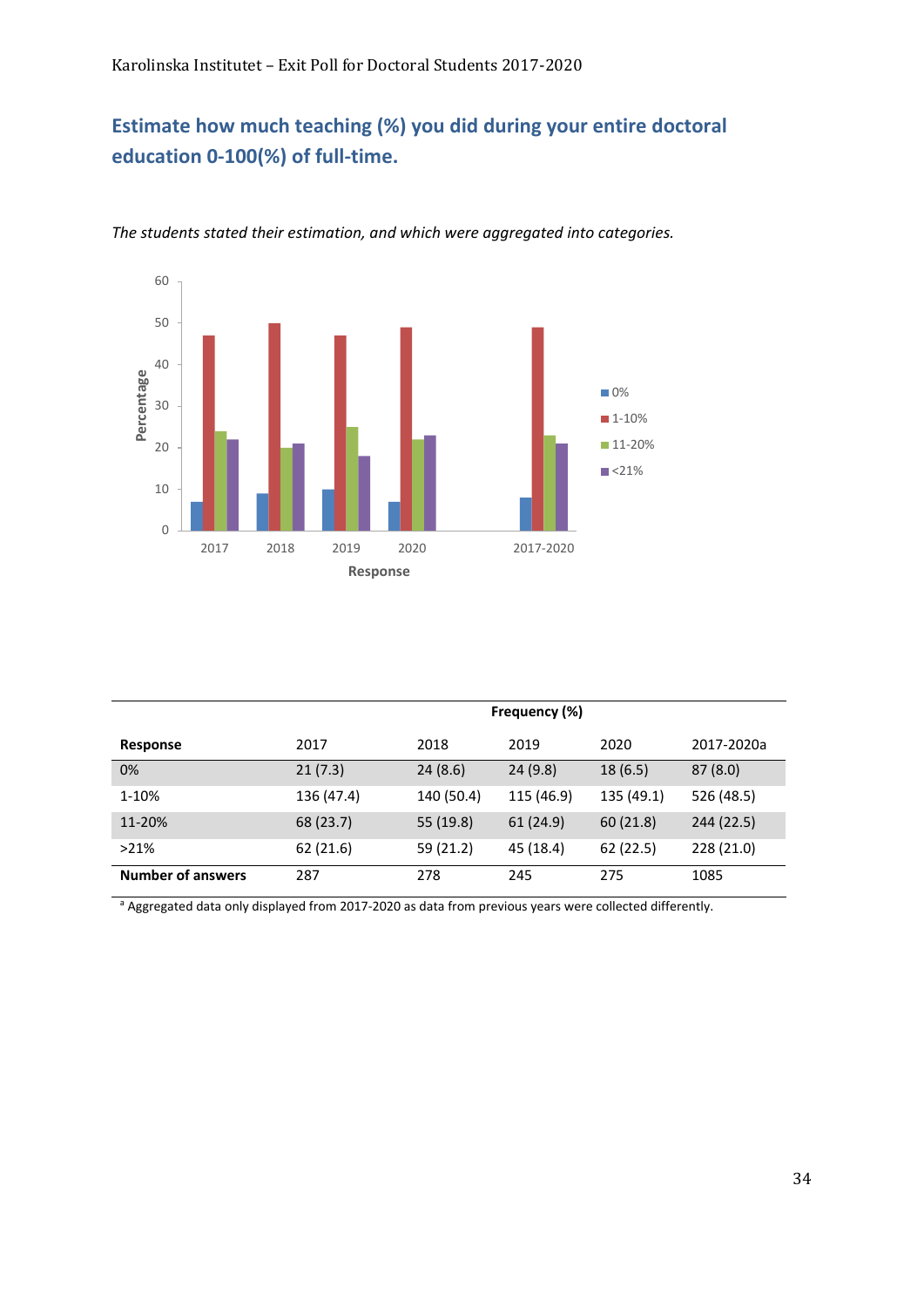# **Information and Administrative Support**

#### 60 50 40 Percentage **Percentage Disagree** 30 Somewhat disagree 20 Somewhat agree **Agree** 10 0 2017 2018 2019 2020 2013-2016 2017-2020 **Response**

# <span id="page-34-0"></span>**I received good introduction / information from the department when I started my doctoral education.**

|                          | Frequency (%) |            |           |            |            |            |  |  |
|--------------------------|---------------|------------|-----------|------------|------------|------------|--|--|
| Response                 | 2017          | 2018       | 2019      | 2020       | 2013-2016  | 2017-2020  |  |  |
| <b>Disagree</b>          | 28(9.8)       | 28(10.1)   | 12(4.9)   | 15(5.5)    | 149 (12.6) | 83(7.6)    |  |  |
| Somewhat disagree        | 49 (17.1)     | 52 (18.7)  | 54 (22.0) | 35(12.7)   | 238 (20.2) | 190 (17.5) |  |  |
| Somewhat agree           | 109 (38.0)    | 93 (33.5)  | 85 (34.7) | 94 (34.2)  | 451 (38.2) | 381 (35.1) |  |  |
| Agree                    | 101 (35.2)    | 105 (37.8) | 94 (38.4) | 131 (47.6) | 343 (29.0) | 431 (39.7) |  |  |
| <b>Number of answers</b> | 287           | 278        | 245       | 275        | 1181       | 1085       |  |  |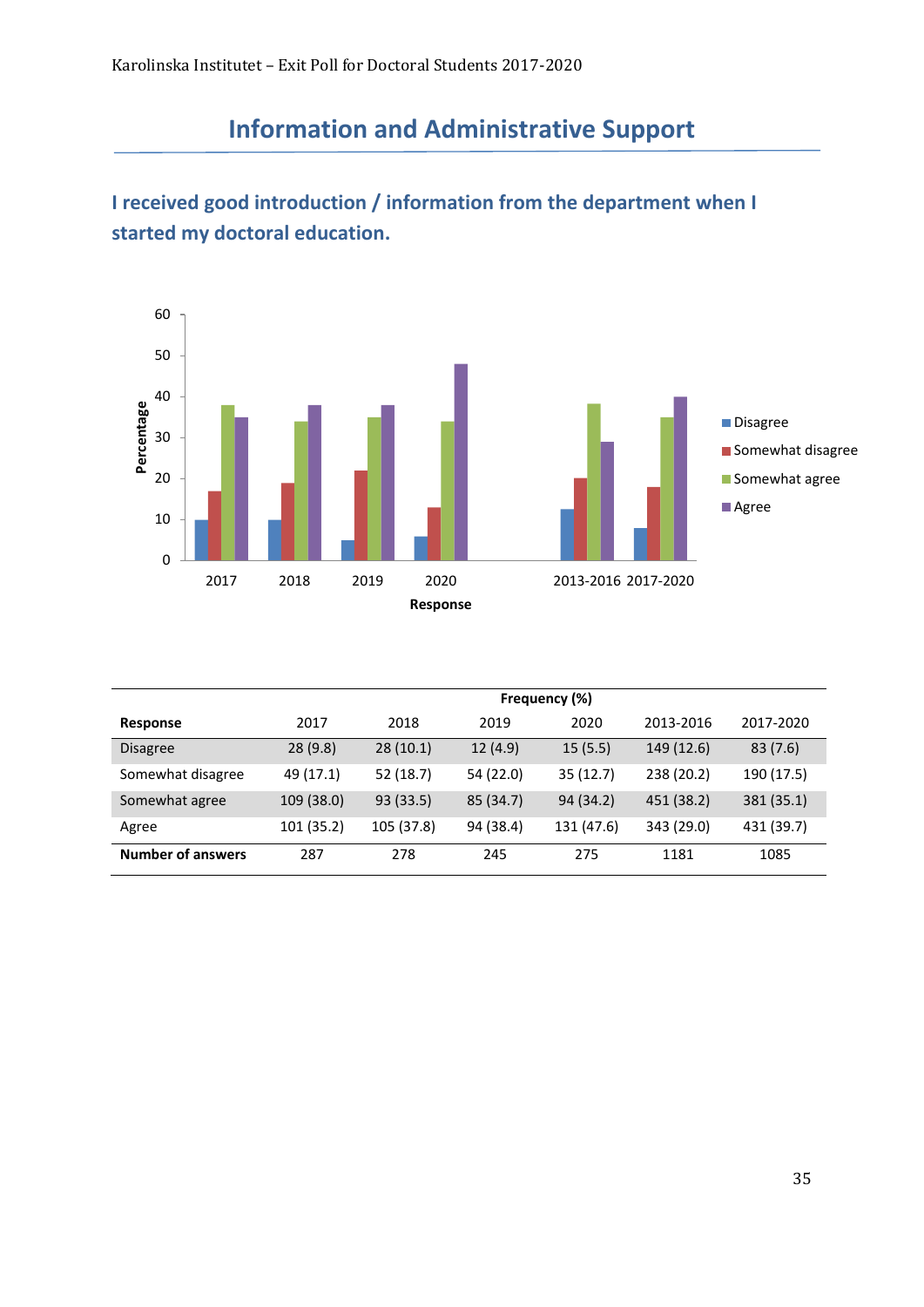

# **I received adequate administrative support from the departmental administrators during my doctoral education.**

|                                      | Frequency (%) |            |            |            |            |            |  |
|--------------------------------------|---------------|------------|------------|------------|------------|------------|--|
| Response                             | 2017          | 2018       | 2019       | 2020       | 2013-2016  | 2017-2020  |  |
| <b>Disagree</b>                      | 8(2.8)        | 8(2.9)     | 5(2.0)     | 4(1.5)     | 32(2.7)    | 25(2.3)    |  |
| Somewhat disagree                    | 20(7.0)       | 19 (6.8)   | 11(4.5)    | 15(5.5)    | 94 (8.0)   | 65 (6.0)   |  |
| Somewhat agree                       | 49 (17.1)     | 52(18.7)   | 52(21.2)   | 40 (14.5)  | 285(24.1)  | 193 (17.8) |  |
| Agree                                | 206 (71.8)    | 195 (70.1) | 174 (71.0) | 214 (77.8) | 756 (64.0) | 789 (72.7) |  |
| I didn't need administrative support | 4(1.4)        | 4(1.4)     | 3(1.2)     | 2(0.7)     | 14(1.2)    | 13(1.2)    |  |
| <b>Number of answers</b>             | 287           | 278        | 245        | 275        | 1181       | 1085       |  |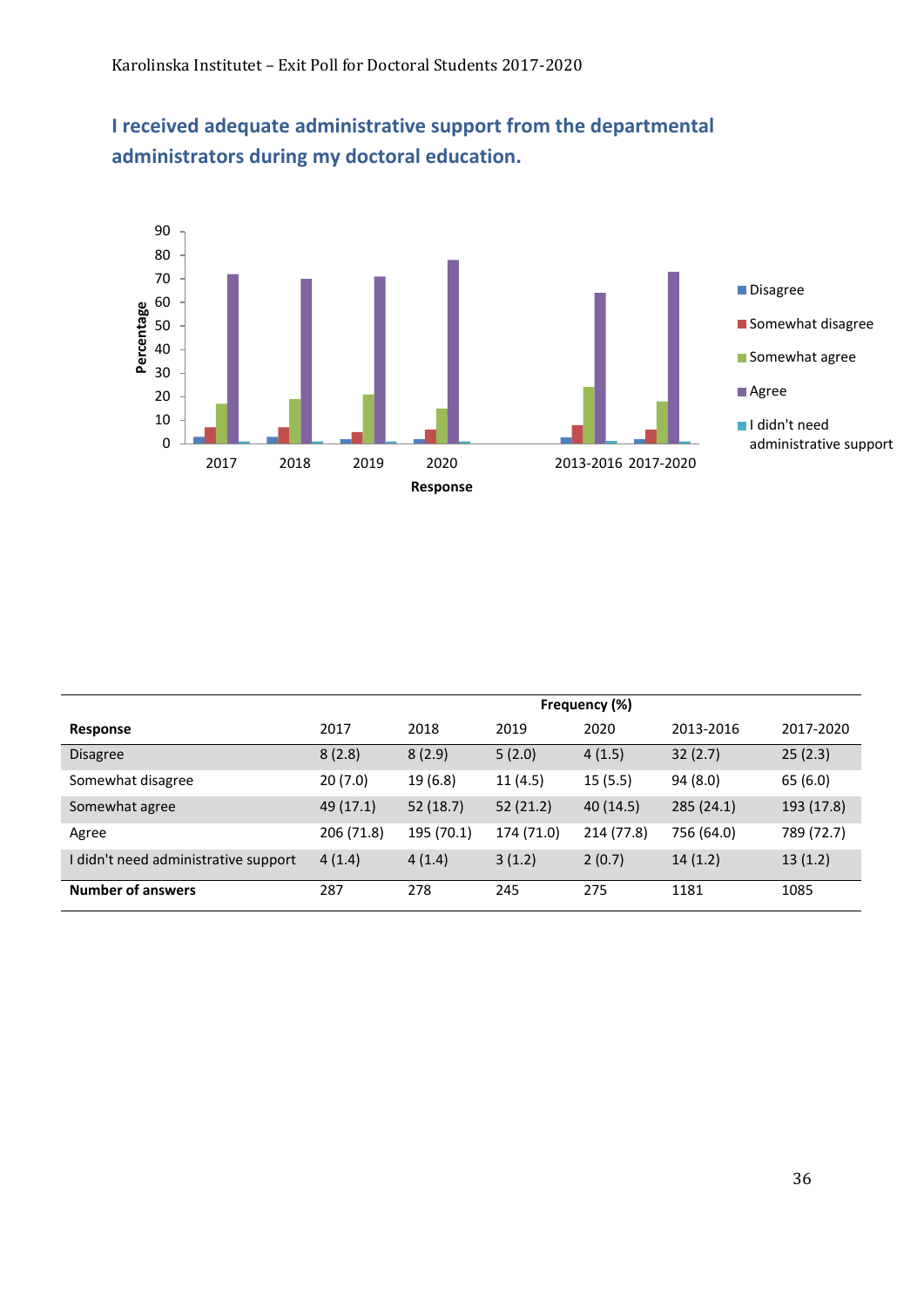**I received adequate assistance from the departmental director of doctoral studies during my doctoral education.** 



|                          | Frequency (%) |            |            |            |            |            |  |  |
|--------------------------|---------------|------------|------------|------------|------------|------------|--|--|
| Response                 | 2017          | 2018       | 2019       | 2020       | 2013-2016  | 2017-2020  |  |  |
| <b>Disagree</b>          | 10(3.5)       | 9(3.2)     | 9(3.7)     | 10(3.6)    | 45(3.8)    | 38(3.5)    |  |  |
| Somewhat disagree        | 15(5.2)       | 16(5.8)    | 19 (7.8)   | 10(3.6)    | 87 (7.4)   | 60(5.5)    |  |  |
| Somewhat agree           | 61(21.3)      | 67(24.1)   | 56 (22.9)  | 54 (19.6)  | 323 (27.3) | 238 (21.9) |  |  |
| Agree                    | 155 (54.0)    | 149 (53.6) | 122 (49.8) | 172 (62.5) | 623 (52.8) | 598 (55.1) |  |  |
| I didn't need assistance | 46 (16.0)     | 37(13.3)   | 39(15.9)   | 29(10.5)   | 103(8.7)   | 151 (13.9) |  |  |
| <b>Number of answers</b> | 287           | 278        | 245        | 275        | 1181       | 1085       |  |  |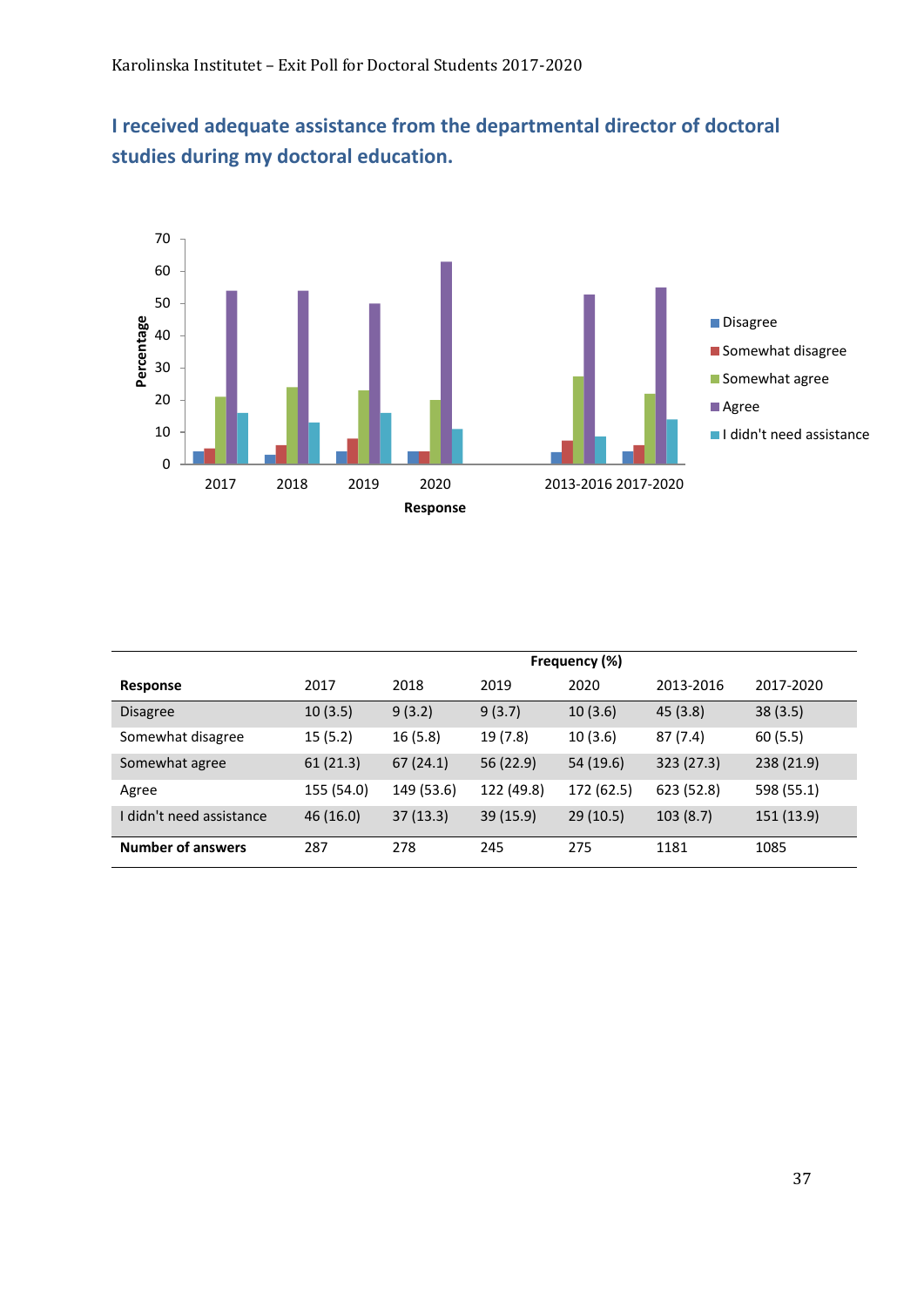# **Working Environment**



## <span id="page-37-0"></span>**I enjoyed a good working environment within my research group.**

|                                                | Frequency (%)            |            |            |            |            |            |  |
|------------------------------------------------|--------------------------|------------|------------|------------|------------|------------|--|
| Response                                       | 2017                     | 2018       | 2019       | 2020       | 2013-2016  | 2017-2020  |  |
| <b>Disagree</b>                                | 14 (4.9)                 | 24(8.6)    | 17(6.9)    | 11(4.0)    | 71(6.0)    | 66(6.1)    |  |
| Somewhat disagree                              | 22(7.7)                  | 30(10.8)   | 20(8.2)    | 19 (6.9)   | 98(8.3)    | 91(8.4)    |  |
| Somewhat agree                                 | 62(21.6)                 | 72 (25.9)  | 48 (19.6)  | 63 (22.9)  | 350 (29.7) | 245 (22.6) |  |
| Agree                                          | 189 (65.9)               | 152 (54.7) | 149 (60.8) | 171 (62.2) | 660 (56.0) | 661 (60.9) |  |
| I dont know/I don't want to reply <sup>1</sup> | $\overline{\phantom{a}}$ |            | 11(4.5)    | 11(4.0)    |            | 22(2.0)    |  |
| <b>Number of answers</b>                       | 287                      | 278        | 245        | 275        | 1179       | 1085       |  |

<sup>1</sup>This response option was only available in 2019 and 2020.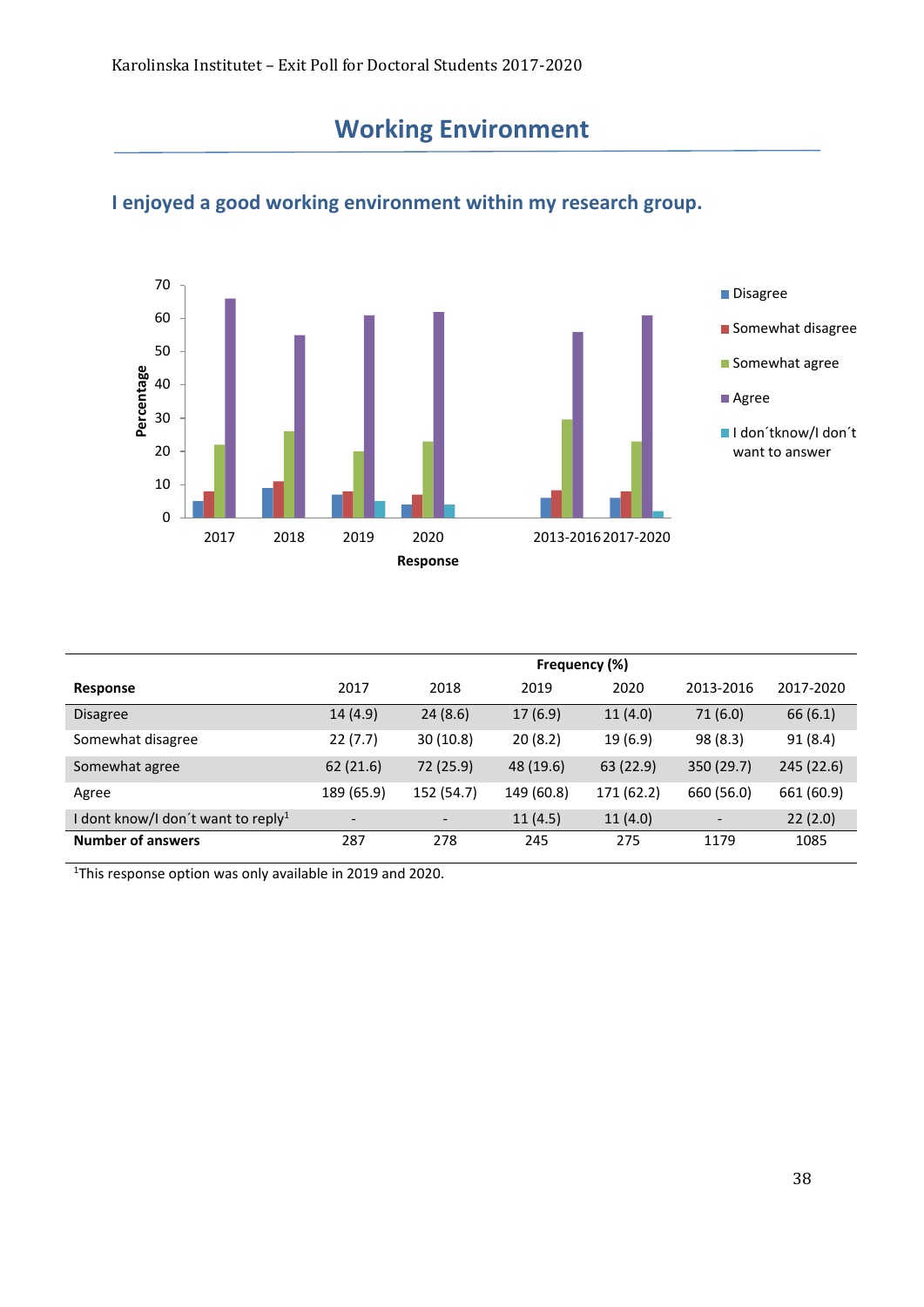## **During your doctoral education, have you noticed or experienced unequal treatment, discrimination, degrading behaviour and/or harassment:**

- **1. due to gender**
- **2. due to age**
- **3. due to ethnicity**
- **4. due to sexual orientation**
- **5. due to transgender identity or expression**
- **6. due to religious background or other beliefs**
- **7. due to disability**
- **8. other**

The response options were for each of the eight questions: No; Yes, I have noticed; Yes, I have experienced; Yes, I have both noticed and experienced.

Results below are displayed as percentage of respondents answering whether if they had experienced any of the above mentioned.

|                                                                    | Frequency in percentage <sup>1</sup> |           |           |         |            |            |  |  |
|--------------------------------------------------------------------|--------------------------------------|-----------|-----------|---------|------------|------------|--|--|
| Response                                                           | 2017                                 | 2018      | 2019      | 2020    | 2013-2016  | 2017-2020  |  |  |
|                                                                    | $n = 287$                            | $n = 276$ | $n = 241$ | n = 271 | $n = 1137$ | $n = 1075$ |  |  |
| Yes, I have experienced/<br>Yes, I have noticed and<br>experienced | 13.2%                                | 18.5%     | 16.2%     | 14.8%   | 15.8%      | 15.6%      |  |  |

<sup>1</sup> Relative frequency calculated from number of individuals regardless if they replied affirmative to more than one of the eight sub-questions.

## **Respondents 2017–2020 answering affirmative (have experienced) with regards to the sub-questions**

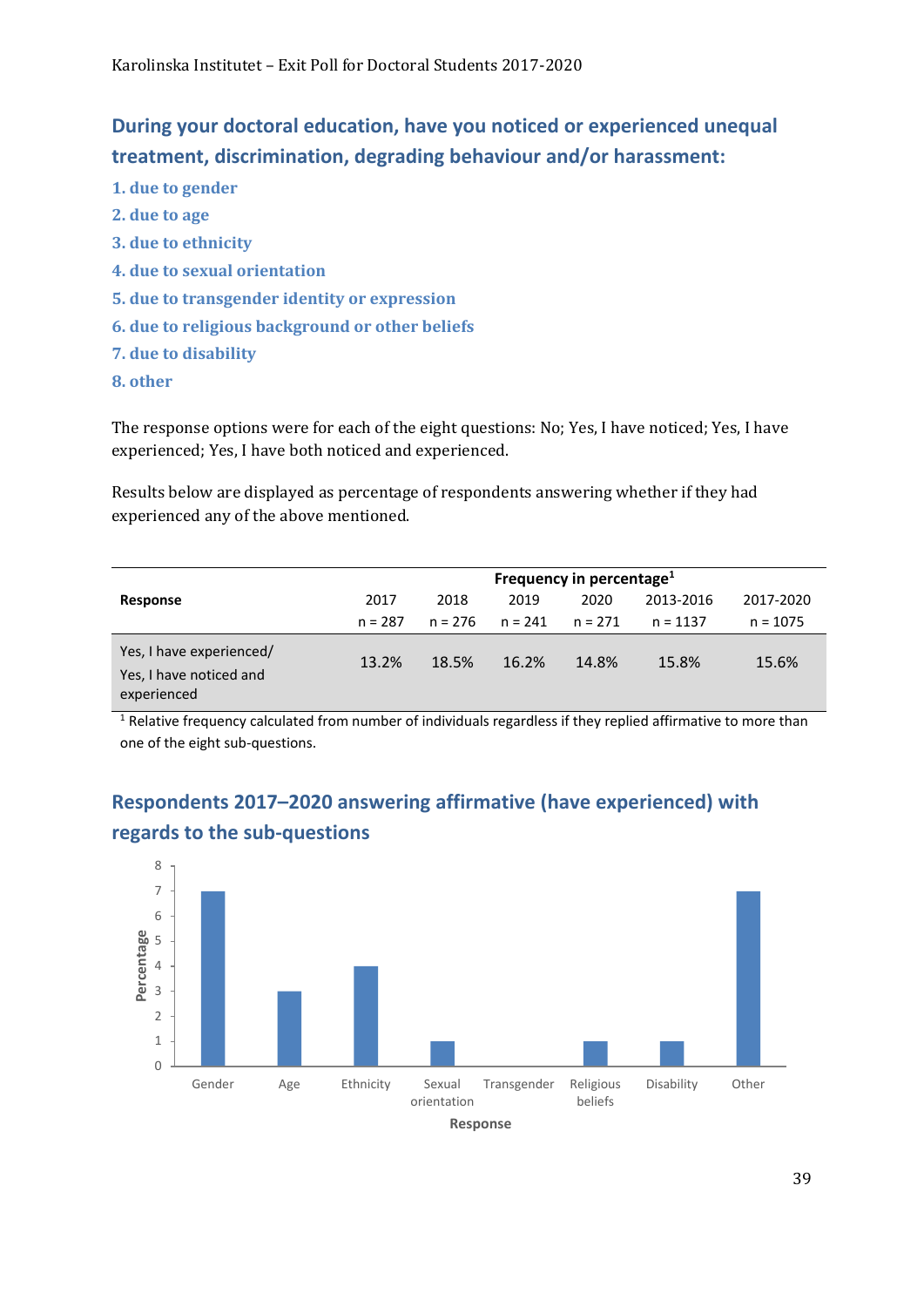## **If yes, by whom?**



|                            | Frequency (%) |           |           |           |            |            |  |
|----------------------------|---------------|-----------|-----------|-----------|------------|------------|--|
| Response                   | 2017          | 2018      | 2019      | 2020      | 2013-2016  | 2017-2020  |  |
| <b>Fellow PhD students</b> | 25(20.5)      | 23(16.7)  | 17(18.7)  | 13 (14.9) | 58 (14.8)  | 78 (17.8)  |  |
| Undergraduate students     | 3(2.5)        | 3(2.2)    | 2(2.2)    | 3(3.4)    | 10(2.6)    | 11(2.5)    |  |
| Member of teaching staff   | 9(7.4)        | 14(10.1)  | 7(7.7)    | 6(6.9)    | 30(7.7)    | 36(8.2)    |  |
| Supervisor(s)              | 42 (34.4)     | 59 (42.8) | 38 (41.8) | 35 (40.2) | 173 (44.2) | 174 (39.7) |  |
| Administrative staff       | 8(6.6)        | 7(5.1)    | 4(4.4)    | 4(4.6)    | 25(6.4)    | 23(5.3)    |  |
| Other categories of people | 35(28.7)      | 32(23.2)  | 23(25.3)  | 26 (29.9) | 95(24.3)   | 116 (26.5) |  |
| <b>Number of answers</b>   | 122           | 138       | 91        | 87        | 391        | 438        |  |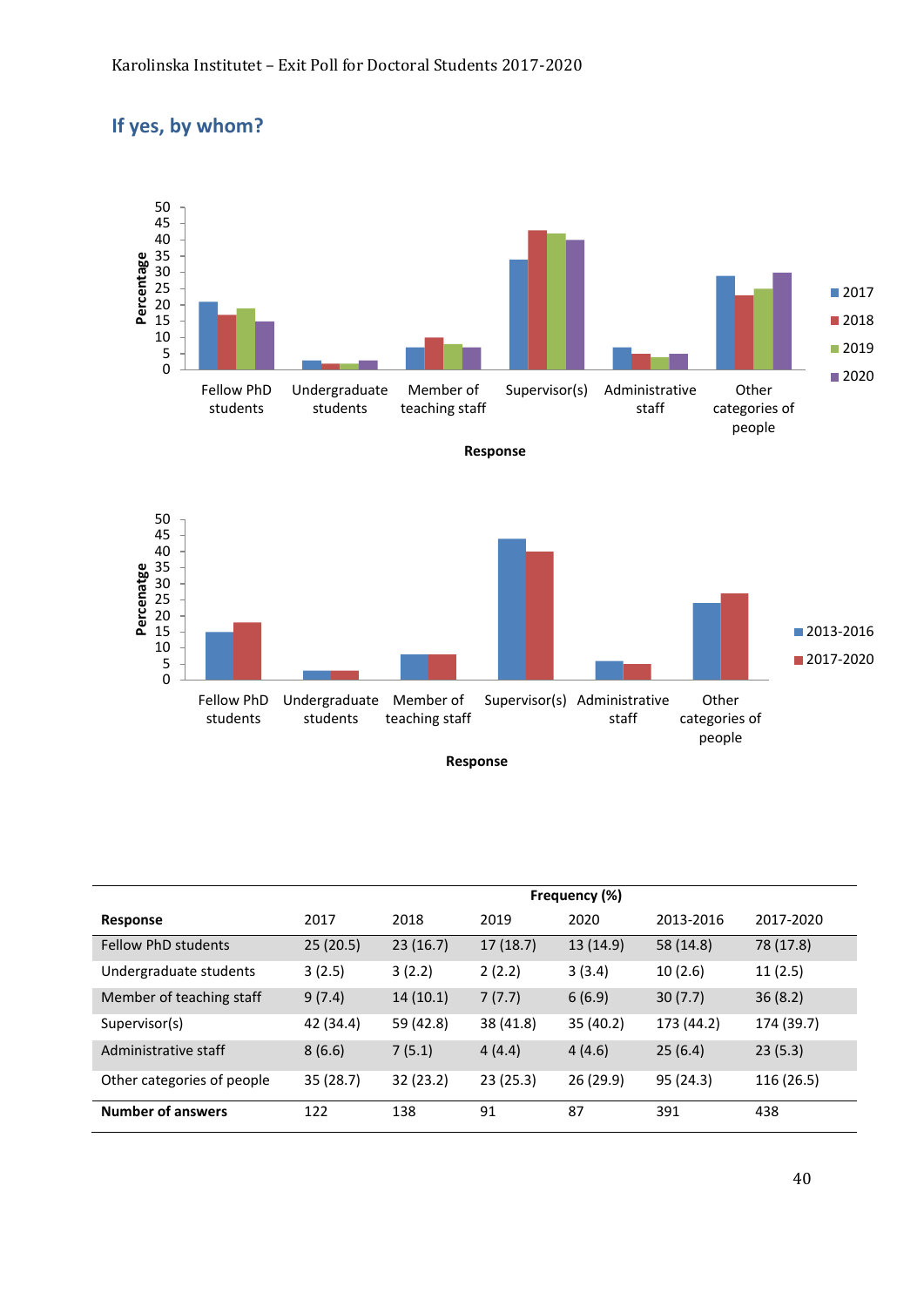## **If you experienced any of the above, did you contact anyone at KI regarding this?**

**If there has been more than one occasion you can tick both 'yes' and 'no'.**

|                             | Frequency (%) |           |           |           |                        |  |  |  |
|-----------------------------|---------------|-----------|-----------|-----------|------------------------|--|--|--|
| <b>Response</b>             | 2017          | 2018      | 2019      | 2020      | 2017-2020 <sup>a</sup> |  |  |  |
| Yes, I did, and I received  | 8(10.0)       | 10(10.6)  | 11(15.5)  | 11(16.9)  | 40 (12.9)              |  |  |  |
| sufficient help             |               |           |           |           |                        |  |  |  |
| Yes, I did, but I did not   | 7(8.3)        | 9(9.6)    | 5(7.0)    | 2(3.1)    | 23(7.4)                |  |  |  |
| receive sufficient help     |               |           |           |           |                        |  |  |  |
| Yes, I did. I received some | 3(3.7)        | 14 (14.9) | 7(9.9)    | 6(9.2)    | 30(9.7)                |  |  |  |
| help but not sufficient     |               |           |           |           |                        |  |  |  |
| No, I did not               | 62 (78.0)     | 61 (64.9) | 48 (67.6) | 46 (70.8) | 217 (70.0)             |  |  |  |
|                             |               |           |           |           |                        |  |  |  |
| <b>Number of answers</b>    | 80            | 94        | 71        | 65        | 310                    |  |  |  |

<sup>a</sup> Because of reformatting of response option no comparison with 2013-2016 was possible.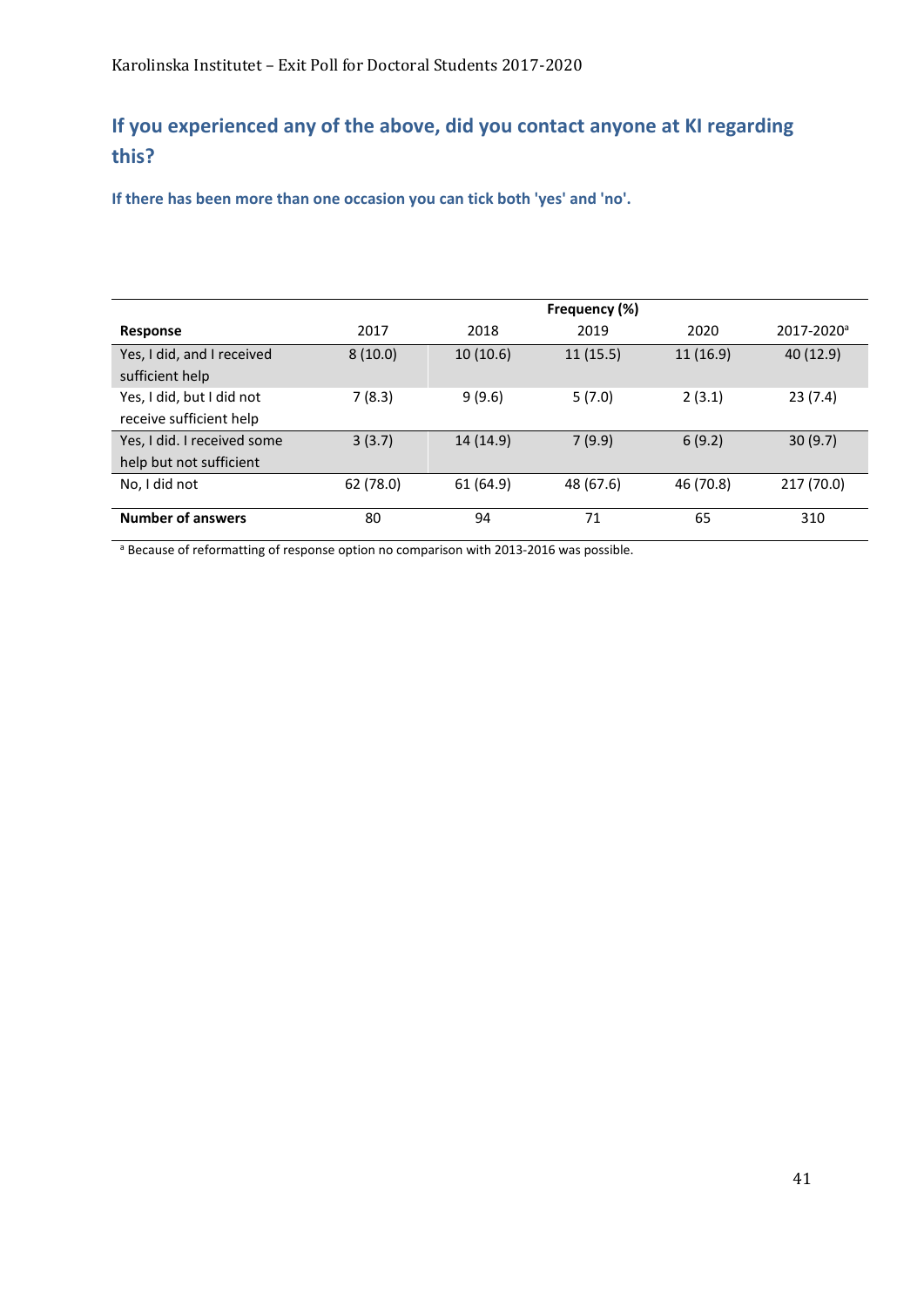# **Other Information**



# <span id="page-41-0"></span>**Educational background before you began your doctoral education?**

|                                | Frequency (%) |            |           |            |            |            |  |  |
|--------------------------------|---------------|------------|-----------|------------|------------|------------|--|--|
| Response                       | 2017          | 2018       | 2019      | 2020       | 2013-2016  | 2017-2020  |  |  |
| Medicine                       | 119 (41.5)    | 108 (38.8) | 90(36.7)  | 127 (46.2) | 520 (44.9) | 444 (40.9) |  |  |
| Care sciences                  | 19 (6.6)      | 19 (6.8)   | 18(7.3)   | 18(6.5)    | 94(8.1)    | 74 (6.8)   |  |  |
| Natural sciences               | 81(28.2)      | 86 (30.9)  | 89 (36.3) | 82(29.8)   | 330 (28.5) | 338 (31.2) |  |  |
| Behavioural or Social sciences | 30(10.5)      | 29(10.4)   | 22(9.0)   | 22(8.0)    | 68 (5.9)   | 103(9.5)   |  |  |
| Engineering                    | 21(7.3)       | 13(4.7)    | 10(4.1)   | 10(3.6)    | 65(5.6)    | 54(5.0)    |  |  |
| Other                          | 17(5.9)       | 23(8.3)    | 16(6.5)   | 16(5.8)    | 82(7.1)    | 72 (6.6)   |  |  |
| <b>Number of answers</b>       | 287           | 278        | 245       | 275        | 1159       | 1085       |  |  |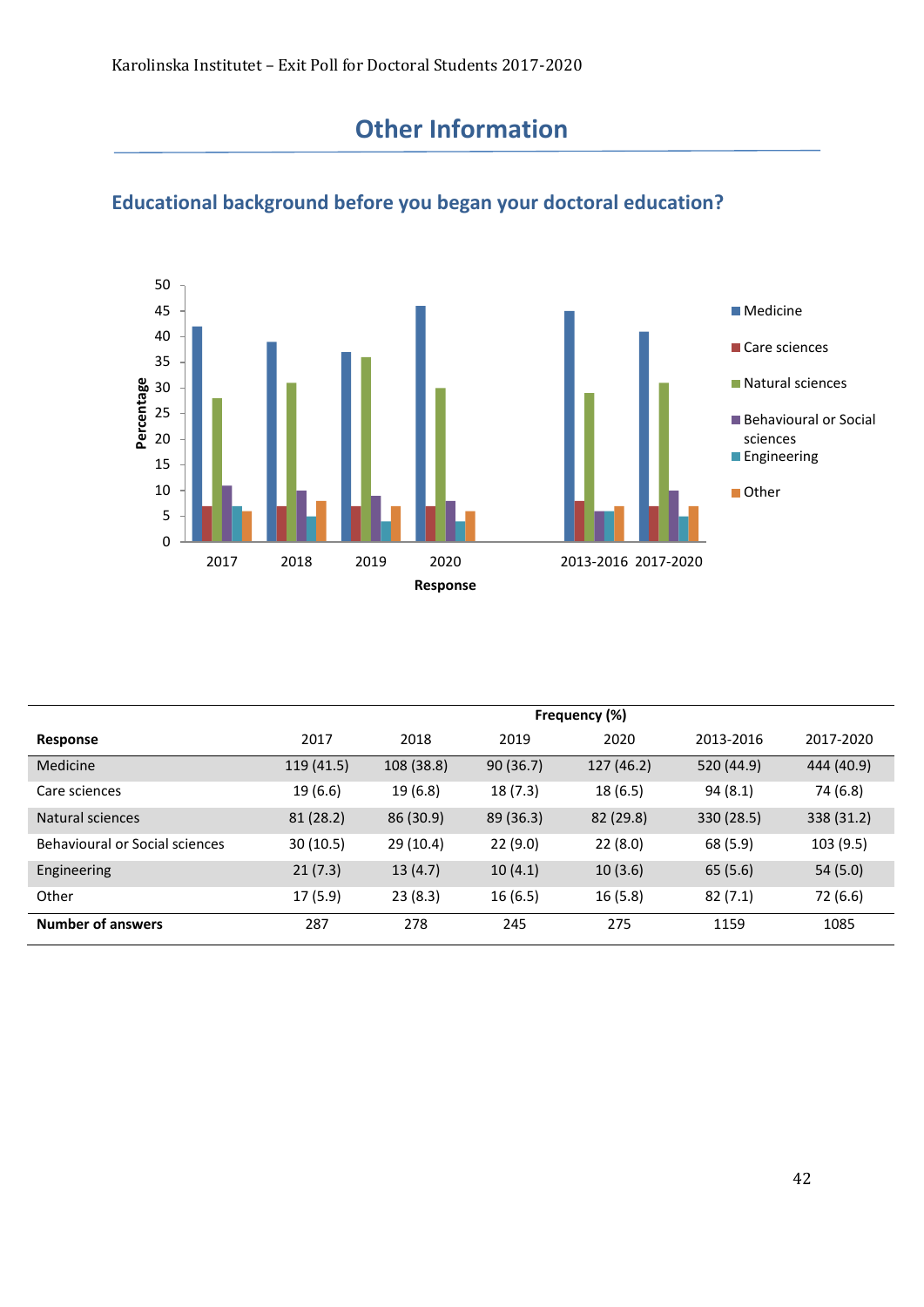## **Were you active in research at KI before formal admission to doctoral education?**



**Please, do NOT include time in undergraduate or master courses.**

|                          |           | Frequency (%) |           |           |            |            |  |  |
|--------------------------|-----------|---------------|-----------|-----------|------------|------------|--|--|
| Response                 | 2017      | 2018          | 2019      | 2020      | 2013-2016  | 2017-2020  |  |  |
| <b>No</b>                | 72(25.1)  | 69 (24.8)     | 79 (32.2) | 81(29.5)  | 322(27.3)  | 301(27.7)  |  |  |
| Yes, 1-6 months          | 82 (28.6) | 90 (32.4)     | 73 (29.8) | 87 (31.6) | 252 (21.3) | 332 (30.6) |  |  |
| Yes, 7-12 months         | 62 (21.6) | 56(20.1)      | 49 (20.0) | 50(18.2)  | 275 (23.3) | 217(20.0)  |  |  |
| Yes, 13-18 months        | 27(9.4)   | 28(10.1)      | 18 (7.3)  | 18 (6.5)  | 118 (10.0) | 91(8.4)    |  |  |
| Yes, 19-24 months        | 15(5.2)   | 8(2.9)        | 12(4.9)   | 14(5.1)   | 79 (6.7)   | 49 (4.5)   |  |  |
| Yes, more than 24 months | 29(10.1)  | 27(9.7)       | 14(5.7)   | 25(9.1)   | 135 (11.4) | 95 (8.8)   |  |  |
| <b>Number of answers</b> | 287       | 278           | 245       | 275       | 1181       | 1085       |  |  |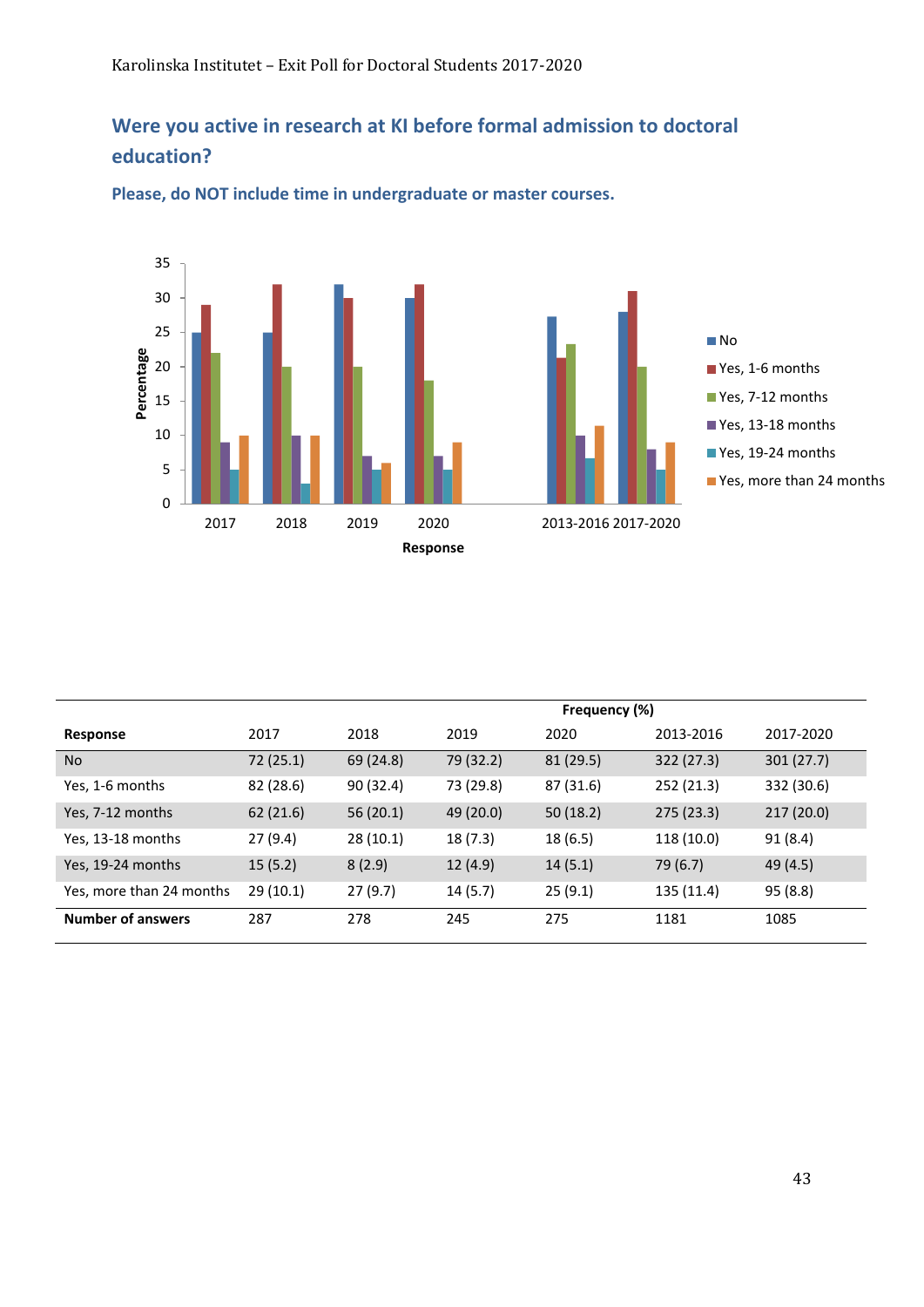#### **Under which circumstances were you active in research before admission?**



**Due to substantial reformatting of response options in data from 2013-2016, these are displayed below but with corresponding colors of equivalent response options in 2018- 2020 data.** 



|                                                          | Frequency (%)                |           |           |           |                        |  |
|----------------------------------------------------------|------------------------------|-----------|-----------|-----------|------------------------|--|
| <b>Response</b>                                          | 2017 <sup>a</sup>            | 2018      | 2019      | 2020      | 2018-2020 <sup>b</sup> |  |
| Employed by KI ('FoU praktikant' or<br>other employment) |                              | 78 (39.8) | 76 (45.8) | 74 (38.1) | 228 (41.0)             |  |
| Employed outside KI (for example by<br>the hospital)     | $\overline{\phantom{a}}$     | 43 (21.9) | 37(22.3)  | 39 (20.1) | 119 (21.4)             |  |
| Student                                                  |                              | 21(10.7)  | 11(6.6)   | 20(10.3)  | 52 $(9.4)$             |  |
| Undefined pre-PhD status (without<br>employment)         | $\qquad \qquad \blacksquare$ | 44 (22.4) | 36(21.7)  | 45 (23.2) | 125 (22.5)             |  |
| Other                                                    |                              | 10(5.1)   | 6(3.6)    | 16(8.2)   | 32(5.8)                |  |
| <b>Number of answers</b>                                 |                              | 196       | 166       | 194       | 556                    |  |

a No data available from 2017.

b Because of substantial reformatting of response options no comparison with 2013-2016 data is provided in this table.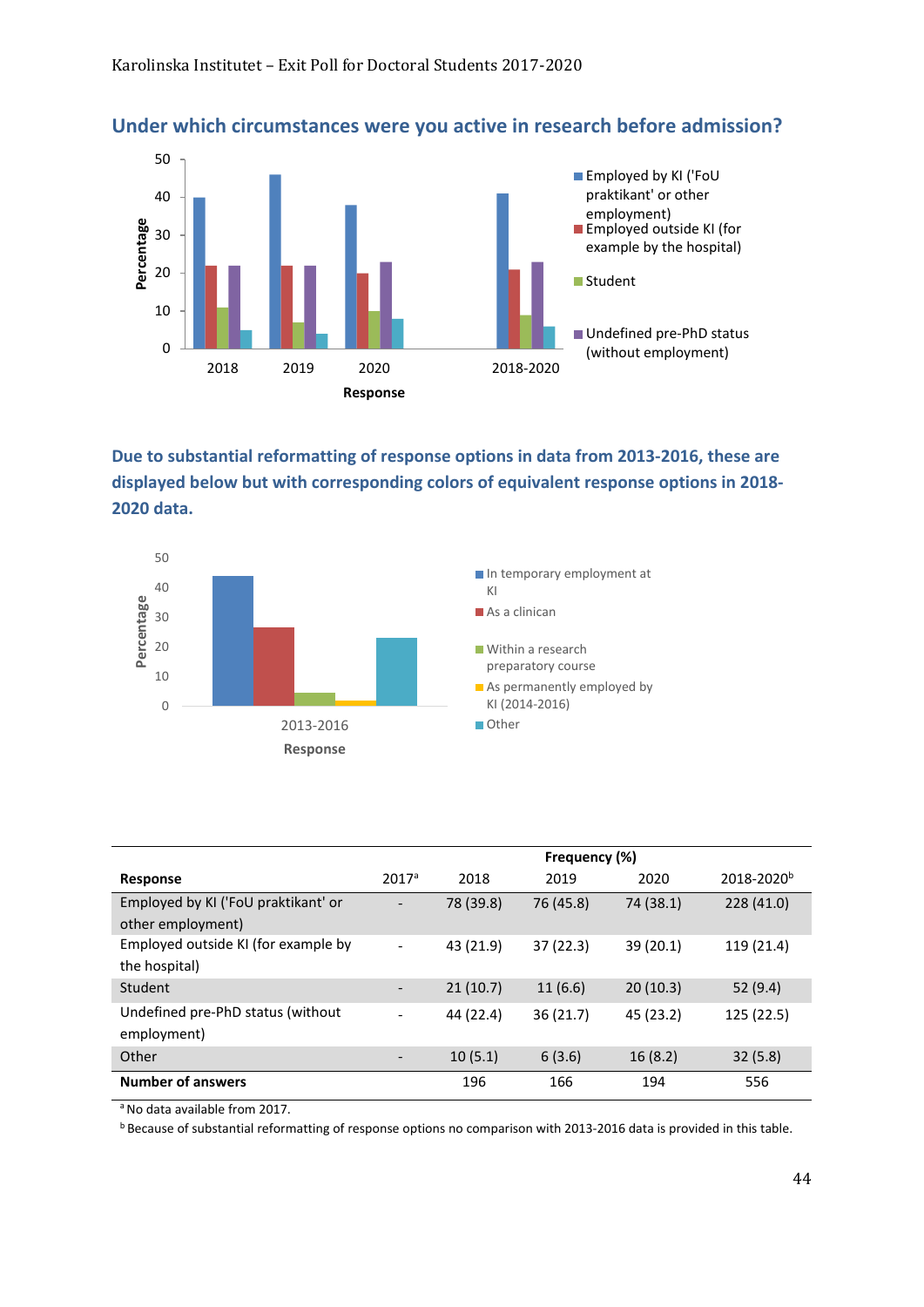



|                          | Frequency (%) |            |            |            |            |            |  |  |
|--------------------------|---------------|------------|------------|------------|------------|------------|--|--|
| Response                 | 2017          | 2018       | 2019       | 2020       | 2013-2016  | 2017-2020  |  |  |
| Yes                      | 288 (65.5)    | 182 (65.5) | 159 (64.9) | 162 (58.9) | 636 (53.9) | 691 (63.7) |  |  |
| No                       | 99 (34.5)     | 96 (34.5)  | 86 (35.1)  | 113(41.1)  | 545 (46.1) | 394 (36.3) |  |  |
| <b>Number of answers</b> | 287           | 278        | 245        | 275        | 1181       | 1085       |  |  |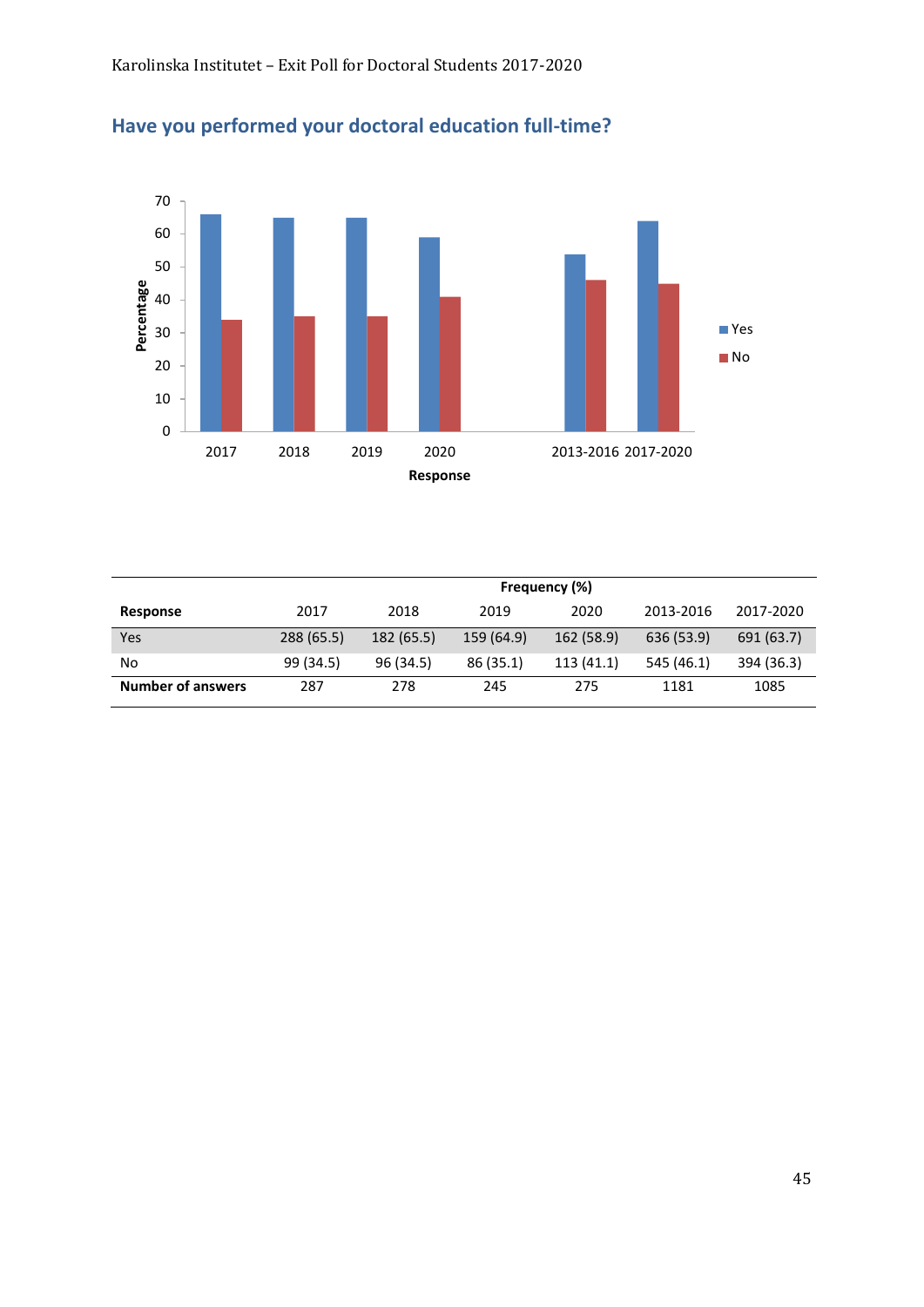# **If not full-time, what did you combine your doctoral education with?**

*The respondents could choose more than one response option.*



|                          |           | Frequency (%) |           |          |            |            |  |
|--------------------------|-----------|---------------|-----------|----------|------------|------------|--|
| Response                 | 2017      | 2018          | 2019      | 2020     | 2013-2016  | 2017-2020  |  |
| Clinical work            | 70 (57.4) | 82(67.8)      | 64 (61.0) | 95(73.1) | 386 (70.0) | 311(65.1)  |  |
| Other <sup>1</sup>       | 52 (42.6) | 39(32.2)      | 41 (39.0) | 35(26.9) | 166 (30.0) | 167 (34.9) |  |
| <b>Number of answers</b> | 122       | 121           | 105       | 130      | 552        | 478        |  |

 $1$  Incorporating: Work within industry, Teaching, Other work, Parental leave, Studies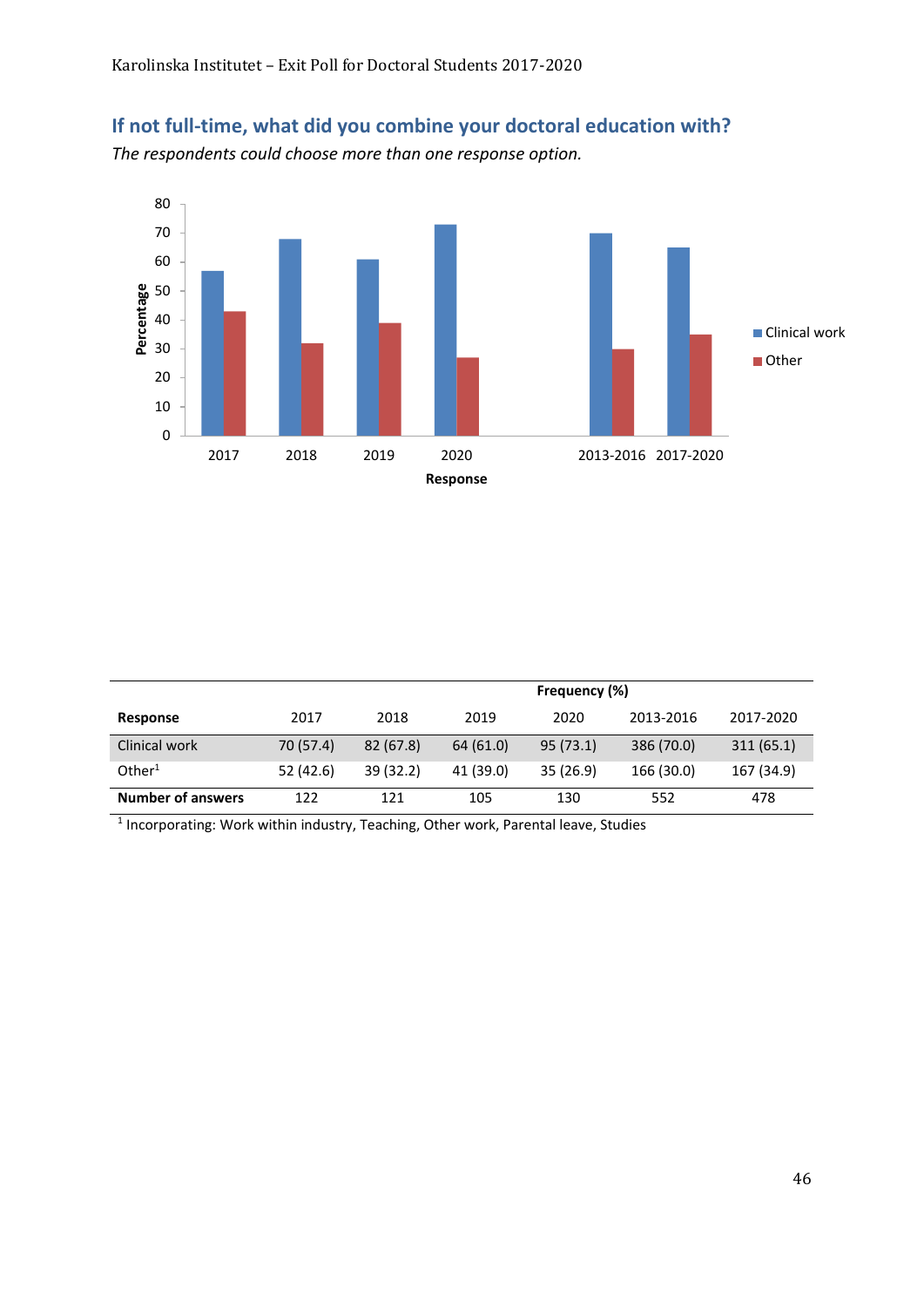### **What do you plan to do after your PhD degree?**

*The respondents could choose more than one response option.*







**Response**

|                                          | Frequency (%) |           |           |            |                   |            |
|------------------------------------------|---------------|-----------|-----------|------------|-------------------|------------|
| Response                                 | 2017          | 2018      | 2019      | 2020       | 2013-2016         | 2017-2020  |
| Post doc at KI                           | 113(24.7)     | 84 (19.7) | 79 (20.3) | 86 (20.0)  | 354 (22.1)        | 362 (21.3) |
| Post doc at another university in Sweden | 32(7.0)       | 27(6.3)   | 30(7.7)   | 25(5.8)    | 113(7.0)          | 114(6.7)   |
| Post doc abroad                          | 75 (16.4)     | 68 (16.0) | 70 (18.0) | 54(12.5)   | 269(16.8)         | 267(15.7)  |
| Job in the private sector                | 54 (11.8)     | 60(14.1)  | 45 (11.6) | 61(14.2)   | 205 (12.8)        | 220 (12.9) |
| Job in the public sector                 | 50(10.9)      | 43(10.1)  | 35(9.0)   | 39 (9.0)   | 181(11.3)         | 167(9.8)   |
| Clinical work                            | 87 (19.0)     | 84 (19.7) | 81 (20.8) | 120 (27.8) | 322 (20.1)        | 372 (21.8) |
| I don't know                             | 19(4.2)       | 33(7.7)   | 27(6.9)   | 26(6.0)    | 83(5.2)           | 105(6.2)   |
| Other                                    | 27(5.9)       | 27(6.3)   | 22(5.7)   | 20(4.6)    | 76 (4.7)          | 96 (5.6)   |
| <b>Number of answers</b>                 | 457           | 426       | 389       | 431        | 1603 <sup>a</sup> | 1703       |

<sup>a</sup> N = 1610 stated in the 2013-2016 report due to additional response option in 2013 but adjusted in present report.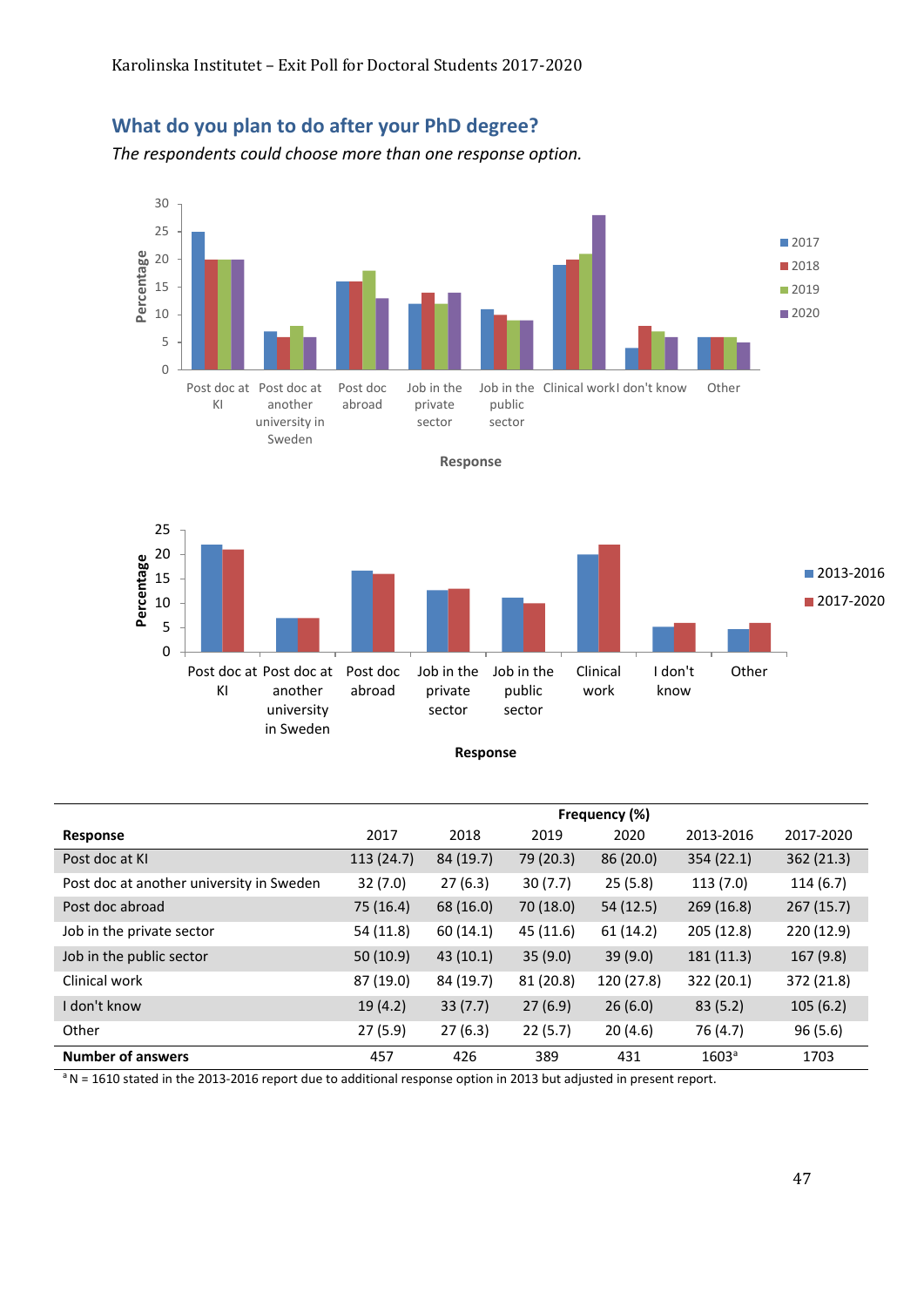

#### <span id="page-47-0"></span>**Overall, I am satisfied with my doctoral education. [1](#page-47-1)**

|                          | Frequency (%)   |            |  |  |  |
|--------------------------|-----------------|------------|--|--|--|
|                          |                 | 2017-2020  |  |  |  |
| Response                 | RS <sup>1</sup> | Non-RS $2$ |  |  |  |
| <b>Disagree</b>          | 7(4.3)          | 3(2.0)     |  |  |  |
| Somewhat disagree        | 7(4.3)          | 13(8.7)    |  |  |  |
| Somewhat agree           | 46 (28.4)       | 34 (22.8)  |  |  |  |
| Agree                    | 102 (63.0)      | 99 (66.4)  |  |  |  |
| <b>Number of answers</b> | 162             | 149        |  |  |  |

 $1$  RS = Participated in research schools

<span id="page-47-1"></span><sup>1</sup> Data has been filtered for comparison between clinical doctoral students who have been participating in research schools' activities and those who have not.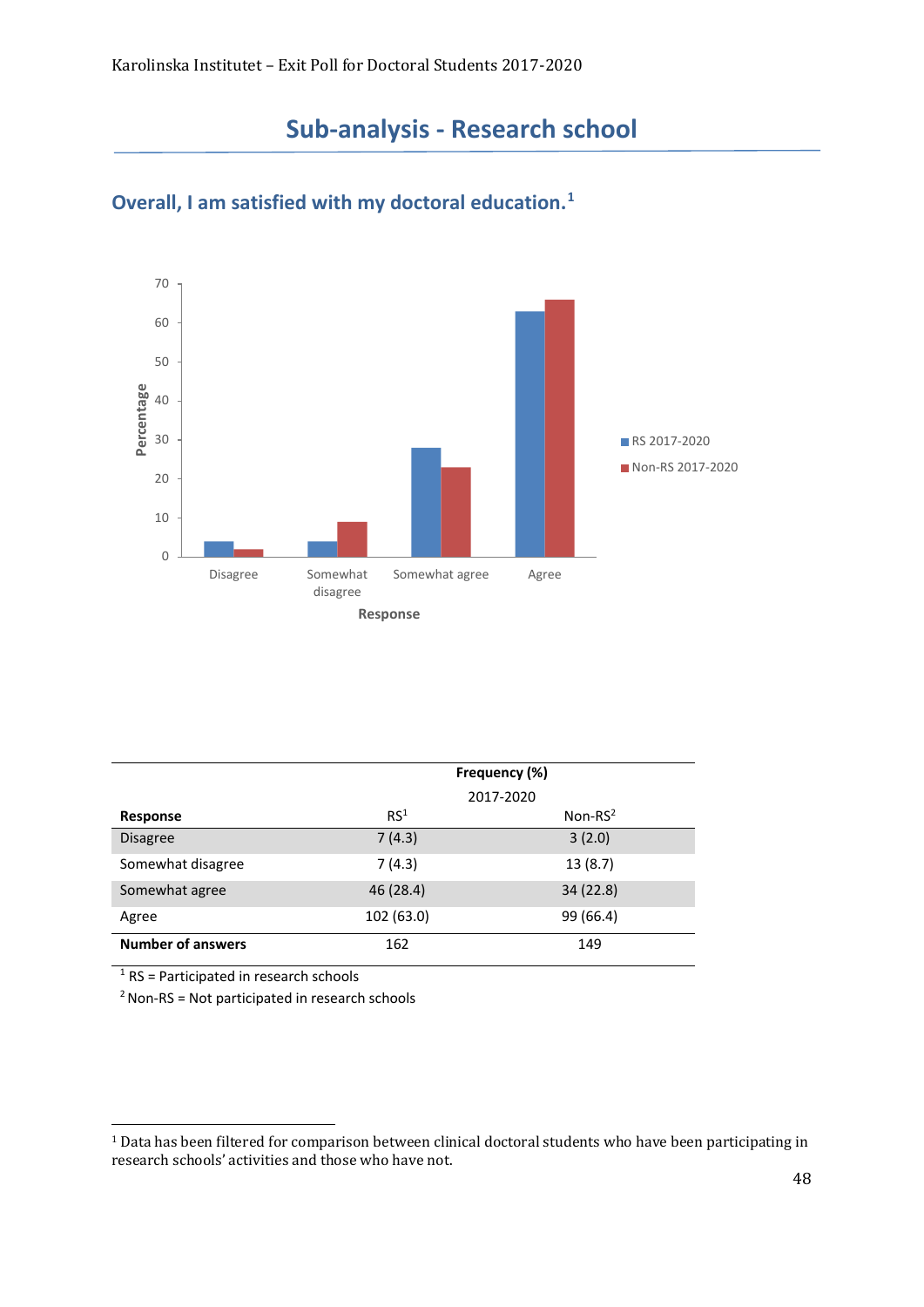## **Regarding general science courses: How well do the following statements describe the courses?[1](#page-48-0),[2](#page-48-1)**



#### **a. The quality of the general science courses was consistently high**

|                          | Frequency (%)   |            |  |  |
|--------------------------|-----------------|------------|--|--|
|                          |                 | 2017-2020  |  |  |
| <b>Response</b>          | RS <sup>1</sup> | Non-RS $2$ |  |  |
| Not at all               | 3(1.9)          | 3(2.0)     |  |  |
| Sligthly                 | 11(6.8)         | 16(10.7)   |  |  |
| Quite well               | 63 (38.9)       | 74 (49.7)  |  |  |
| Very well                | 85 (52.5)       | 56 (37.6)  |  |  |
| <b>Number of answers</b> | 162             | 149        |  |  |

 $1$  RS = Participated in research schools

<span id="page-48-0"></span><sup>&</sup>lt;sup>1</sup> Data has been filtered for comparison between clinical doctoral students who have been participating in research schools' activities and those who have not.

<span id="page-48-1"></span><sup>&</sup>lt;sup>2</sup> General science courses ("allmänvetenskapliga kurser"); e.g. statistics, research ethics, scientific writing etc.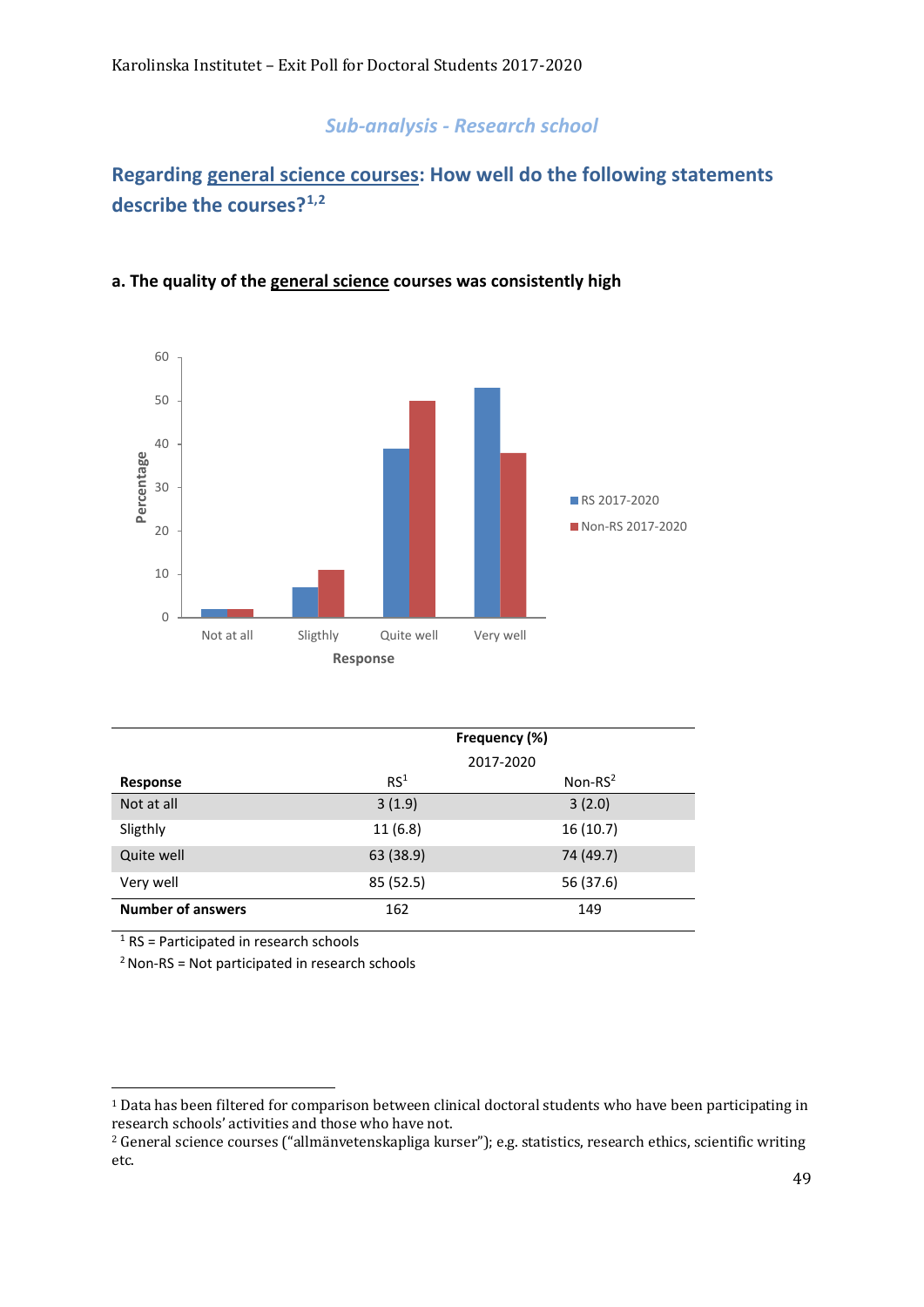

#### **b. The general science courses were relevant to my thesis work[1](#page-49-0)**

|                          | Frequency (%)   |            |  |  |
|--------------------------|-----------------|------------|--|--|
|                          |                 | 2017-2020  |  |  |
| Response                 | RS <sup>1</sup> | Non-RS $2$ |  |  |
| Not at all               | 1(0.6)          | 3(2.0)     |  |  |
| Sligthly                 | 15(9.3)         | 15(10.1)   |  |  |
| Quite well               | 62 (38.3)       | 67(45.0)   |  |  |
| Very well                | 84 (51.9)       | 64 (43.0)  |  |  |
| <b>Number of answers</b> | 162             | 149        |  |  |

 $1$  RS = Participated in research schools

<span id="page-49-0"></span><sup>&</sup>lt;sup>11</sup> Data has been filtered for comparison between clinical doctoral students who have been participating in research schools' activities and those who have not.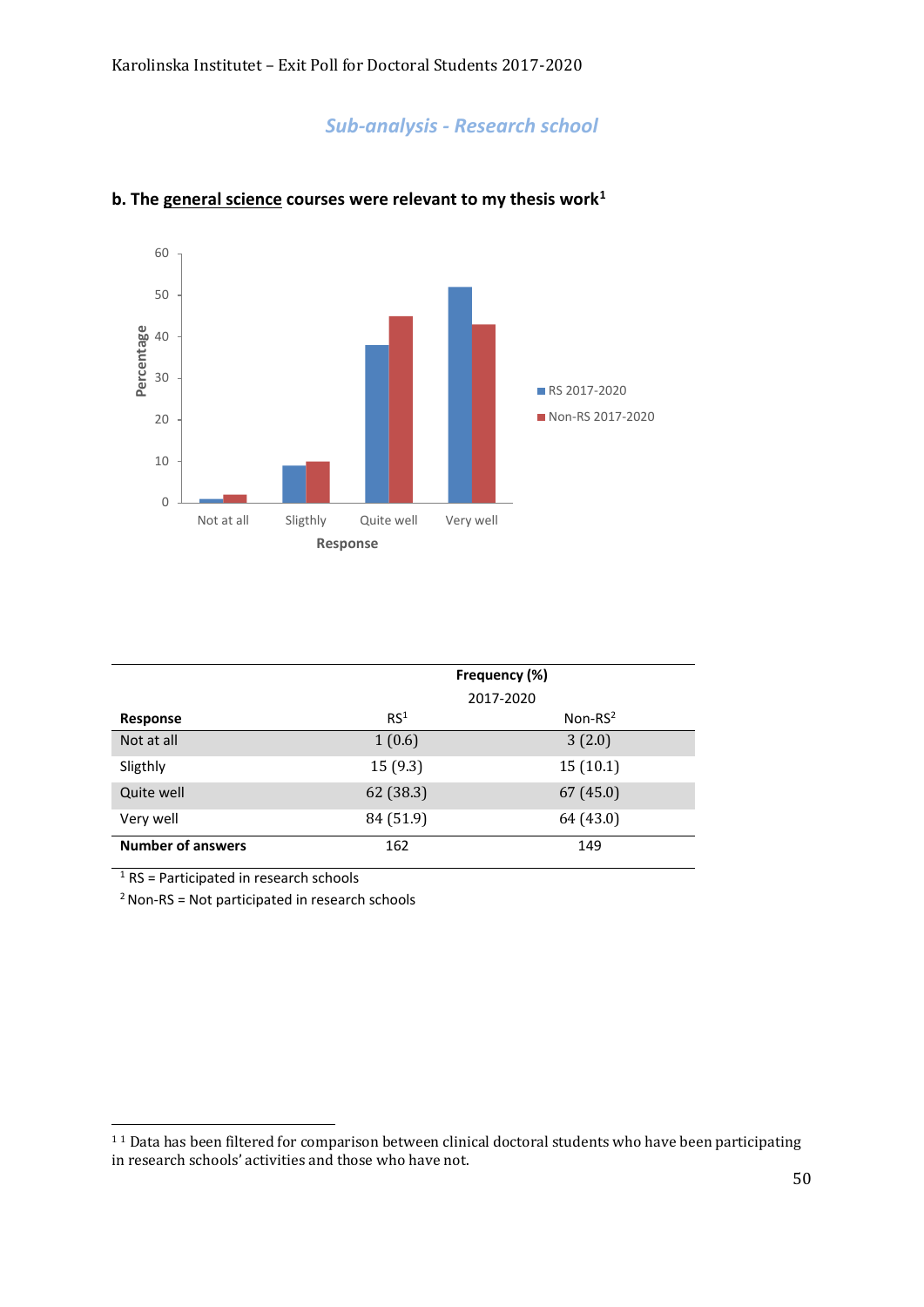## **Regarding project-specific courses: How well do the following statements describe the courses?[1](#page-50-0),[2](#page-50-1)**



#### **a. The quality of the project-specific courses was consistently high**

|                          | Frequency (%)   |            |  |  |
|--------------------------|-----------------|------------|--|--|
|                          |                 | 2017-2020  |  |  |
| Response                 | RS <sup>1</sup> | Non-RS $2$ |  |  |
| Not at all               | 3(1.9)          | 6(4.0)     |  |  |
| Sligthly                 | 13(8.0)         | 17 (11.4)  |  |  |
| Quite well               | 76 (46.9)       | 59 (39.6)  |  |  |
| Very well                | 70 (43.2)       | 67(45.0)   |  |  |
| <b>Number of answers</b> | 162             | 149        |  |  |

 $1$  RS = Participated in research schools

<span id="page-50-0"></span><sup>&</sup>lt;sup>1</sup> Data has been filtered for comparison between clinical doctoral students who have been participating in research schools' activities and those who have not.

<span id="page-50-1"></span><sup>2</sup> Project-specific courses; all courses other than general science courses.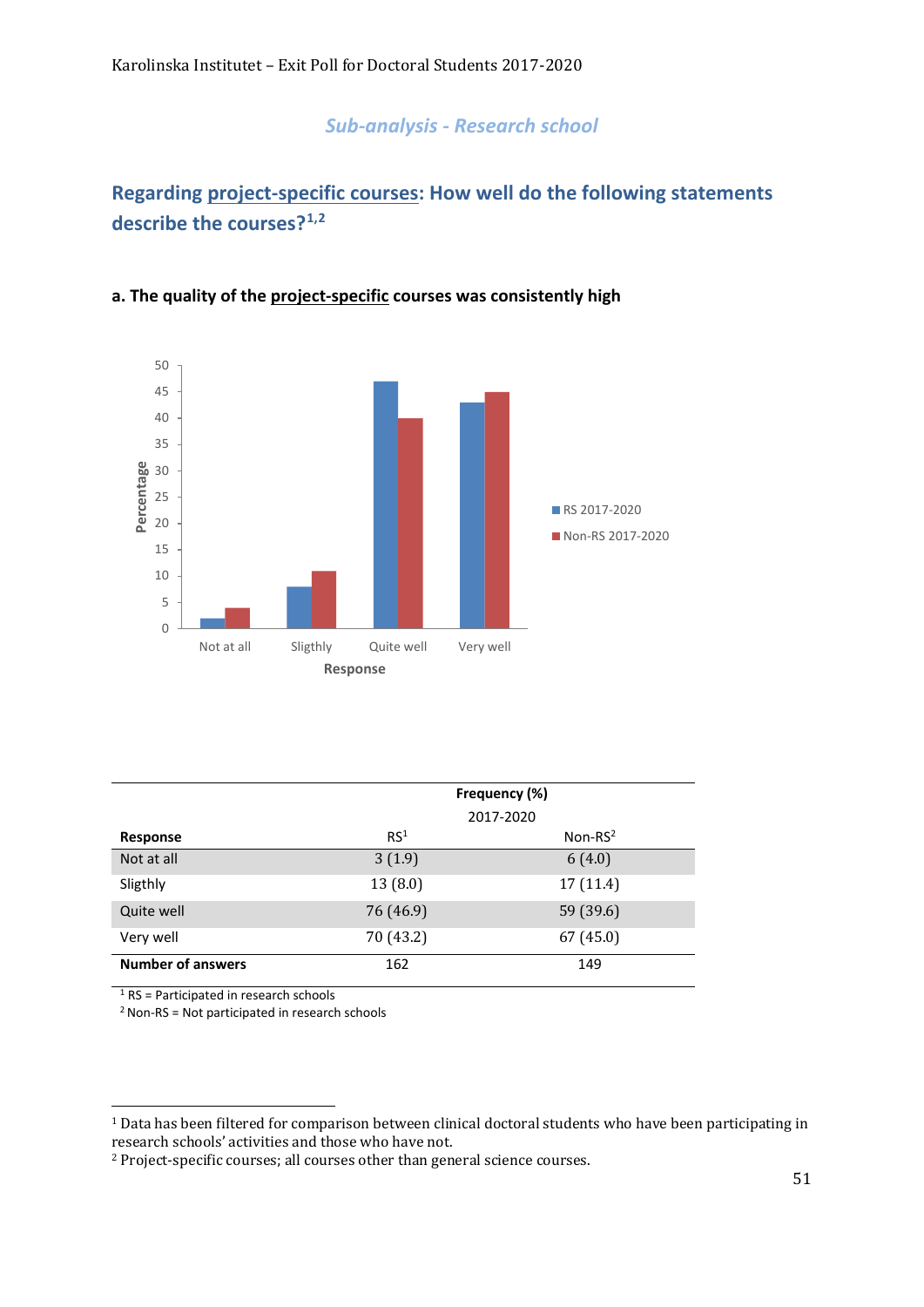

#### **b. The project-specific courses were relevant to my thesis work[1](#page-51-0)**

|                          | Frequency (%)   |            |  |  |  |
|--------------------------|-----------------|------------|--|--|--|
|                          |                 | 2017-2020  |  |  |  |
| Response                 | RS <sup>1</sup> | Non-RS $2$ |  |  |  |
| Not at all               | 4(2.5)          | 4(2.7)     |  |  |  |
| Sligthly                 | 22(13.6)        | 18 (12.1)  |  |  |  |
| Quite well               | 78 (48.1)       | 59 (39.6)  |  |  |  |
| Very well                | 58 (35.8)       | 68 (45.9)  |  |  |  |
| <b>Number of answers</b> | 162             | 149        |  |  |  |

 $1$  RS = Participated in research schools

<span id="page-51-0"></span><sup>1</sup> Data has been filtered for comparison between clinical doctoral students who have been participating in research schools' activities and those who have not.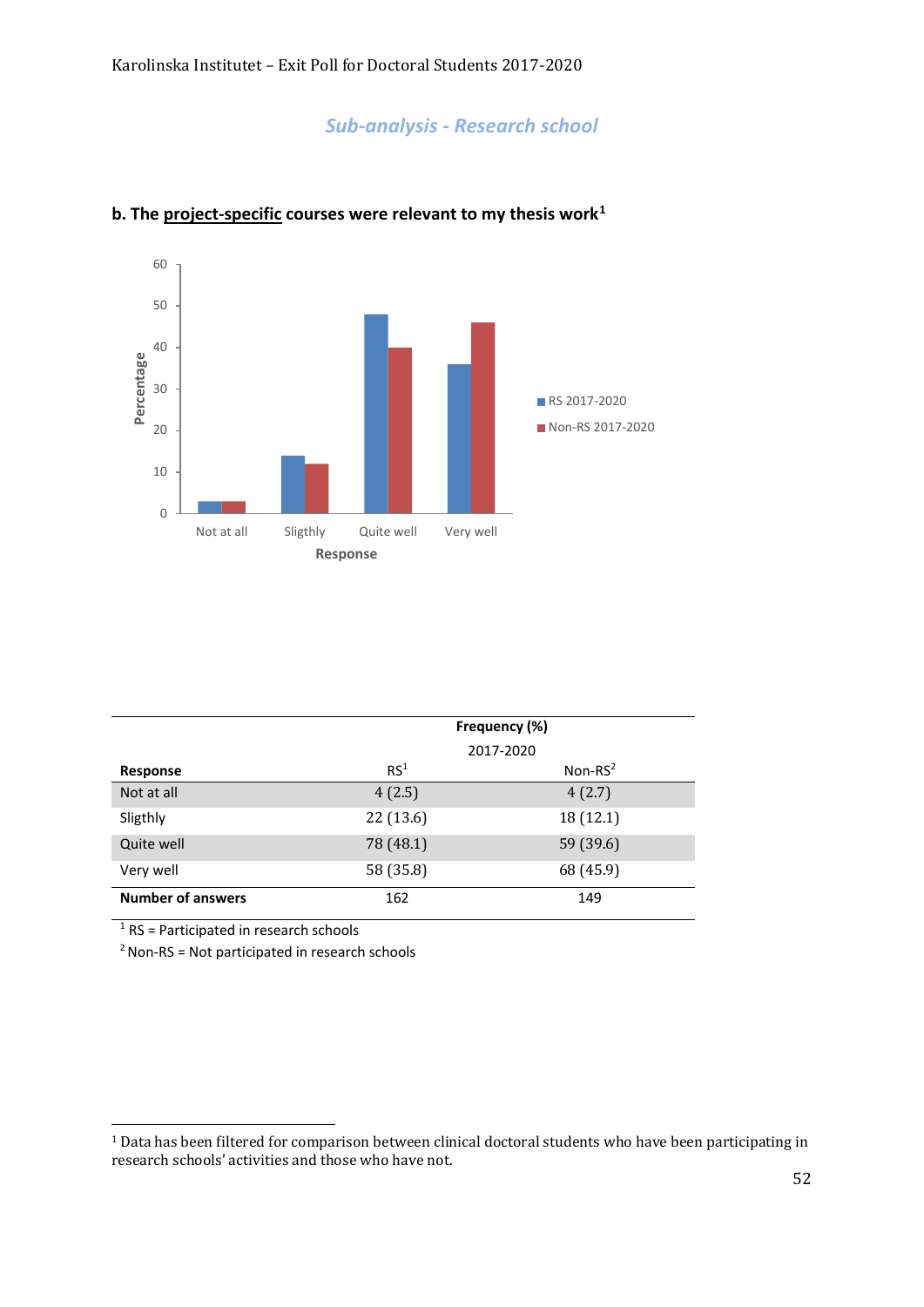

## <span id="page-52-0"></span>**I would recommend my principal supervisor to prospective doctoral students.[1](#page-52-1),[2](#page-52-2)**

|                          | Frequency (%) |            |            |            |  |  |
|--------------------------|---------------|------------|------------|------------|--|--|
|                          | 2020          |            | 2013-2016  |            |  |  |
| Response                 | Female        | Male       | Female     | Male       |  |  |
|                          | supervisor    | supervisor | supervisor | supervisor |  |  |
| <b>Disagree</b>          | 5(4.4)        | 10(6.8)    | 43(9.1)    | 78 (11.0)  |  |  |
| Somewhat disagree        | 11 (9.6)      | 18 (12.2)  | 47 (10.0)  | 68 (9.6)   |  |  |
| Somewhat agree           | 23(20.2)      | 26(17.7)   | 121 (25.6) | 163 (23.0) |  |  |
| Agree                    | 75 (65.8)     | 93(63.3)   | 261 (55.3) | 400 (56.4) |  |  |
| <b>Number of answers</b> | 114           | 147        | 472        | 709        |  |  |

<span id="page-52-1"></span><sup>1</sup> Data has been filtered and dichotomised with regards to gender of principal supervisor, thus examining differences in perception between doctoral students who had female vs. male supervisors.

<span id="page-52-2"></span><sup>2</sup> In 2020 the response option "I don't want to share this information" was also available but is not included here because of few responses.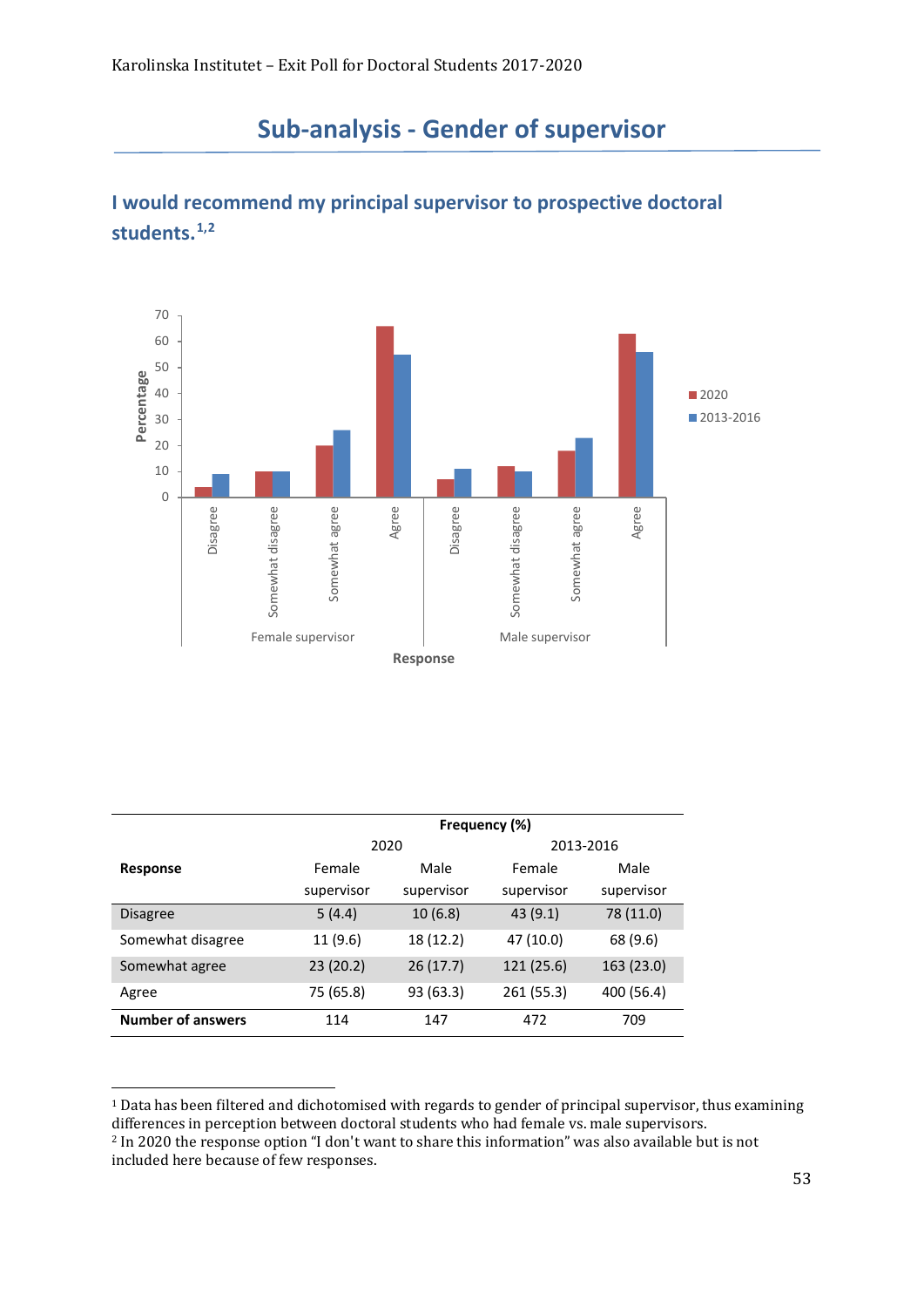

## **To what extent have your supervisors displayed interest in your doctoral education?[1](#page-53-0)**

|                                   | Frequency (%) |            |            |            |  |
|-----------------------------------|---------------|------------|------------|------------|--|
|                                   |               | 2020       |            | 2013-2016  |  |
| Response                          | Female        | Male       | Female     | Male       |  |
|                                   | supervisor    | supervisor | supervisor | supervisor |  |
| Not at all/To a very small extent | 2(1.8)        | 2(1.4)     | 11(2.3)    | 26(3.7)    |  |
| To a small extent                 | 6(5.3)        | 8(5.4)     | 26(5.5)    | 56 (7.9)   |  |
| To some extent                    | 16(14.0)      | 38 (25.9)  | 124 (26.3) | 214 (30.2) |  |
| To a great extent/Completely      | 90 (78.9)     | 99 (67.3)  | 311 (65.9) | 413 (58.3) |  |
| <b>Number of answers</b>          | 114           | 147        | 472        | 709        |  |

<span id="page-53-0"></span><sup>&</sup>lt;sup>1</sup> Data has been filtered and dichotomised with regards to gender of principal supervisor, thus examining differences in perception between doctoral students who had female vs. male supervisors.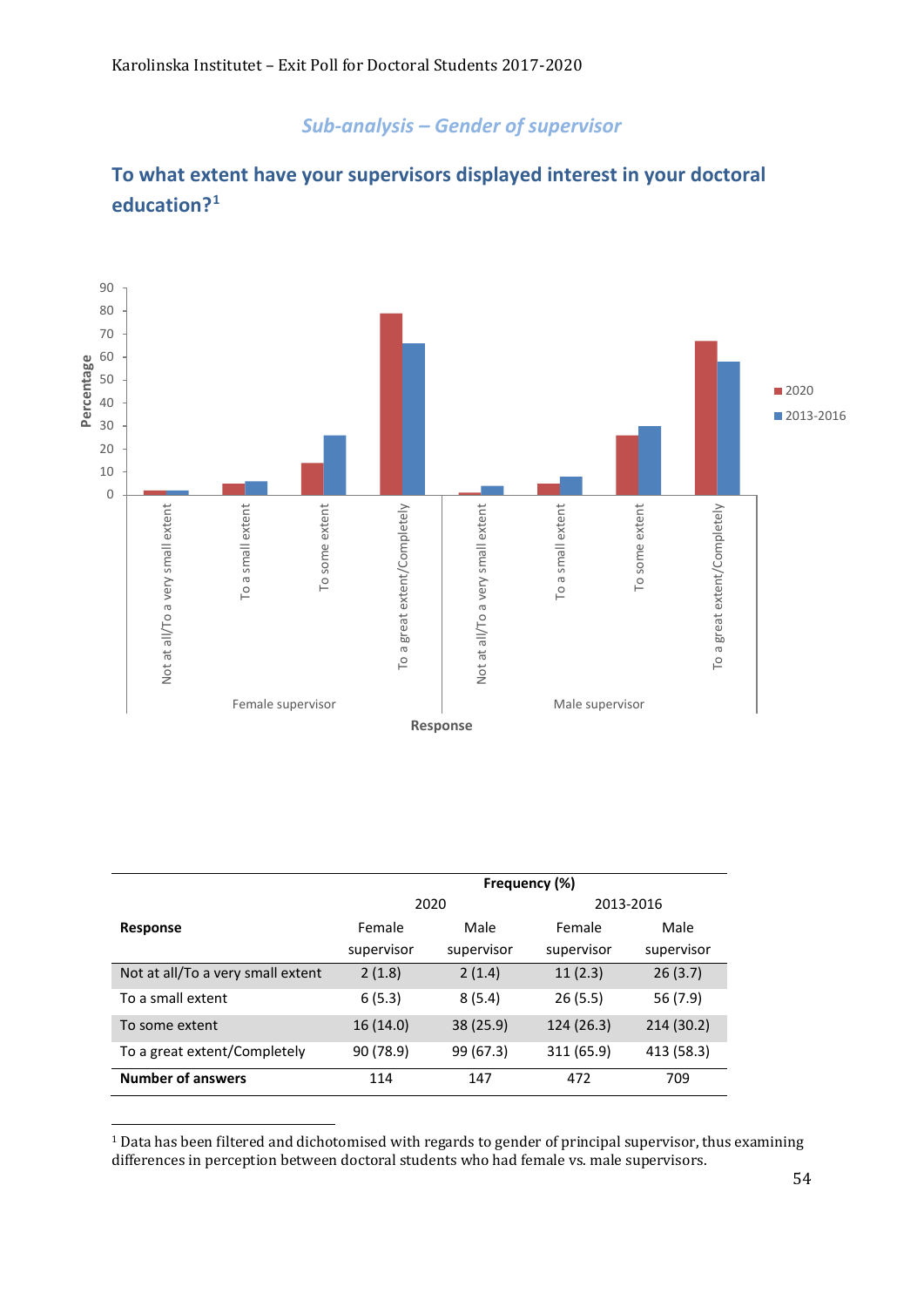

## **To what extent have your supervisors discussed methodological issues with you?[1](#page-54-0)**

|                                   | Frequency (%) |            |            |            |  |
|-----------------------------------|---------------|------------|------------|------------|--|
|                                   |               | 2020       |            | 2013-2016  |  |
| Response                          | Female        | Male       | Female     | Male       |  |
|                                   | supervisor    | supervisor | supervisor | supervisor |  |
| Not at all/To a very small extent | 2(1.8)        | 3(2.0)     | 13(2.8)    | 34(4.8)    |  |
| To a small extent                 | 5(4.4)        | 10(6.8)    | 55 (11.7)  | 75 (10.6)  |  |
| To some extent                    | 34 (29.8)     | 44 (29.9)  | 156 (33.1) | 227 (32.0) |  |
| To a great extent/Completely      | 73 (64.0)     | 90(61.2)   | 248 (52.5) | 373 (52.6) |  |
| <b>Number of answers</b>          | 114           | 147        | 472        | 709        |  |

<span id="page-54-0"></span><sup>&</sup>lt;sup>1</sup> Data has been filtered and dichotomised with regards to gender of principal supervisor, thus examining differences in perception between doctoral students who had female vs. male supervisors.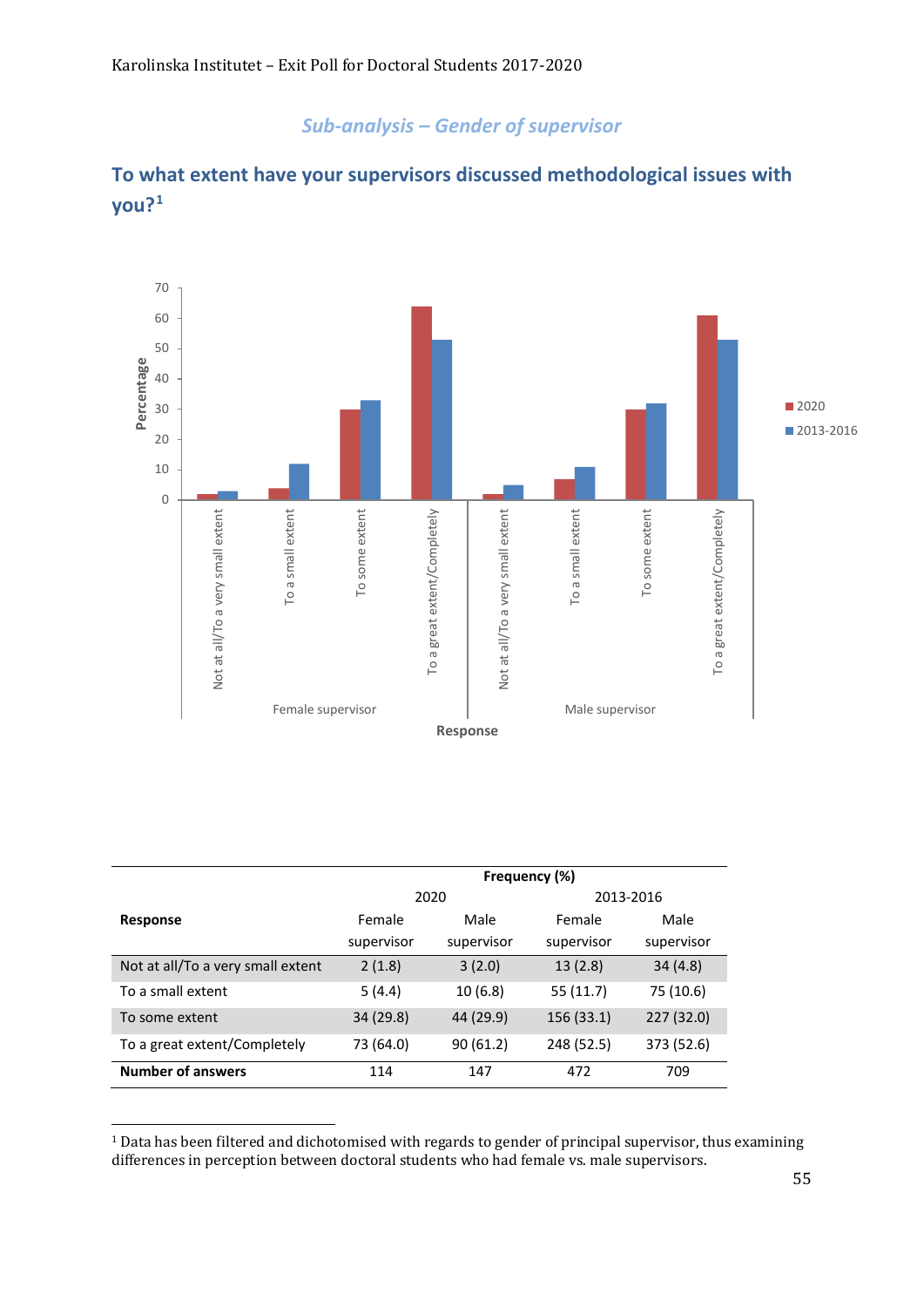

#### **To what extent have your supervisors discussed theory with you?[1](#page-55-0)**

|                                   | Frequency (%) |            |            |            |  |
|-----------------------------------|---------------|------------|------------|------------|--|
|                                   | 2020          |            | 2013-2016  |            |  |
| Response                          | Female        | Male       | Female     | Male       |  |
|                                   | supervisor    | supervisor | supervisor | supervisor |  |
| Not at all/To a very small extent | 3(2.6)        | 7(4.8)     | 18(5.6)    | 20(4.2)    |  |
| To a small extent                 | 15(13.2)      | 20(13.6)   | 56 (17.4)  | 80 (16.8)  |  |
| To some extent                    | 35 (30.7)     | 42 (28.6)  | 122 (37.9) | 173 (36.4) |  |
| To a great extent/Completely      | 61(53.5)      | 78 (53.1)  | 126 (39.1) | 202 (42.5) |  |
| <b>Number of answers</b>          | 114           | 147        | 472        | 475        |  |

<span id="page-55-0"></span><sup>&</sup>lt;sup>1</sup> Data has been filtered and dichotomised with regards to gender of principal supervisor, thus examining differences in perception between doctoral students who had female vs. male supervisors.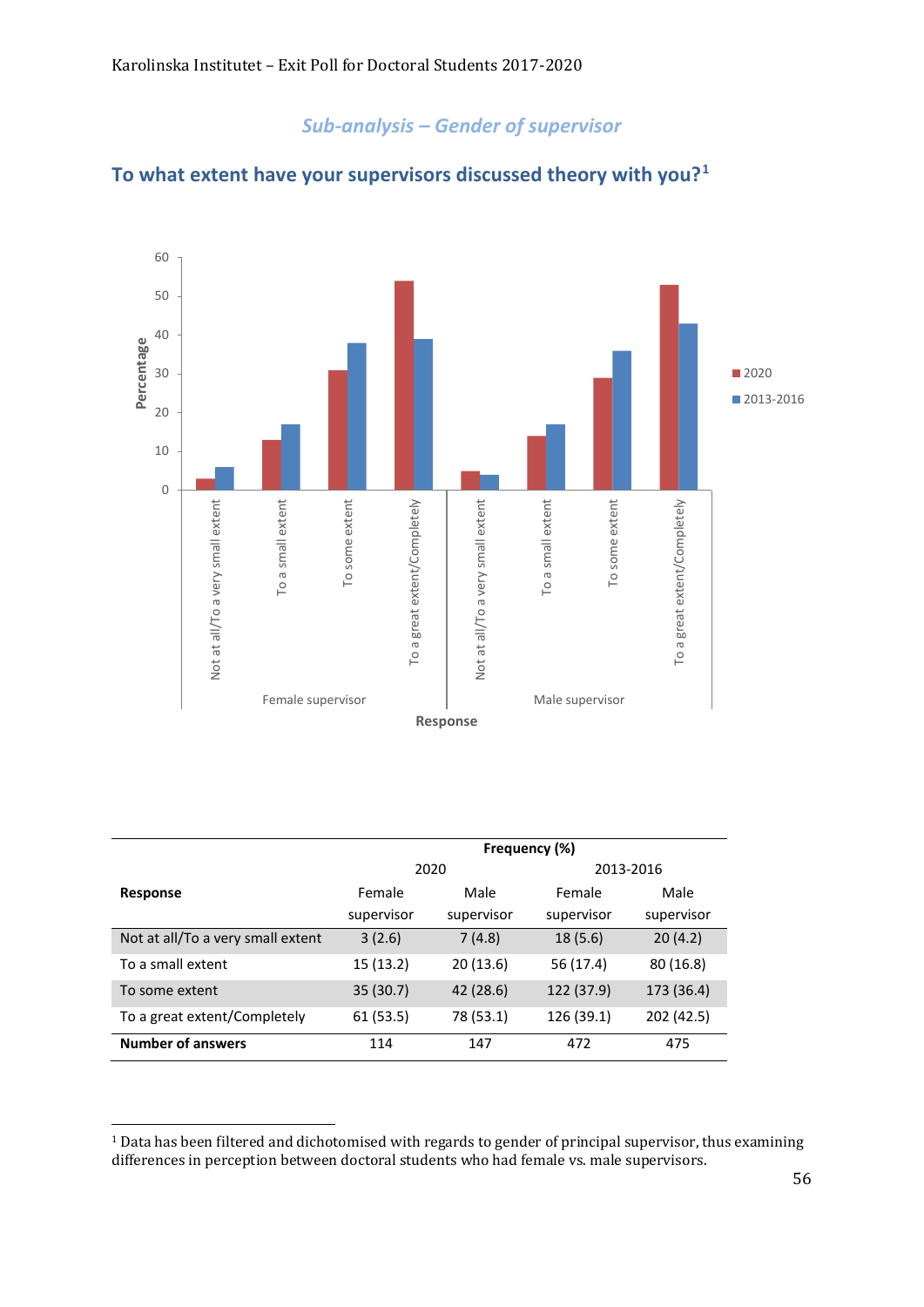

## **To what extent have your supervisors provided constructive criticism of your research?[1](#page-56-0)**

|                                   | Frequency (%) |            |            |            |  |
|-----------------------------------|---------------|------------|------------|------------|--|
|                                   |               | 2020       |            | 2013-2016  |  |
| Response                          | Female        | Male       | Female     | Male       |  |
|                                   | supervisor    | supervisor | supervisor | supervisor |  |
| Not at all/To a very small extent | 3(2.6)        | 1(0.7)     | 23(4.9)    | 40(5.6)    |  |
| To a small extent                 | 7(6.1)        | 18 (12.2)  | 48 (10.2)  | 82 (11.6)  |  |
| To some extent                    | 25(21.9)      | 41 (27.9)  | 130 (27.5) | 203(28.6)  |  |
| To a great extent/Completely      | 79 (69.3)     | 87 (59.2)  | 271 (57.4) | 384 (54.2) |  |
| <b>Number of answers</b>          | 114           | 147        | 472        | 709        |  |

<span id="page-56-0"></span><sup>&</sup>lt;sup>1</sup> Data has been filtered and dichotomised with regards to gender of principal supervisor, thus examining differences in perception between doctoral students who had female vs. male supervisors.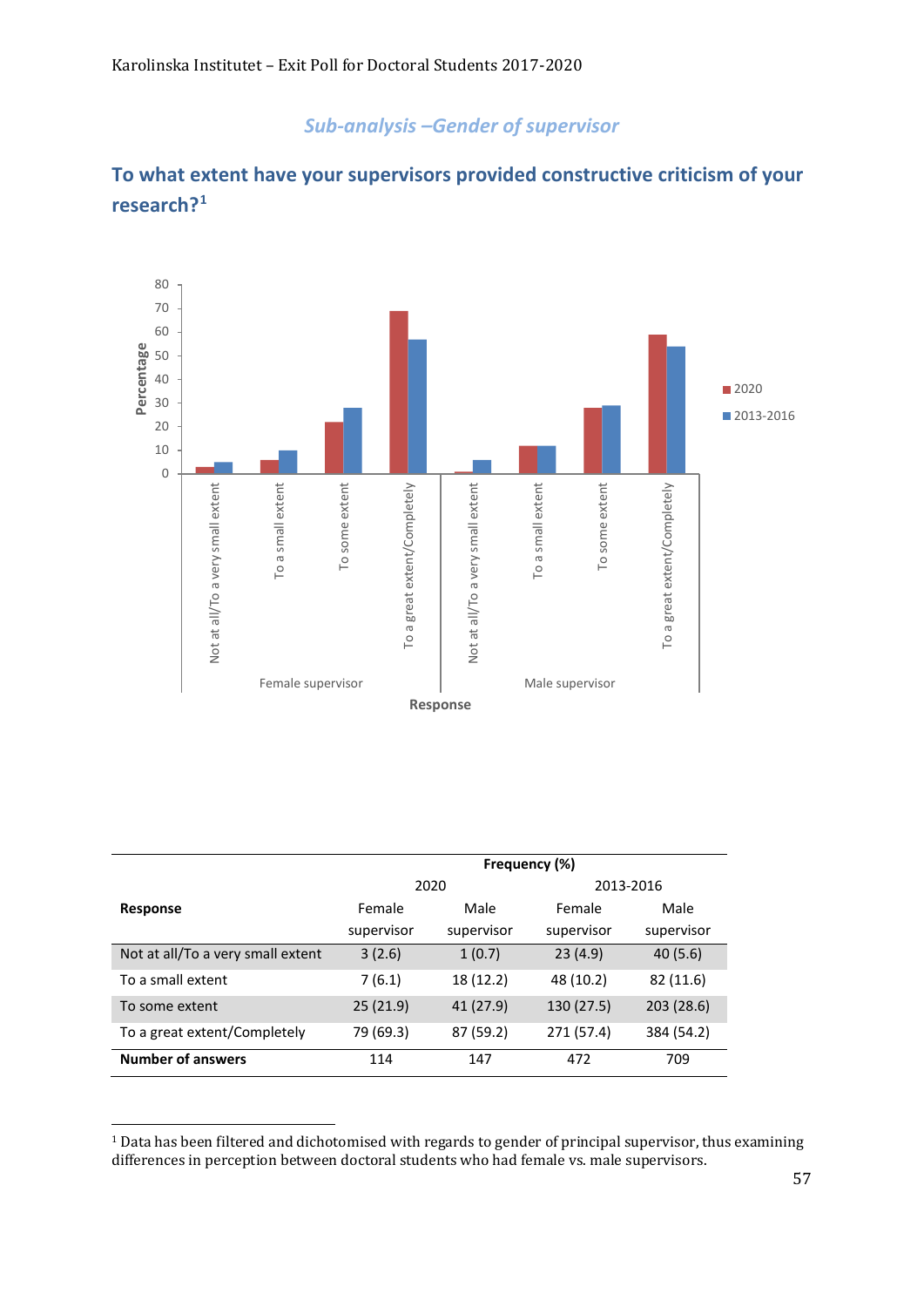

## **To what extent have your supervisors discussed your plans for the future with you?[1](#page-57-0)**

|                                   | Frequency (%) |            |            |            |
|-----------------------------------|---------------|------------|------------|------------|
|                                   |               | 2020       |            | 2013-2016  |
| Response                          | Female        | Male       | Female     | Male       |
|                                   | supervisor    | supervisor | supervisor | supervisor |
| Not at all/To a very small extent | 8(7.0)        | 20(13.6)   | 74 (15.7)  | 102 (14.4) |
| To a small extent                 | 20 (17.5)     | 26(17.7)   | 77 (16.3)  | 135 (19.0) |
| To some extent                    | 36(31.6)      | 39(26.5)   | 162 (34.3) | 237 (33.4) |
| To a great extent/Completely      | 50 (43.9)     | 62 (42.2)  | 159 (33.7) | 235 (33.1) |
| <b>Number of answers</b>          | 114           | 147        | 472        | 709        |

<span id="page-57-0"></span><sup>&</sup>lt;sup>1</sup> Data has been filtered and dichotomised with regards to gender of principal supervisor, thus examining differences in perception between doctoral students who had female vs. male supervisors.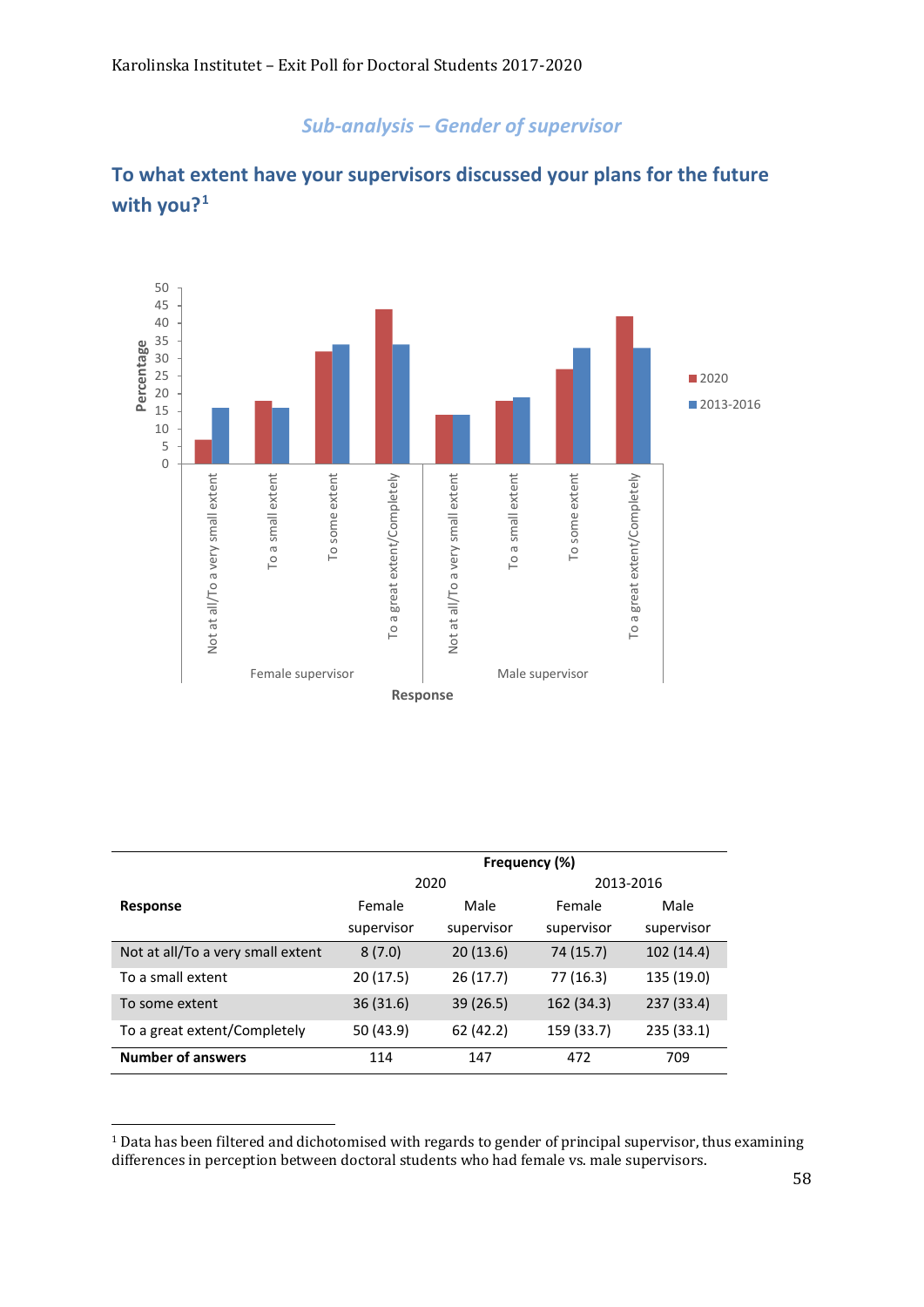

#### **From whom have you in practice received the most supervision?[1](#page-58-0)**

|                                         | Frequency (%) |            |                        |            |
|-----------------------------------------|---------------|------------|------------------------|------------|
|                                         |               | 2020       | 2013-2016 <sup>a</sup> |            |
| Response                                | Female        | Male       | Female                 | Male       |
|                                         | supervisor    | supervisor | supervisor             | supervisor |
| Principal supervisor                    | 87 (76.3)     | 110 (74.8) | 341 (74.1)             | 464 (68.1) |
| Co-supervisor                           | 18 (15.8)     | 23(15.6)   | 100(21.7)              | 164 (24.1) |
| Someone else within the research group  | 6(5.3)        | 10(6.8)    | 9(2.0)                 | 33(4.8)    |
| Someone else outside the research group | 3(2.6)        | 4(2.7)     | 10(2.2)                | 20(2.9)    |
| <b>Number of answers</b>                | 114           | 147        | 460                    | 681        |

<sup>a</sup> In 2013 there was three additional response options: Post-Doc, Fellow Phd-student, Other

<span id="page-58-0"></span><sup>&</sup>lt;sup>1</sup> Data has been filtered and dichotomised with regards to gender of principal supervisor, thus examining differences in perception between doctoral students who had female vs. male supervisors.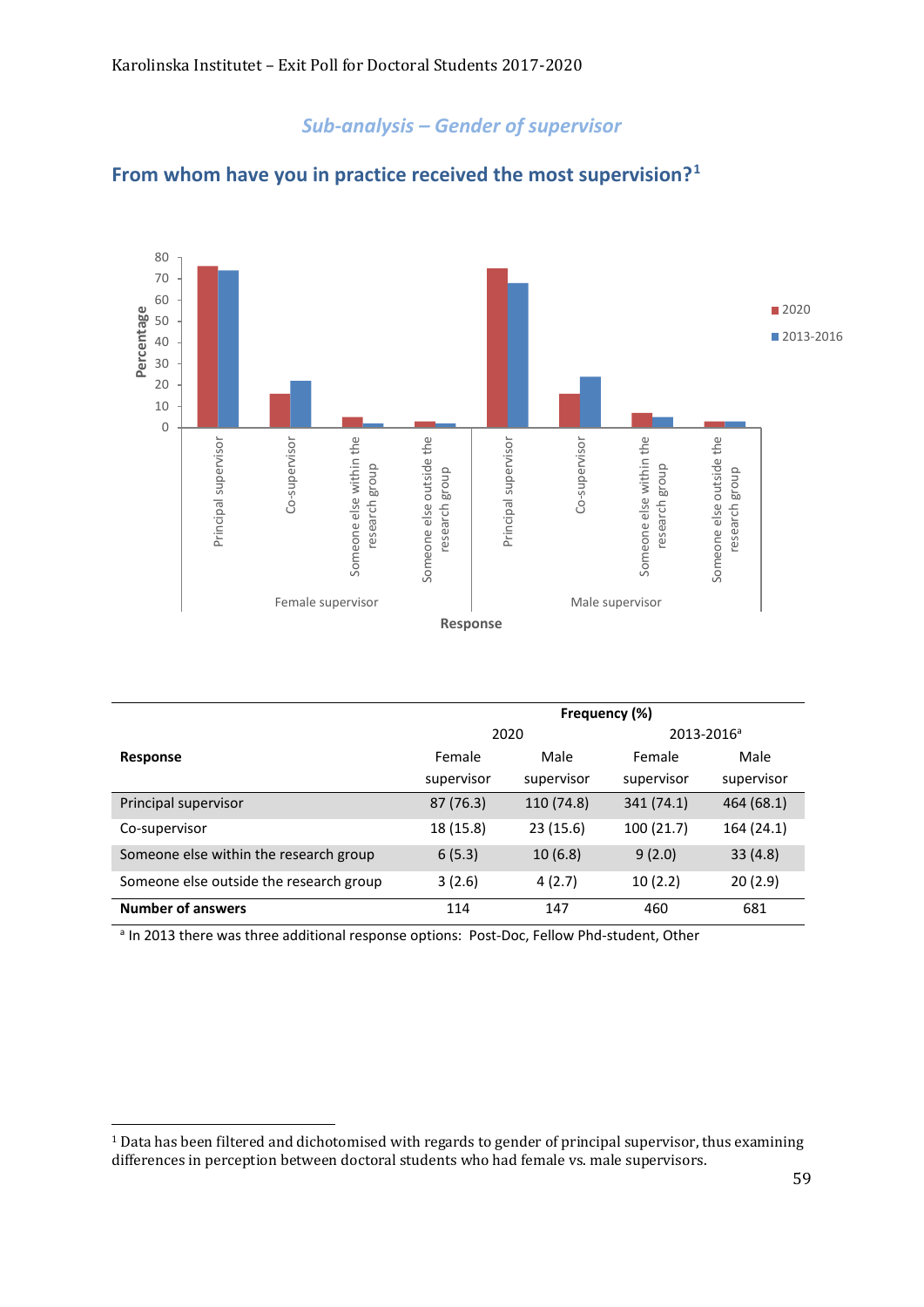#### 70 60 50 Percentage ■2020 **Percentage** 40 ■ 2013-2016 30 20 10 0 Disagree Somewhat disagree Somewhat agree Agree Somewhat disagree Somewhat agree Agree Disagree I dont know/I don't want to reply I dont know/I don't want to reply Somewhat disagree Somewhat agree I dont know/I don´t want to reply Somewhat disagree Somewhat agree I dont know/I don´t want to reply Female supervisor **Female** supervisor **Response**

#### **I enjoyed a good working environment within my research group.[1](#page-59-0)**

|                                                | Frequency (%) |            |            |                          |
|------------------------------------------------|---------------|------------|------------|--------------------------|
|                                                |               | 2020       | 2013-2016  |                          |
| <b>Response</b>                                | Female        | Male       | Female     | Male                     |
|                                                | supervisor    | supervisor | supervisor | supervisor               |
| <b>Disagree</b>                                | 5(4.4)        | 4(2.7)     | 26(5.5)    | 45(6.3)                  |
| Somewhat disagree                              | 8(7.0)        | 8(5.4)     | 33(7.0)    | 65 (9.2)                 |
| Somewhat agree                                 | 26 (22.8)     | 34(23.1)   | 148 (31.5) | 202 (28.5)               |
| Agree                                          | 72 (63.2)     | 94 (63.9)  | 263 (56.0) | 397 (56.0)               |
| I dont know/I don't want to reply <sup>1</sup> | 3(2.6)        | 7(4.8)     | -          | $\overline{\phantom{0}}$ |
| <b>Number of answers</b>                       | 114           | 147        | 470        | 709                      |

<sup>1</sup> This response option was only available in 2019 and 2020.

<span id="page-59-0"></span><sup>&</sup>lt;sup>1</sup> Data has been filtered and dichotomised with regards to gender of principal supervisor, thus examining differences in perception between doctoral students who had female vs. male supervisors.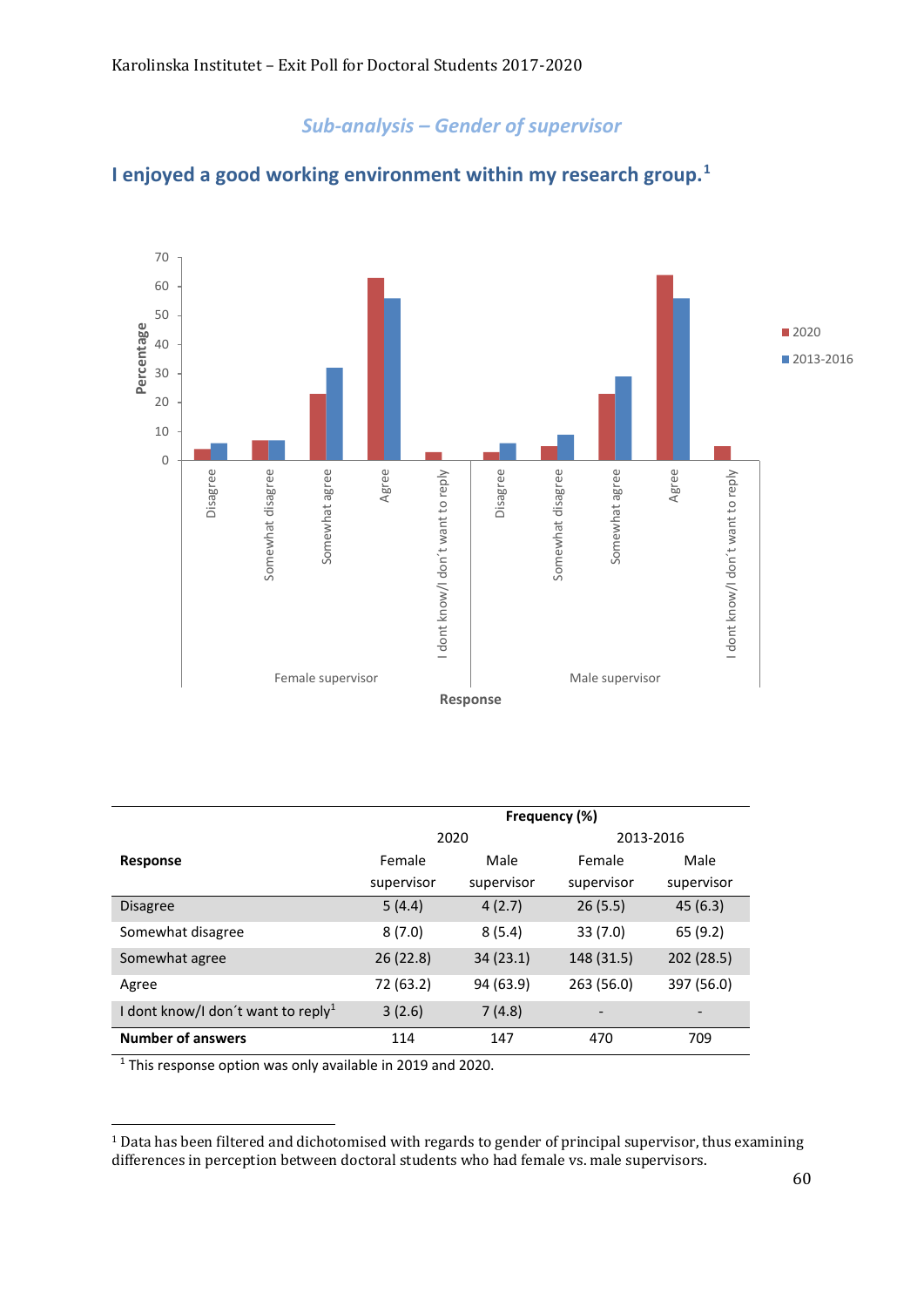

## **Overall, I am satisfied with my doctoral education.[1](#page-60-0)**

|                          | Frequency (%) |            |            |            |
|--------------------------|---------------|------------|------------|------------|
|                          | 2020          |            | 2013-2016  |            |
| Response                 | Female        | Male       | Female     | Male       |
|                          | supervisor    | supervisor | supervisor | supervisor |
| <b>Disagree</b>          | 4(3.5)        | 4(2.7)     | 7(1.5)     | 24(3.4)    |
| Somewhat disagree        | 3(2.6)        | 10(6.8)    | 27(5.7)    | 44 (6.2)   |
| Somewhat agree           | 33 (28.9)     | 46(31.3)   | 156 (33.1) | 213(30.1)  |
| Agree                    | 74 (64.9)     | 87 (59.2)  | 282 (59.7) | 427 (60.3) |
| <b>Number of answers</b> | 114           | 147        | 472        | 708        |

<span id="page-60-0"></span><sup>&</sup>lt;sup>1</sup> Data has been filtered and dichotomised with regards to gender of principal supervisor, thus examining differences in perception between doctoral students who had female vs. male supervisors.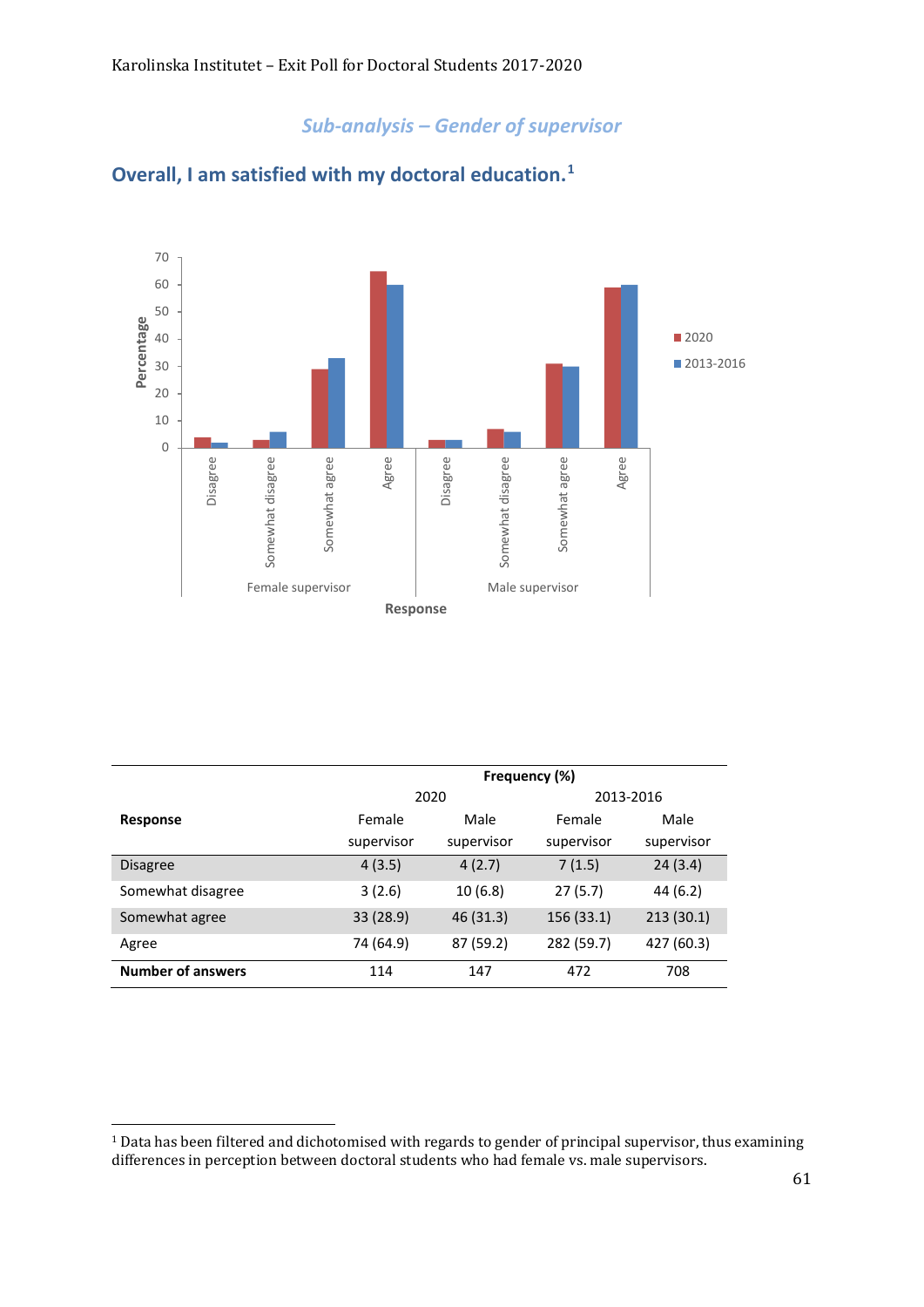

## <span id="page-61-0"></span>**I would recommend my principal supervisor to prospective doctoral students.[1](#page-61-1)**

|                          | Frequency (%)           |                          |
|--------------------------|-------------------------|--------------------------|
|                          |                         | 2017-2020                |
| Response                 | $KID$ fund <sup>1</sup> | No KID fund <sup>2</sup> |
| <b>Disagree</b>          | 29(11.3)                | 40 (10.0)                |
| Somewhat disagree        | 29 (11.3)               | 43 (10.7)                |
| Somewhat agree           | 52(20.2)                | 101(25.2)                |
| Agree                    | 147 (57.2)              | 217(54.1)                |
| <b>Number of answers</b> | 257                     | 401                      |

 $1$  KID-fund = Full-time KID funded PhD students

<span id="page-61-1"></span><sup>1</sup> Data has been filtered to include only full-time PhDs students and dichotomised with regards to if doctoral education was funded by KID funds or not. For the dichotomization the response option "*I don't know*" (n = 33, 4,8%) was omitted.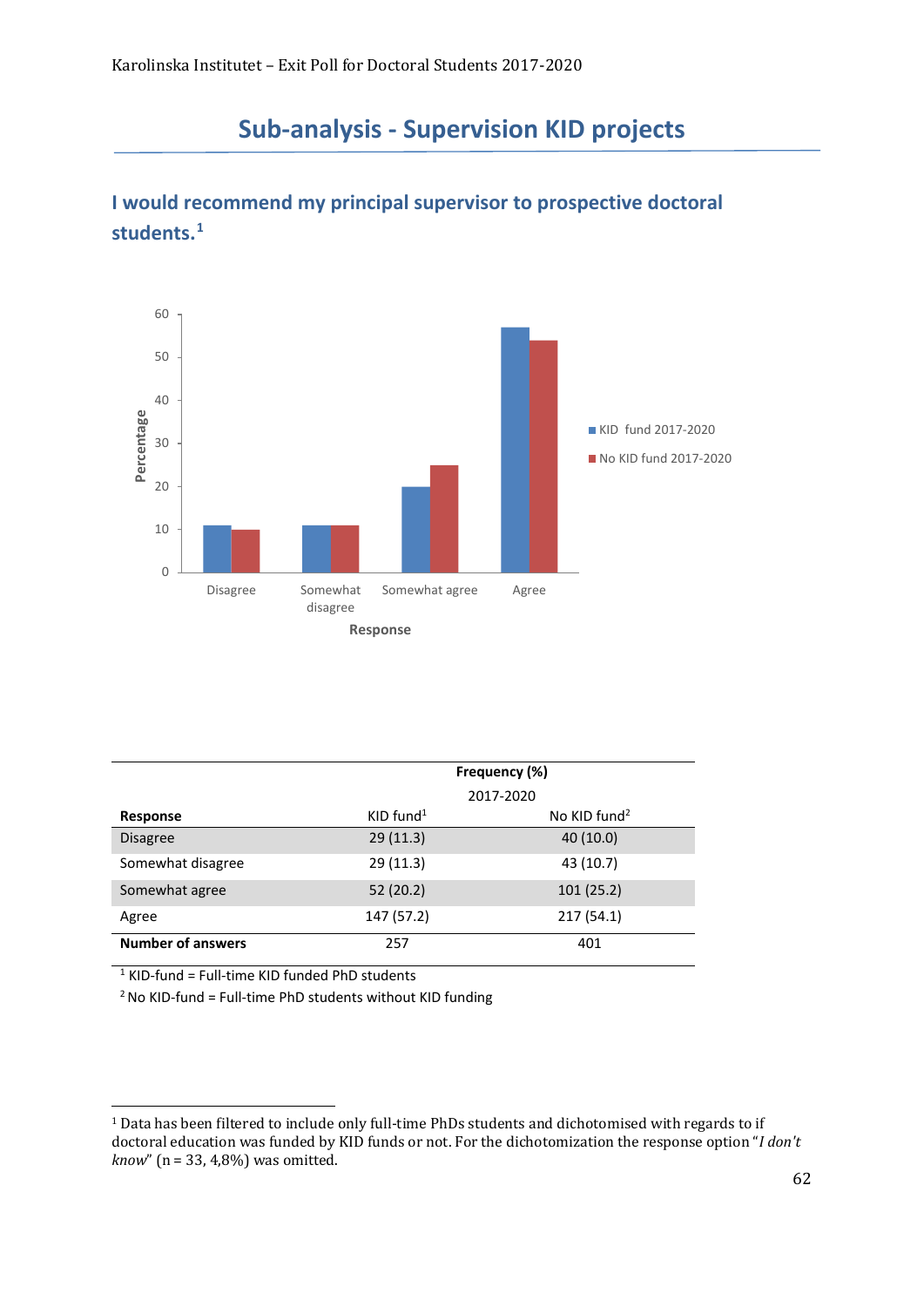

## **To what extent have your supervisors displayed interest in your doctoral education?[1](#page-62-0)**

|                                   | Frequency (%)           |                          |  |
|-----------------------------------|-------------------------|--------------------------|--|
|                                   |                         | 2017-2020                |  |
| <b>Response</b>                   | $KID$ fund <sup>1</sup> | No KID fund <sup>2</sup> |  |
| Not at all/To a very small extent | 13(5.1)                 | 11(2.7)                  |  |
| To a small extent                 | 21(8.2)                 | 31(7.7)                  |  |
| To some extent                    | 69 (26.8)               | 94 (23.4)                |  |
| To a great extent/Completely      | 154 (59.9)              | 265 (66.1)               |  |
| <b>Number of answers</b>          | 257                     | 401                      |  |

 $1$  KID-fund = Full-time KID funded PhD students

<span id="page-62-0"></span><sup>1</sup> Data has been filtered to include only full-time PhDs students and dichotomised with regards to if doctoral education was funded by KID funds or not. For the dichotomization the response option "*I don't know*" (n = 33, 4,8%) was omitted.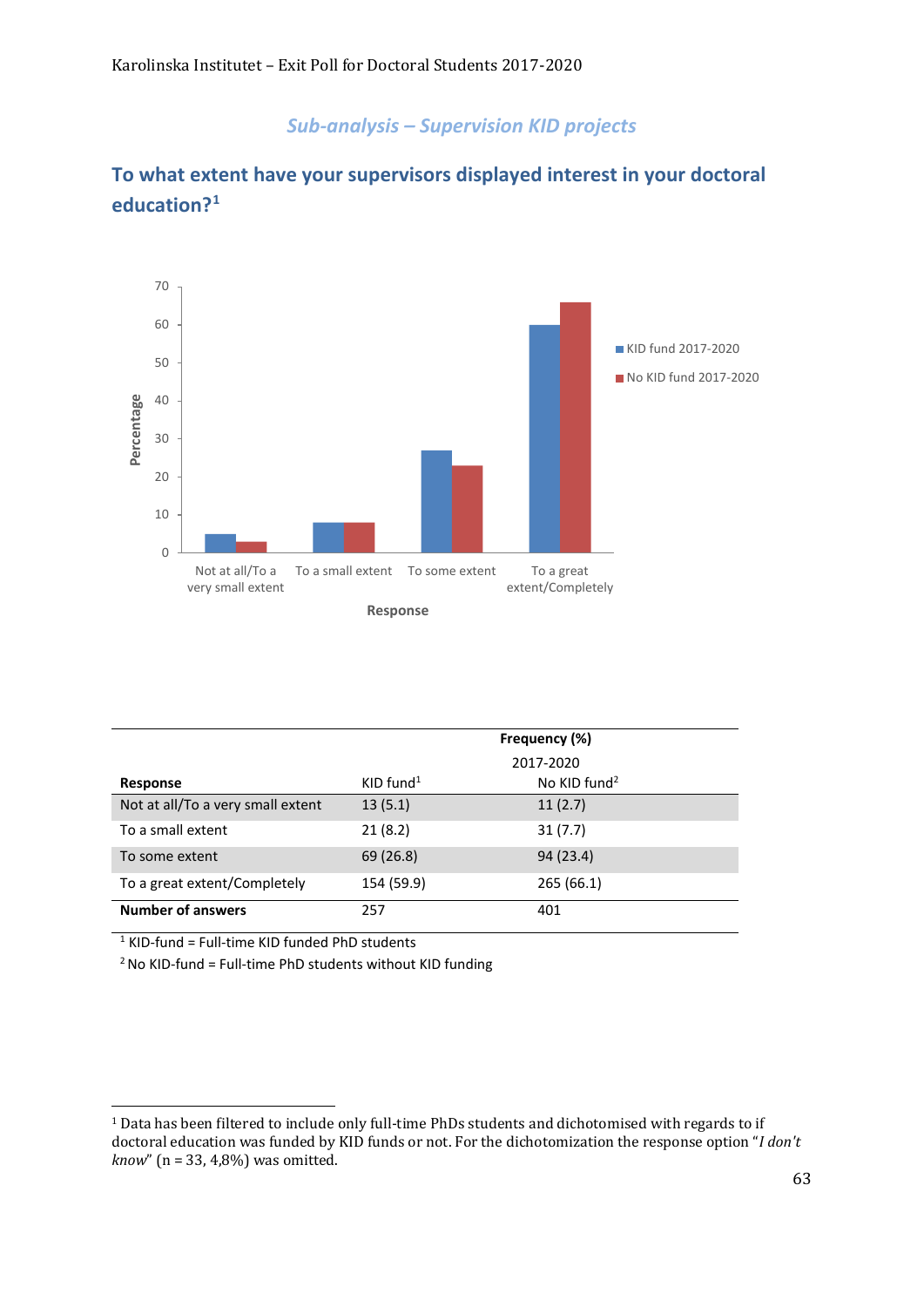

## **To what extent have your supervisors discussed methodological issues with you?[1](#page-63-0)**

|                                   | Frequency (%)           |                          |  |
|-----------------------------------|-------------------------|--------------------------|--|
|                                   | 2017-2020               |                          |  |
| <b>Response</b>                   | $KID$ fund <sup>1</sup> | No KID fund <sup>2</sup> |  |
| Not at all/To a very small extent | 8(3.1)                  | 15(3.7)                  |  |
| To a small extent                 | 33 (12.8)               | 55 (13.7)                |  |
| To some extent                    | 63 (24.5)               | 103(25.7)                |  |
| To a great extent/Completely      | 153 (59.5)              | 228 (56.9)               |  |
| <b>Number of answers</b>          | 257                     | 401                      |  |

 $1$  KID-fund = Full-time KID funded PhD students

<span id="page-63-0"></span><sup>1</sup> Data has been filtered to include only full-time PhDs students and dichotomised with regards to if doctoral education was funded by KID funds or not. For the dichotomization the response option "*I don't know*" (n = 33, 4,8%) was omitted.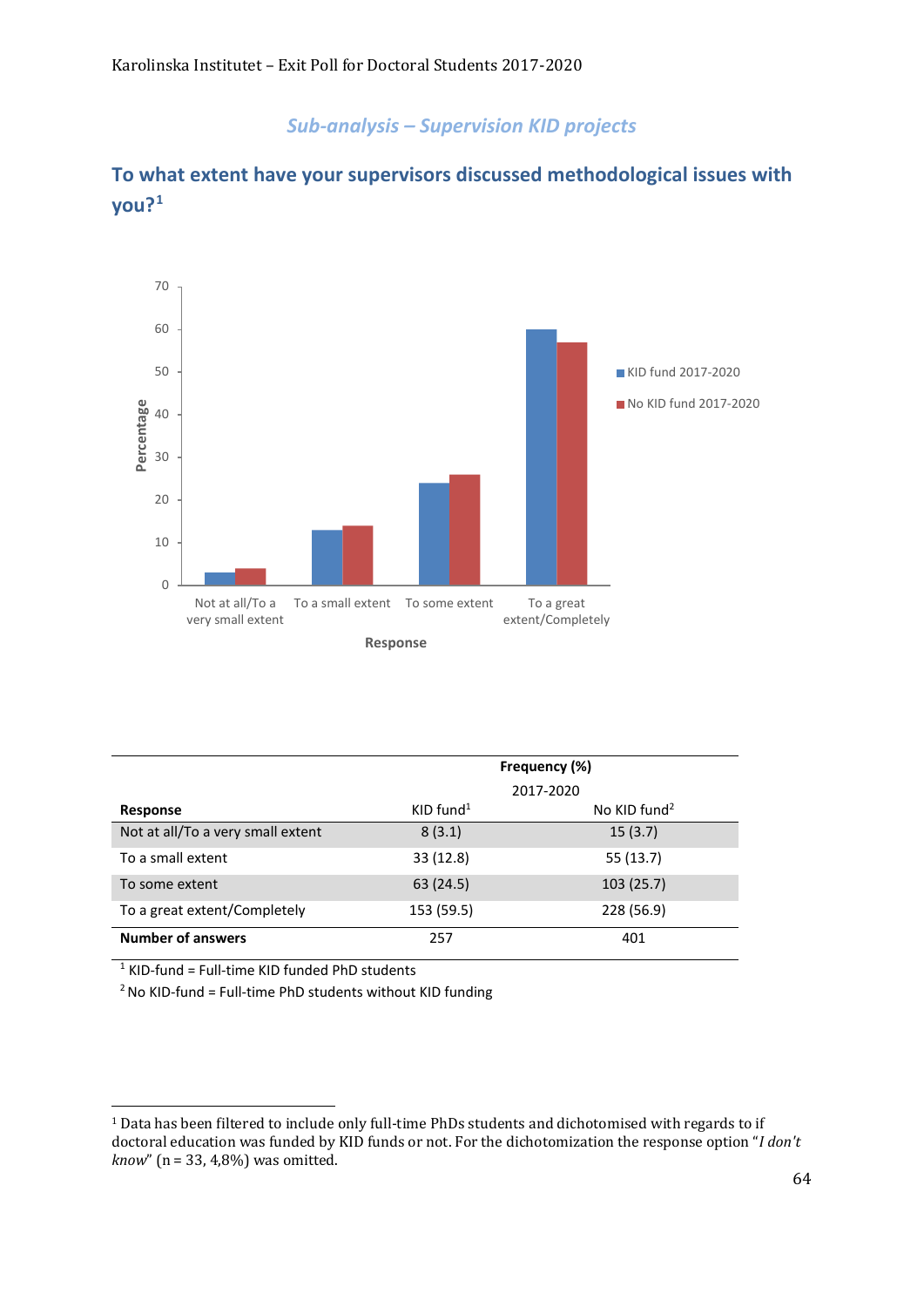

#### **To what extent have your supervisors discussed theory with you?[1](#page-64-0)**

|                                   | Frequency (%)           |                          |  |
|-----------------------------------|-------------------------|--------------------------|--|
|                                   | 2017-2020               |                          |  |
| Response                          | $KID$ fund <sup>1</sup> | No KID fund <sup>2</sup> |  |
| Not at all/To a very small extent | 12(4.7)                 | 27(6.7)                  |  |
| To a small extent                 | 41 (16.0)               | 80(20.0)                 |  |
| To some extent                    | 82 (31.9)               | 113 (28.2)               |  |
| To a great extent/Completely      | 122 (47.5)              | 181 (45.1)               |  |
| <b>Number of answers</b>          | 257                     | 401                      |  |

 $1$  KID-fund = Full-time KID funded PhD students

<span id="page-64-0"></span><sup>1</sup> Data has been filtered to include only full-time PhDs students and dichotomised with regards to if doctoral education was funded by KID funds or not. For the dichotomization the response option "*I don't know*" (n = 33, 4,8%) was omitted.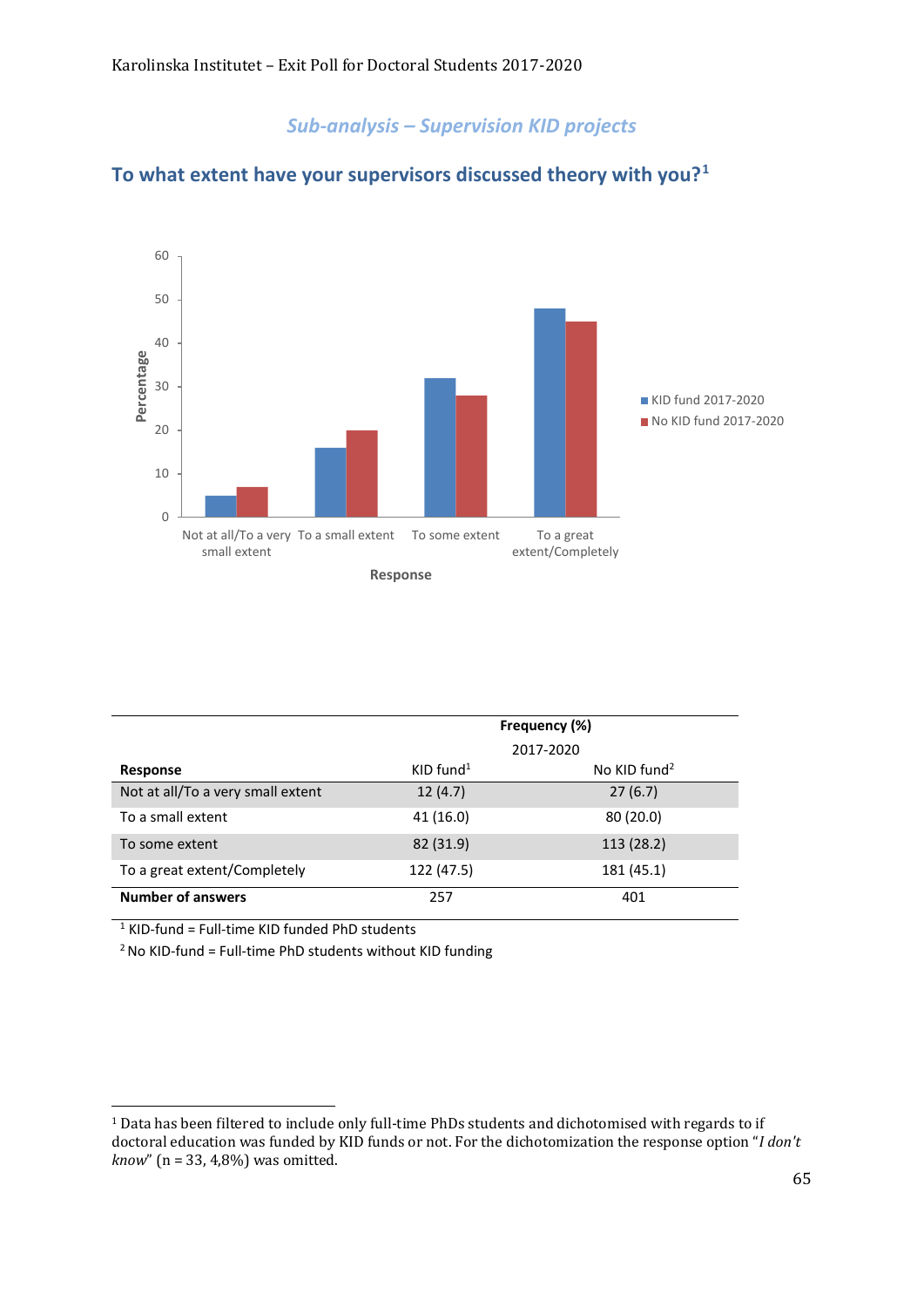

## **To what extent have your supervisors provided constructive criticism of your research?[1](#page-65-0)**

|                                   | Frequency (%)<br>2017-2020 |                          |  |
|-----------------------------------|----------------------------|--------------------------|--|
| Response                          | $KID$ fund <sup>1</sup>    | No KID fund <sup>2</sup> |  |
| Not at all/To a very small extent | 13(5.1)                    | 9(2.2)                   |  |
| To a small extent                 | 30(11.7)                   | 50(12.5)                 |  |
| To some extent                    | 67(26.1)                   | 129 (32.2)               |  |
| To a great extent/Completely      | 147 (57.2)                 | 213(53.1)                |  |
| <b>Number of answers</b>          | 257                        | 401                      |  |

 $1$  KID-fund = Full-time KID funded PhD students

<span id="page-65-0"></span><sup>1</sup> Data has been filtered to include only full-time PhDs students and dichotomised with regards to if doctoral education was funded by KID funds or not. For the dichotomization the response option "*I don't know*" (n = 33, 4,8%) was omitted.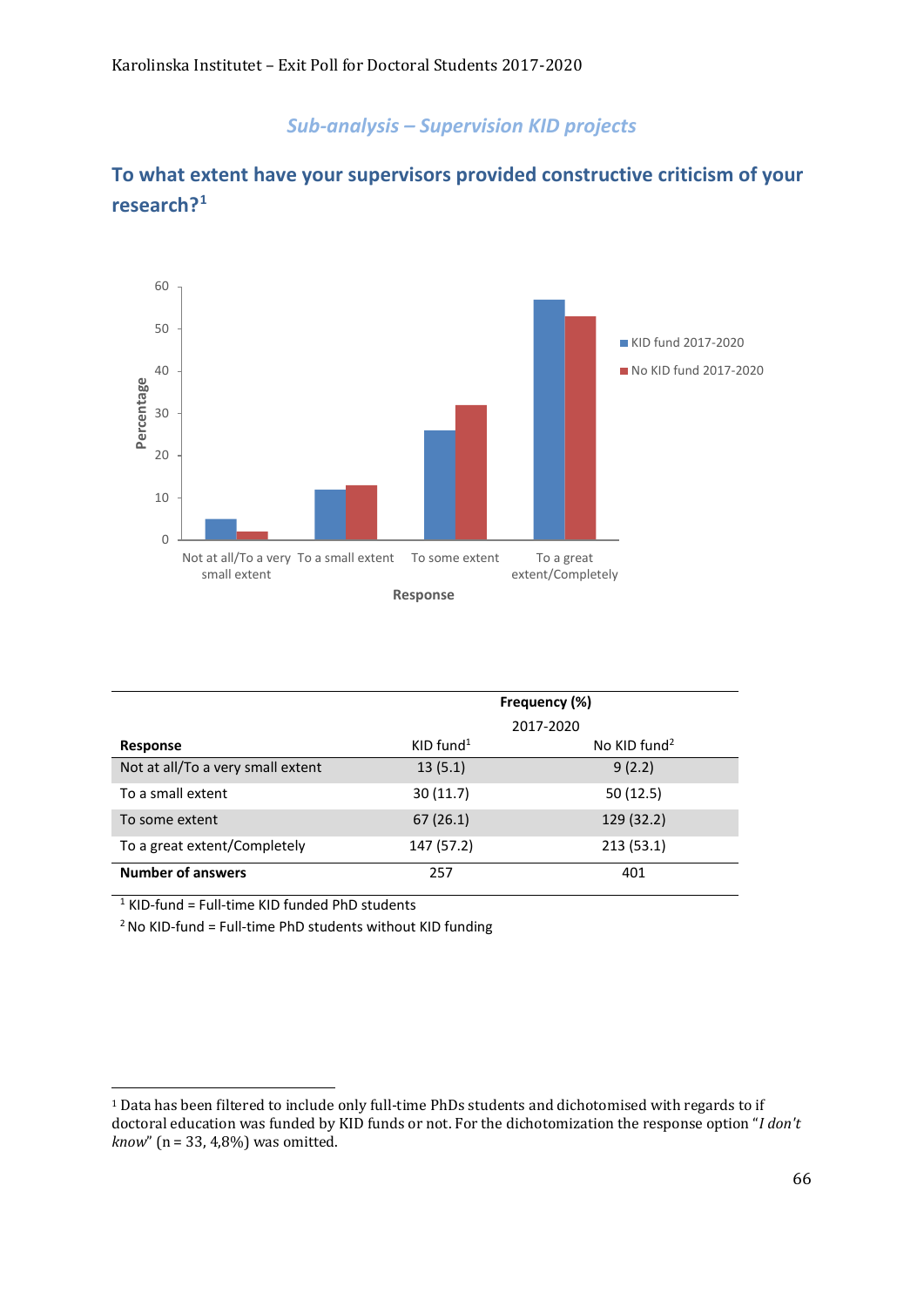

## **To what extent have your supervisors discussed your plans for the future with you?[1](#page-66-0)**

|                                   | Frequency (%)           |                          |  |
|-----------------------------------|-------------------------|--------------------------|--|
|                                   |                         | 2017-2020                |  |
| <b>Response</b>                   | $KID$ fund <sup>1</sup> | No KID fund <sup>2</sup> |  |
| Not at all/To a very small extent | 44 (17.1)               | 61(15.2)                 |  |
| To a small extent                 | 49 (19.1)               | 73 (18.2)                |  |
| To some extent                    | 71 (27.6)               | 118 (29.4)               |  |
| To a great extent/Completely      | 93 (36.2)               | 149 (37.2)               |  |
| <b>Number of answers</b>          | 257                     | 401                      |  |

 $1$  KID-fund = Full-time KID funded PhD students

<span id="page-66-0"></span><sup>1</sup> Data has been filtered to include only full-time PhDs students and dichotomised with regards to if doctoral education was funded by KID funds or not. For the dichotomization the response option "*I don't know*" (n = 33, 4,8%) was omitted.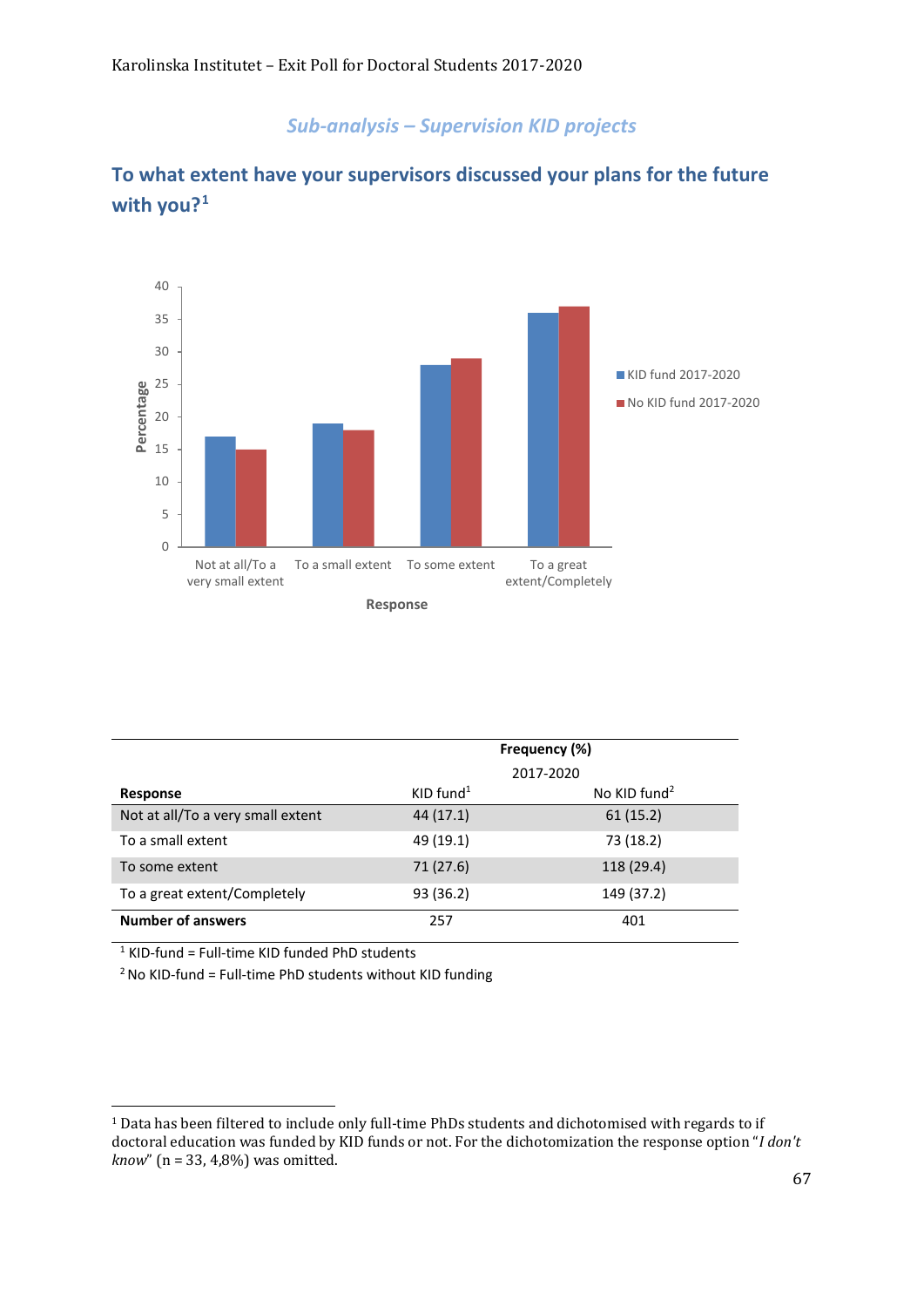

#### **I enjoyed a good working environment within my research group.[1](#page-67-0)**

|                                                | Frequency (%)           |                          |  |
|------------------------------------------------|-------------------------|--------------------------|--|
|                                                |                         | 2017-2020                |  |
| Response                                       | $KID$ fund <sup>1</sup> | No KID fund <sup>2</sup> |  |
| <b>Disagree</b>                                | 13(5.1)                 | 33(8.2)                  |  |
| Somewhat disagree                              | 24(9.3)                 | 35(8.7)                  |  |
| Somewhat agree                                 | 57(22.2)                | 91(22.7)                 |  |
| Agree                                          | 160 (62.3)              | 239 (59.6)               |  |
| I dont know/I don't want to reply <sup>3</sup> | 3(1.2)                  | 3(0.7)                   |  |
| <b>Number of answers</b>                       | 257                     | 401                      |  |

 $1$  KID-fund = Full-time KID funded PhD students

 $2$  No KID-fund = Full-time PhD students without KID funding

<sup>3</sup> This response option was only available in 2019 and 2020.

<span id="page-67-0"></span><sup>1</sup> Data has been filtered to include only full-time PhDs students and dichotomised with regards to if doctoral education was funded by KID funds or not. For the dichotomization the response option "I don't know" (n = 33, 4,8%) was omitted.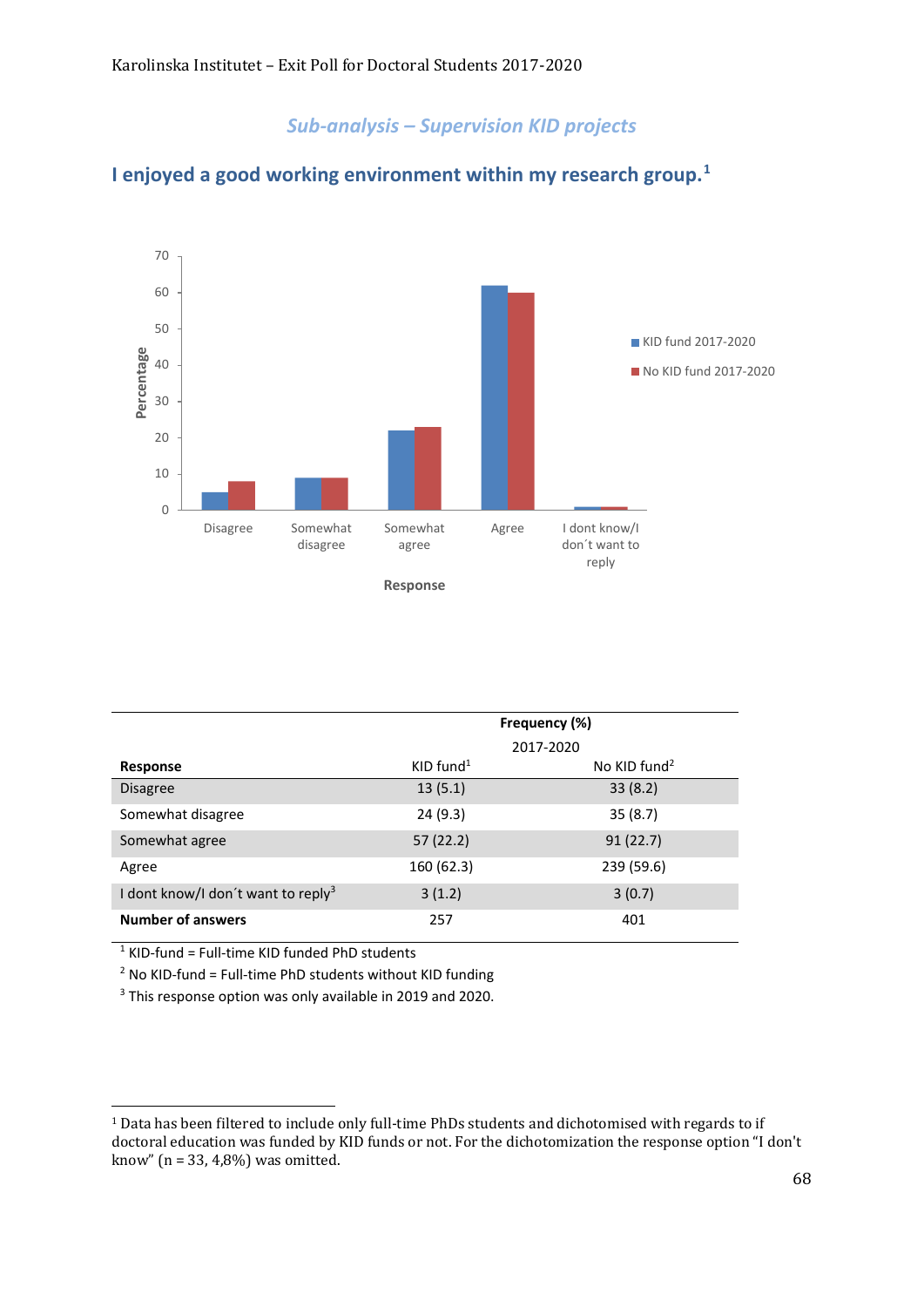

## **Overall, I am satisfied with my doctoral education.[1](#page-68-0)**

|                          |                         | Frequency (%)            |  |  |
|--------------------------|-------------------------|--------------------------|--|--|
|                          |                         | 2017-2020                |  |  |
| Response                 | $KID$ fund <sup>1</sup> | No KID fund <sup>2</sup> |  |  |
| <b>Disagree</b>          | 12(4.7)                 | 14(3.5)                  |  |  |
| Somewhat disagree        | 17(6.6)                 | 36(9.0)                  |  |  |
| Somewhat agree           | 67(26.1)                | 119 (29.7)               |  |  |
| Agree                    | 161 (62.6)              | 232 (57.9)               |  |  |
| <b>Number of answers</b> | 257                     | 401                      |  |  |

 $1$  KID-fund = Full-time KID funded PhD students

<span id="page-68-0"></span><sup>1</sup> Data has been filtered to include only full-time PhDs students and dichotomised with regards to if doctoral education was funded by KID funds or not. For the dichotomization the response option "I don't know" (n = 33, 4,8%) was omitted.